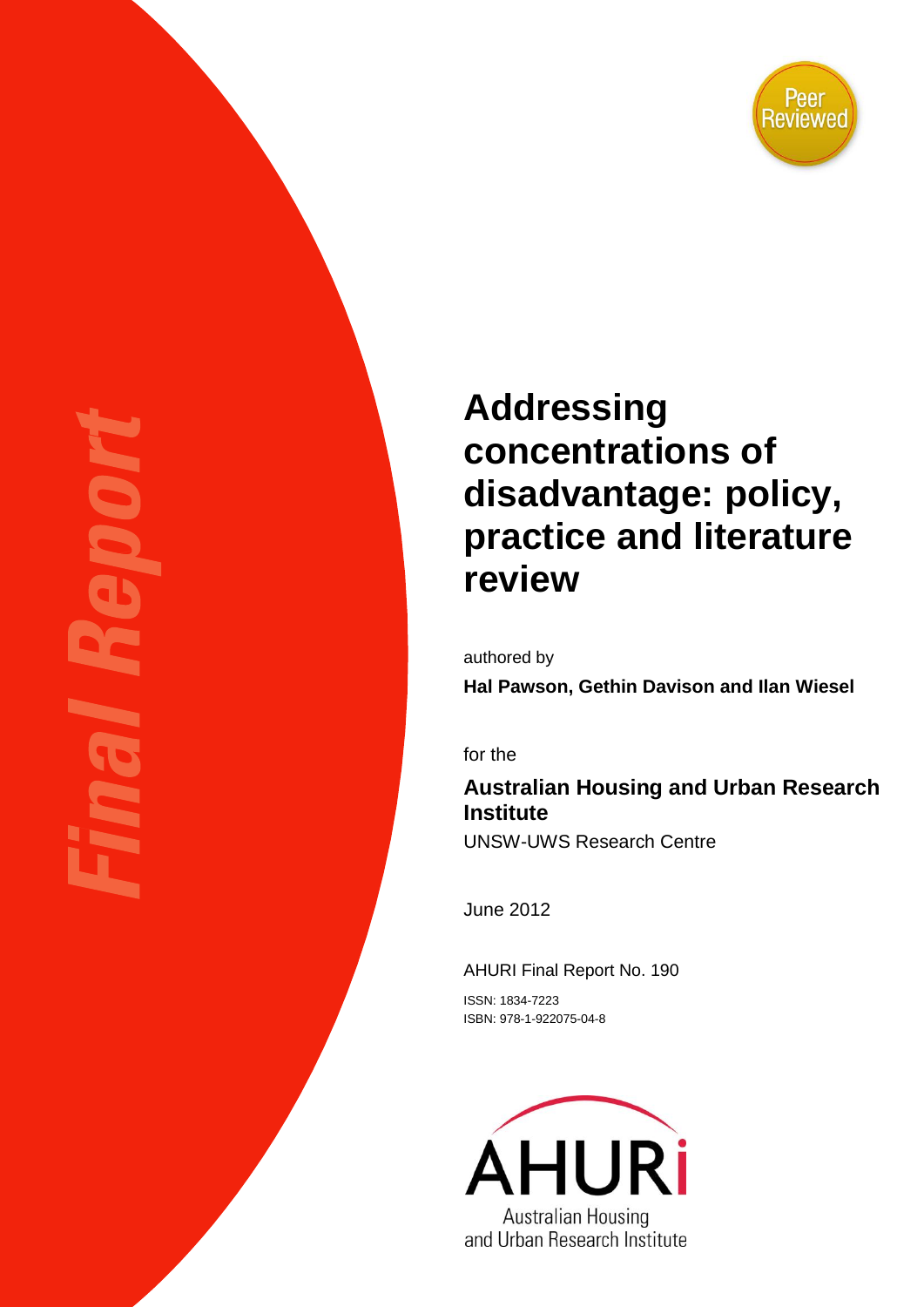| <b>Authors</b>            | Pawson, Hal                                                                                                                                                                                              | University of New South Wales                                   |  |  |
|---------------------------|----------------------------------------------------------------------------------------------------------------------------------------------------------------------------------------------------------|-----------------------------------------------------------------|--|--|
|                           | Davison, Gethin                                                                                                                                                                                          | University of New South Wales                                   |  |  |
|                           | Wiesel, Ilan                                                                                                                                                                                             | University of New South Wales                                   |  |  |
| Title                     | literature review                                                                                                                                                                                        | Addressing concentrations of disadvantage: policy, practice and |  |  |
| <b>ISBN</b>               | 978-1-922075-04-8                                                                                                                                                                                        |                                                                 |  |  |
| <b>Format</b>             | <b>PDF</b>                                                                                                                                                                                               |                                                                 |  |  |
| <b>Key words</b>          | addressing concentrations, social disadvantage, policy, practice,<br>literature review                                                                                                                   |                                                                 |  |  |
| <b>Editor</b>             | Anne Badenhorst                                                                                                                                                                                          | <b>AHURI National Office</b>                                    |  |  |
| <b>Publisher</b>          | Australian Housing and Urban Research Institute<br>Melbourne, Australia                                                                                                                                  |                                                                 |  |  |
| <b>Series</b>             | <b>AHURI Final Report; no.190</b>                                                                                                                                                                        |                                                                 |  |  |
| <b>ISSN</b>               | 1834-7223                                                                                                                                                                                                |                                                                 |  |  |
| <b>Preferred citation</b> | Pawson, H. et al. (2012) Addressing concentrations of disadvantage:<br>policy, practice and literature review, AHURI Final Report No.190.<br>Melbourne: Australian Housing and Urban Research Institute. |                                                                 |  |  |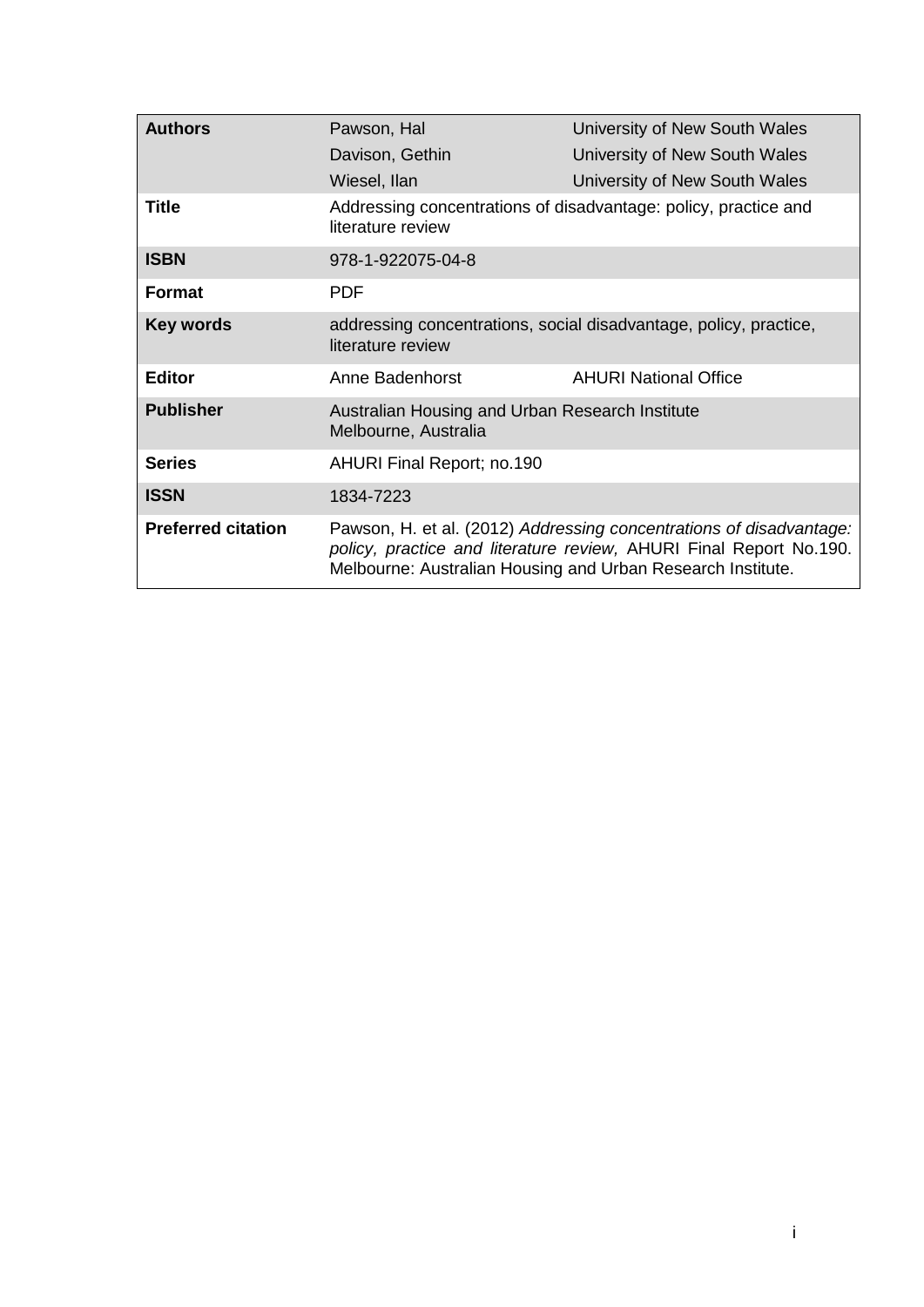#### **ACKNOWLEDGEMENTS**

This material was produced with funding from the Australian Government and the Australian states and territory governments. AHURI Limited gratefully acknowledges the financial and other support it has received from these governments, without which this work would not have been possible.

The authors are also grateful for the substantial contributions of fellow research team members; especially Professor Andrew Jones (University of Queensland), Associate Professor Simon Pinnegar (University of New South Wales), Professor Kath Hulse (Swinburne University of Technology) and Professor George Galster (Wayne State University, Michigan). The report has also benefited from the observations of AHURI's two anonymous referees.

AHURI comprises a network of universities clustered into Research Centres across Australia. Research Centre contributions, both financial and in-kind, have made the completion of this report possible.

#### **DISCLAIMER**

AHURI Limited is an independent, non-political body which has supported this project as part of its programme of research into housing and urban development, which it hopes will be of value to policy-makers, researchers, industry and communities. The opinions in this publication reflect the views of the authors and do not necessarily reflect those of AHURI Limited, its Board or its funding organisations. No responsibility is accepted by AHURI Limited or its Board or its funders for the accuracy or omission of any statement, opinion, advice or information in this publication.

#### **AHURI FINAL REPORT SERIES**

AHURI Final Reports is a refereed series presenting the results of original research to a diverse readership of policy-makers, researchers and practitioners.

#### **PEER REVIEW STATEMENT**

An objective assessment of all reports published in the AHURI Final Report Series by carefully selected experts in the field ensures that material of the highest quality is published. The AHURI Final Report Series employs a double-blind peer review of the full Final Report –where anonymity is strictly observed between authors and referees.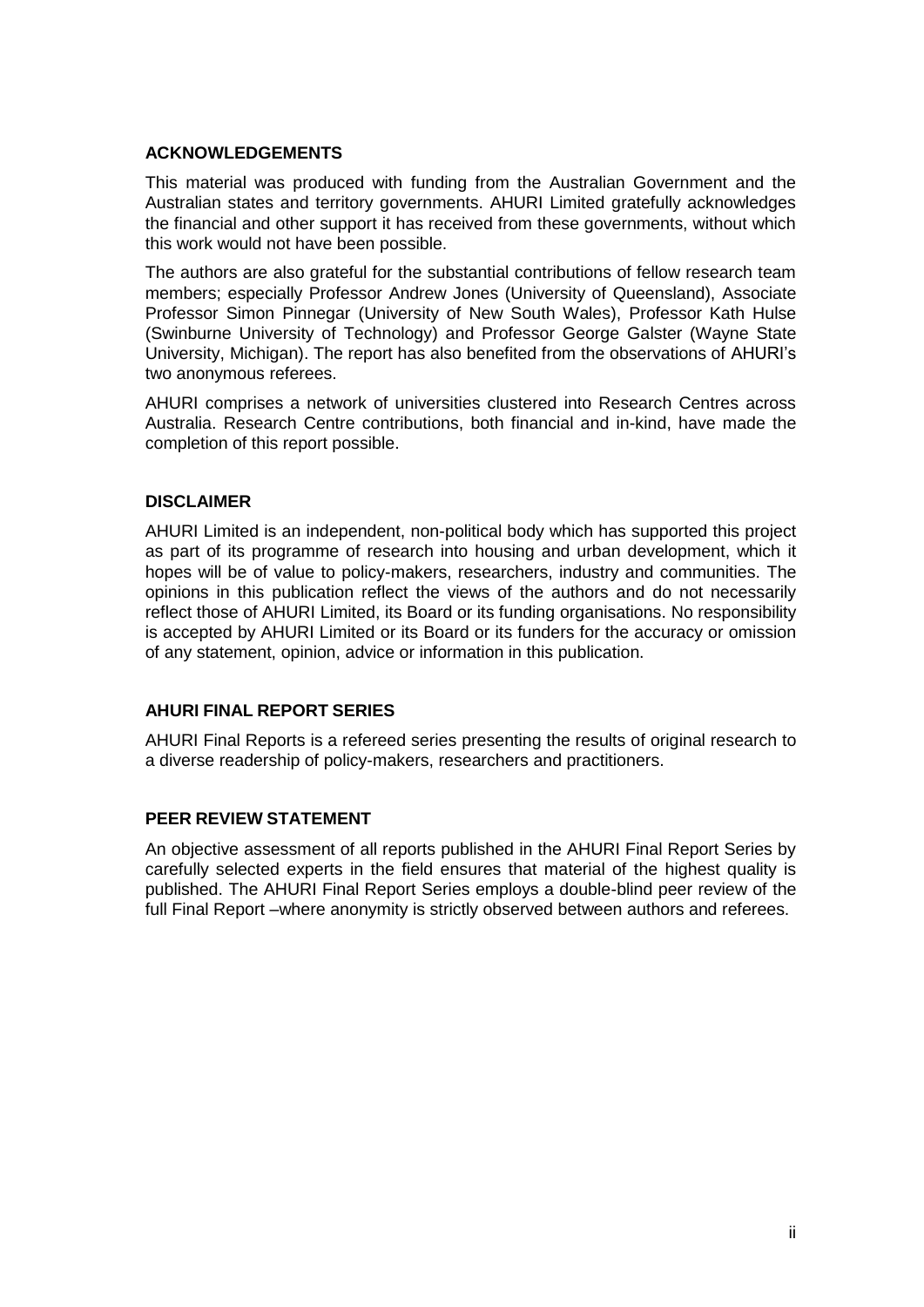## **CONTENTS**

| 1                       |       |                                                                          |  |
|-------------------------|-------|--------------------------------------------------------------------------|--|
| 1.1                     |       |                                                                          |  |
| 1.2                     |       |                                                                          |  |
| 1.3                     |       | The incidence of poverty, inequality and social exclusion in Australia 2 |  |
| 2                       |       | <b>CONCEPTUALISING AND MAPPING SOCIO-SPATIAL DISADVANTAGE IN</b>         |  |
|                         |       |                                                                          |  |
| 2.1                     |       |                                                                          |  |
| 2.2                     |       |                                                                          |  |
| 2.3                     |       | The changing geography of disadvantage in Australia's cities 8           |  |
| 3                       |       |                                                                          |  |
| 3.1                     |       |                                                                          |  |
| 3.2                     |       |                                                                          |  |
| 3.3                     |       |                                                                          |  |
| 3.4                     |       |                                                                          |  |
| 3.5                     |       |                                                                          |  |
| $\overline{\mathbf{4}}$ |       | <b>CONSEQUENCES OF SPATIAL CONCENTRATIONS OF DISADVANTAGE.17</b>         |  |
| 4.1                     |       |                                                                          |  |
| 4.2                     |       | Physical factors disadvantaging areas and their residents  17            |  |
|                         | 4.2.1 |                                                                          |  |
|                         | 4.2.2 |                                                                          |  |
|                         | 4.2.3 |                                                                          |  |
| 4.3                     |       |                                                                          |  |
| 4.4                     |       | Neighbourhood effects deriving from spatially concentrated poverty       |  |
| 5                       |       | POLICY RESPONSES TO SPATIALLY CONCENTRATED DISADVANTAGE 23               |  |
| 5.1                     |       |                                                                          |  |
| 5.2                     |       |                                                                          |  |
|                         | 5.2.1 |                                                                          |  |
|                         | 5.2.2 |                                                                          |  |
| 5.3                     |       |                                                                          |  |
|                         | 5.3.1 |                                                                          |  |
|                         | 5.3.2 |                                                                          |  |
|                         | 5.3.3 |                                                                          |  |
|                         | 5.3.4 |                                                                          |  |
|                         | 5.3.5 |                                                                          |  |
| 5.4                     |       |                                                                          |  |
|                         | 5.4.1 | Place-focused initiatives for 'private housing' poverty suburbs30        |  |
|                         | 5.4.2 |                                                                          |  |
|                         | 5.4.3 | Place-based programs aiming to 'close the gap' with national norms32     |  |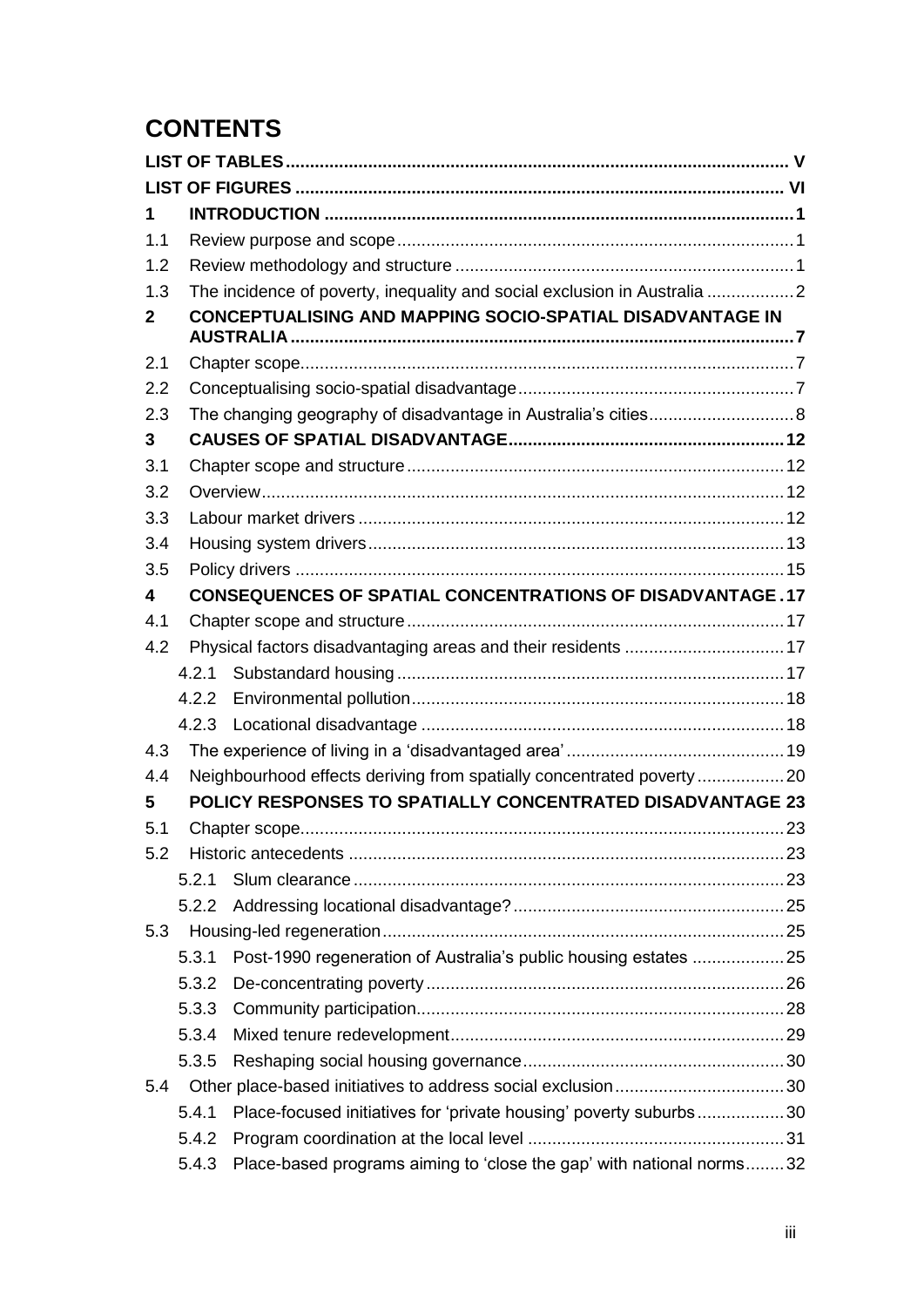| 6 | <b>IMPLICATIONS OF THE POLICY AND LITERATURE REVIEW FOR THE</b> |  |
|---|-----------------------------------------------------------------|--|
|   |                                                                 |  |
|   |                                                                 |  |
|   |                                                                 |  |
|   |                                                                 |  |
|   |                                                                 |  |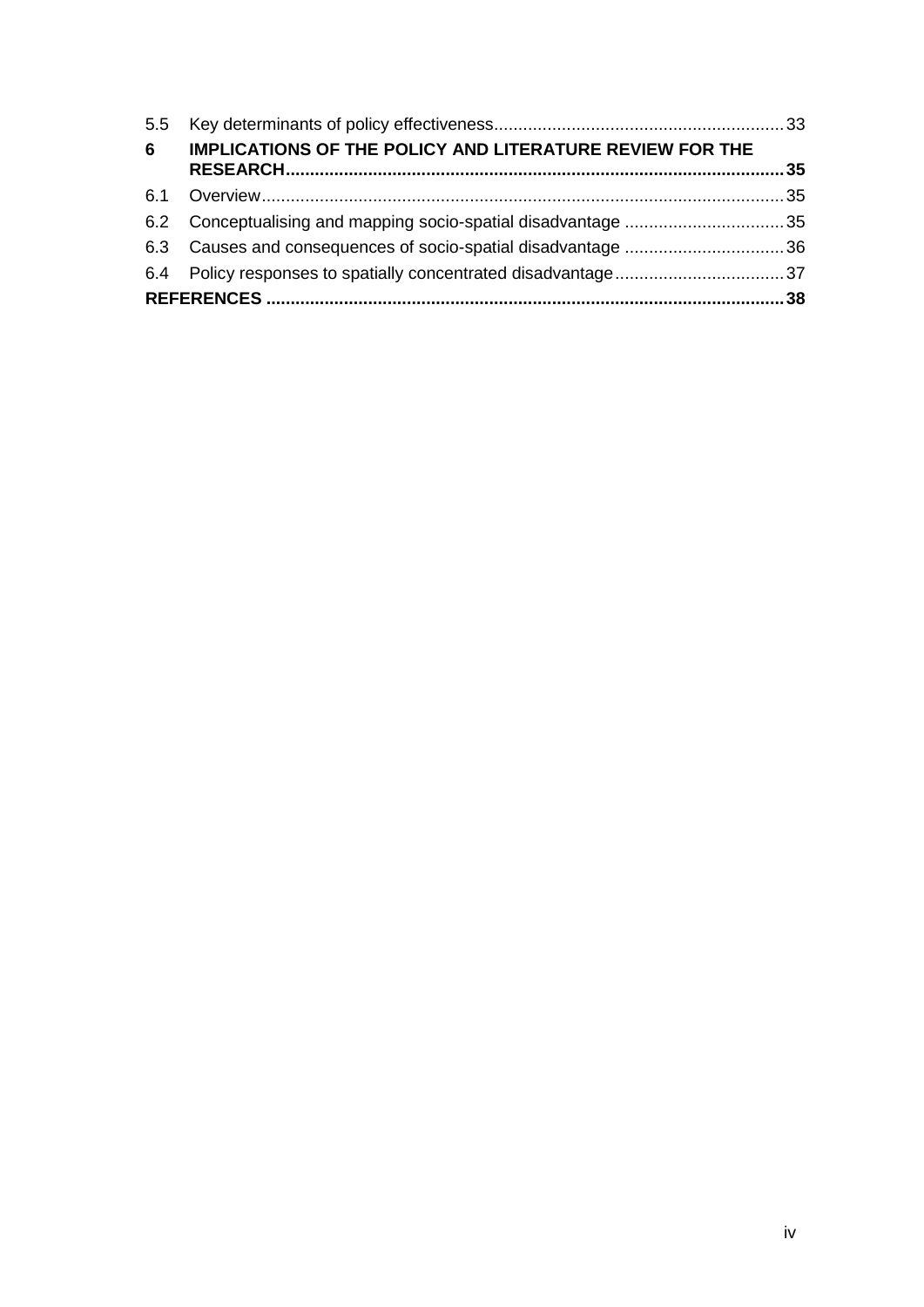## <span id="page-5-0"></span>**LIST OF TABLES**

| Table 1: Incidence of income poverty in Australia—Change over time3       |  |  |  |
|---------------------------------------------------------------------------|--|--|--|
| Table 2: Selected measures of equivalised disposable household income and |  |  |  |
|                                                                           |  |  |  |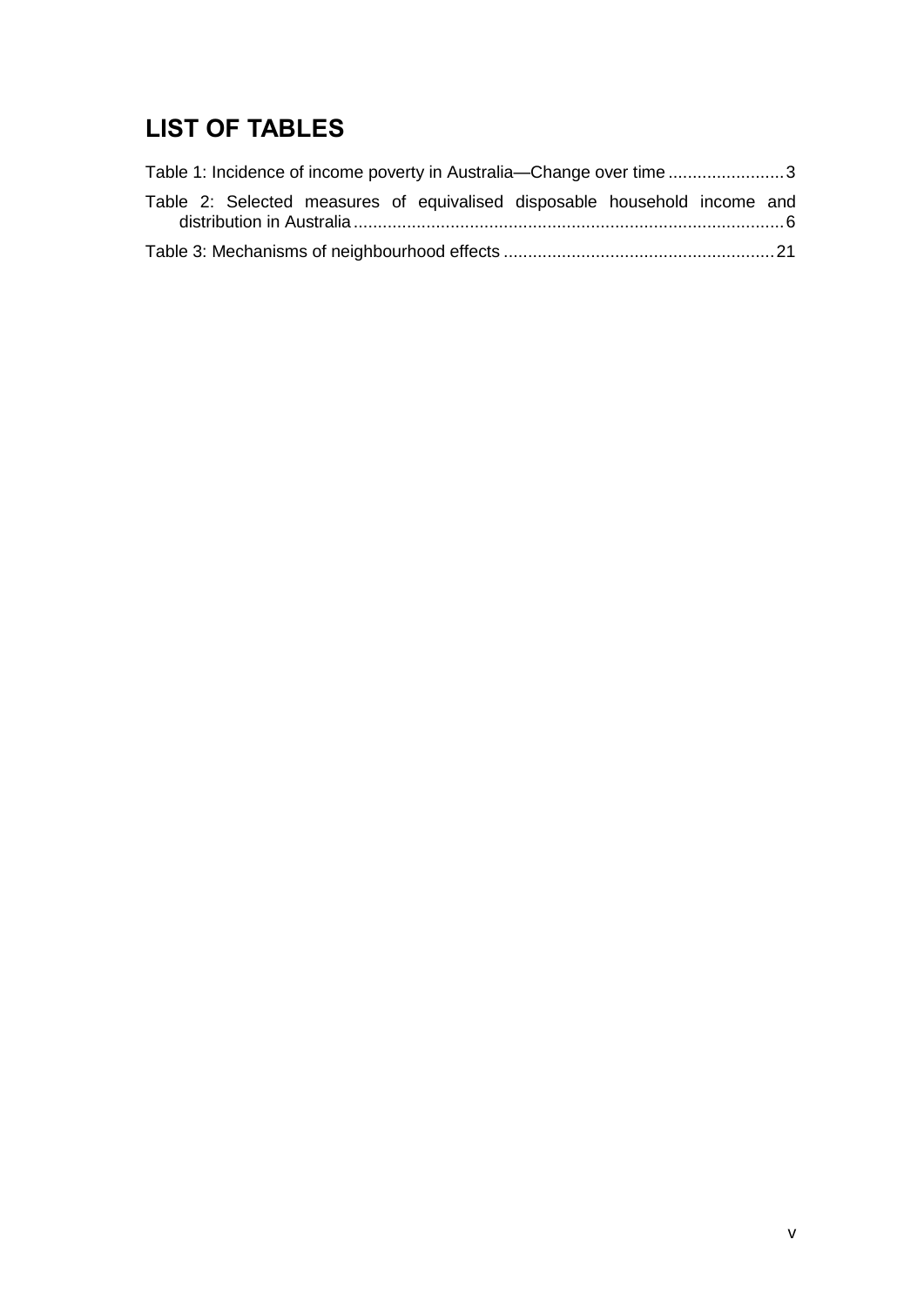## <span id="page-6-0"></span>**LIST OF FIGURES**

[Figure 1: Incidence of income poverty—International trend over time comparison](#page-10-0) ......4 [Figure 2: Gini Coefficient values—International comparison of distribution of individual](#page-11-0)  incomes [...............................................................................................................5](#page-11-0)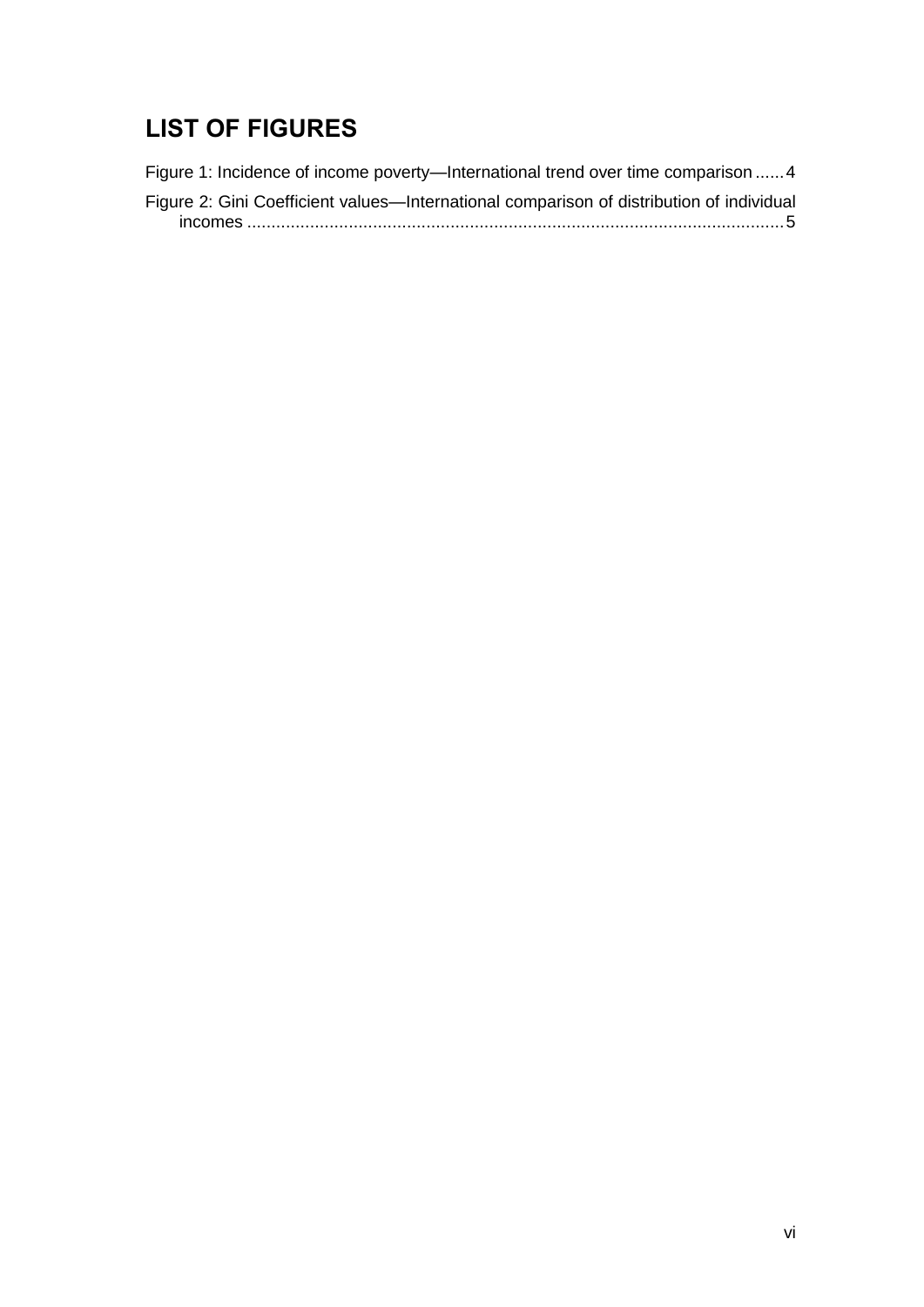## <span id="page-7-0"></span>**1 INTRODUCTION**

### <span id="page-7-1"></span>**1.1 Review purpose and scope**

Through a review of the relevant academic and policy literature, this report aims to critically revisit both the conceptual thinking and the research evidence that have shaped academic and policy interest in the drivers, outcomes and potential means of addressing concentrations of social disadvantage. Specifically, the paper discusses the evolution of academic and policy perspectives on:

- 1. The processes that lead to concentrations of disadvantage, particularly the roles played by housing market processes and by government policy or programs ('causes').
- 2. The processes that contribute to spatial disadvantage—that is, the negative consequences for residents of living in an area of concentrated disadvantage ('consequences').
- 3. Urban policy responses to concentrations of disadvantage ('responses').

Since the 'causes' and 'consequences' of spatial disadvantage are in practice difficult to disentangle, points 1 and 2 could be seen as somewhat overlapping. Hence, our approach situates consideration of 'outcomes' in the discussion of processes leading to spatial disadvantage (point 2). This discussion is developed through a review of Australian and international research thinking and evidence on the above issues.

The report forms an element within a larger study being undertaken by the authors in collaboration with colleagues at the University of New South Wales, Swinburne University of Technology and the University of Queensland. Within this larger study the review is intended to help inform the way that concentrations of disadvantage are conceptualised and analysed.

Internationally, there is an extremely wide-ranging body of academic and other published work potentially relevant to this agenda. Our review gives precedence to literature specific to Australia, taking as its main starting point, Kendig's seminal 1979 text, *New life for old suburbs*, and revisiting the vigorous 1990s debates on the spatial concentration of disadvantage, as well as exploring more recent perspectives. In its broad scope, the review aims to build on existing AHURI research into related themes as diverse as social mix, social inclusion, and locational disadvantage.

Internationally, the review taps into post-2000 literature originating in North America and the UK. Of necessity, however, this body of work is covered in a much less comprehensive and in-depth fashion. Reflecting the relatively limited Australian literature on this aspect, it features more prominently in the chapter on policy responses to spatially concentrated disadvantage (Chapter 5).

#### <span id="page-7-2"></span>**1.2 Review methodology and structure**

The review proceeded on two parallel tracks. For track 1 the first step involved assembling lists of potentially relevant sources from the policy and academic literature. Classifying these (on the basis of title) in terms of their geographical focus/origin, the review identified over 100 pertinent articles books, book chapters and reports of interest originating from Australia with a similar number from North America, with a further 50 from the UK and a few from continental Europe.

Selecting from these 250 texts—and giving preference to Australian sources—key empirical findings and/or conceptual/theoretical arguments were distilled into onepage summaries from which this paper has largely been collated.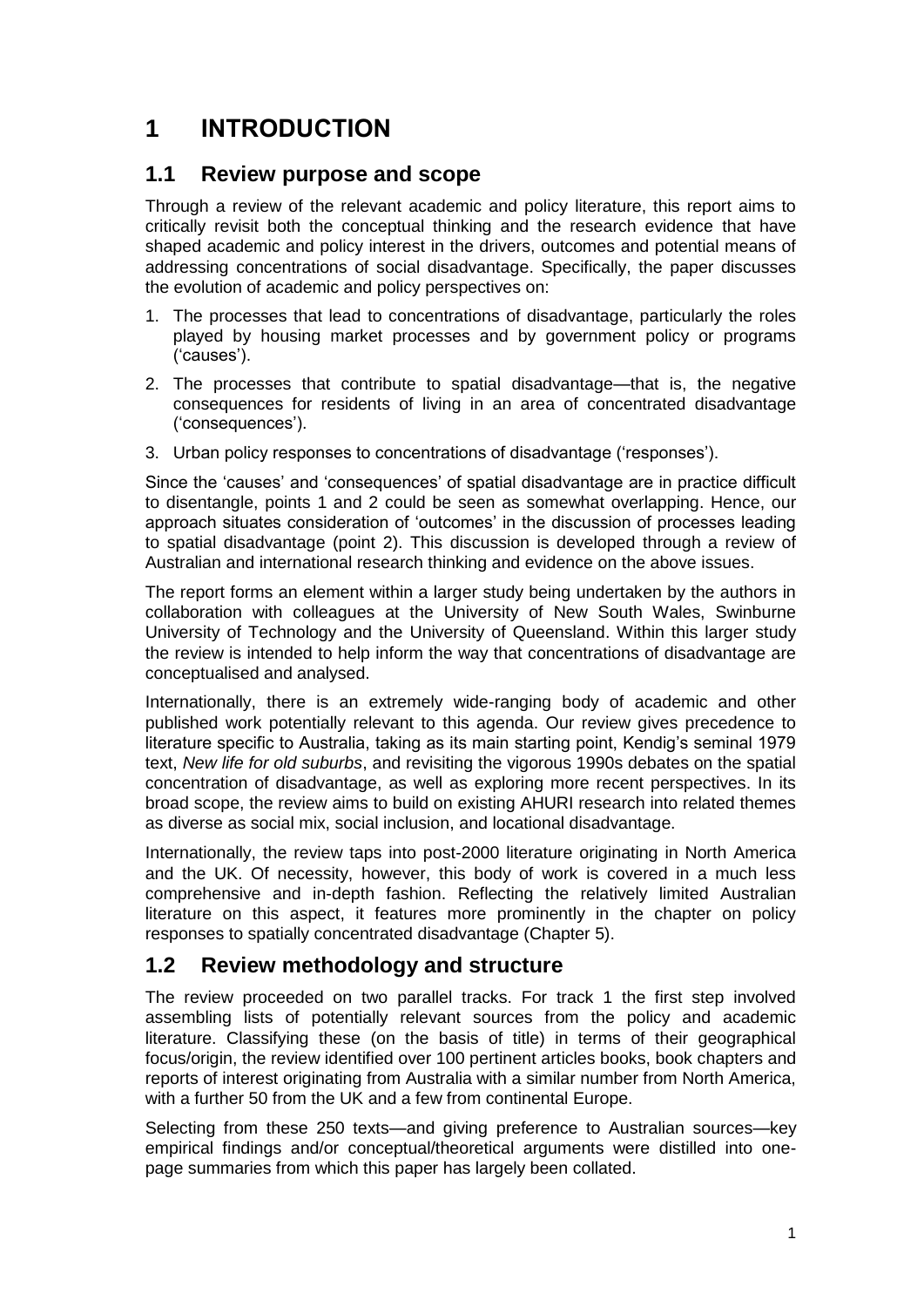Track 2 of the review process has involved more narrowly targeted critical analysis of certain key concepts and themes relevant to the broader research project. Developed through three 'critical perspectives' papers, this work focuses on:

- $\rightarrow$  Conceptualising socio-spatial disadvantage.
- $\rightarrow$  The role of housing markets in driving the spatial concentration of disadvantage.
- $\rightarrow$  Concentrations of disadvantage: What makes Australia different?

Over and above this more wide ranging review, these papers are intended to form a more focused set of outputs from this stage of the research, with versions planned for publication as AHURI papers and journal articles.

Also relevant to acknowledge within this introductory section is the inherent challenge in analysing the causes and consequences of urban problems, as well as the effectiveness of policy responses. As in any social research, establishing causality is often very challenging—particularly within the budgets usually available for these kinds of studies. For example, very few of the policy evaluations cited in Chapter 5 were sufficiently well-resourced to incorporate 'comparator areas' as a 'counter factual scenario' against which to test changes over time in 'project' localities. However, given the scale and breadth of this research, we have necessarily focused mainly on existing research studies in terms of their hypotheses and findings rather than incorporating detailed critiques of their methodology.

In accordance with the process described above, this paper is structured as follows. First, in the final sections of this introduction and as a backdrop to the main body of the review, we summarise the incidence of poverty and income inequality in Australia (Section 1.3) within the context of international comparisons. Chapter 2 then discusses the conceptualisation of socio-spatial disadvantage (Section 2.2) and reviews the changing geography of urban poverty in Australia.

Next, in Chapter 3, we review academic and policy-maker perspectives on the housing market processes that concentrate disadvantage, and the economic and other drivers which underlie the changing social status of localities. As a backdrop to this, we briefly review the extent of poverty and income inequality in Australia and recent trends in relevant indices.

Chapter 4 focuses on research into the consequences of spatial disadvantage—the experience of living in deprived areas and the ways that this may compound the problems of individual households. This includes the factors that disadvantage areas (and which could, alternatively, be construed as among the 'causes' of spatial disadvantage).

In Chapter 5 we turn to the policy responses to spatial concentrations of disadvantage, both those that have adopted an explicitly spatial approach to targeting ('area-based interventions'—ABIs) and those that have aimed to redress spatially concentrated poverty through more broadly targeted initiatives.

#### <span id="page-8-0"></span>**1.3 The incidence of poverty, inequality and social exclusion in Australia**

This study focuses primarily on spatial disadvantage—the extent to which disadvantaged people are concentrated in specific localities, and the ways that the features of certain localities can disadvantage residents—see Section 4.2. Arguably, the spatial concentration of disadvantage can compound the problems of households resident in such areas (see Chapter 4). However, as emphasised by Badcock (1984), among others, the main causes of poverty and inequality are structural and the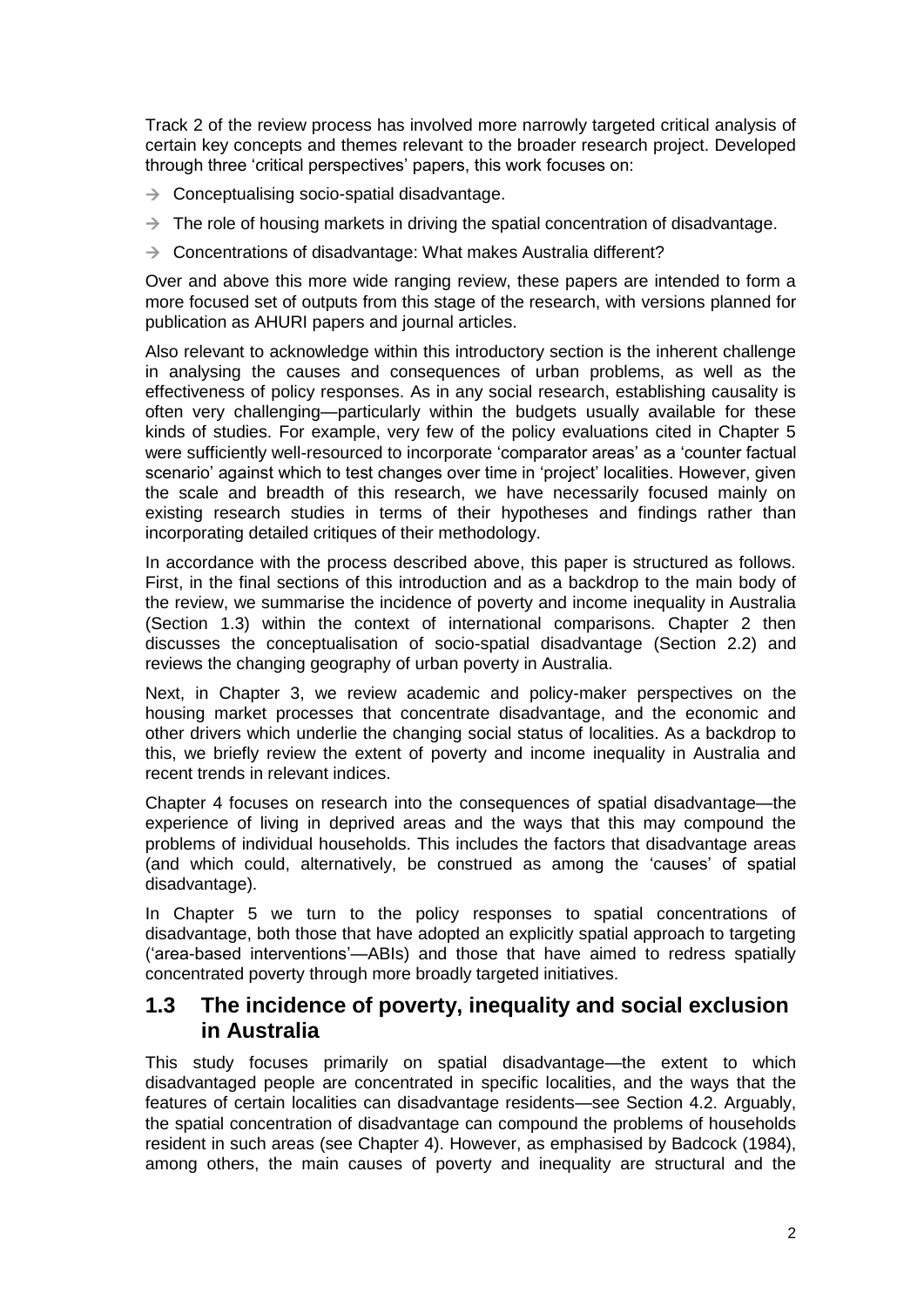existence of 'poverty neighbourhoods' is simply a manifestation of these wider realities. Thus, before examining the processes which concentrate disadvantage, it is relevant to look briefly at the extent of poverty and inequality in Australia; for the time being, setting aside the spatial dimension of the issue. The following paragraphs draw mainly on the Social Inclusion Board's Compendium of Social Inclusion Indicators (Australian Social Inclusion Board 2009).

In contextualising our own research, this section also makes brief reference to the extent of poverty and inequality in Australia by comparison with international benchmarks. The extent to which Australia's social, historic and policy context creates a distinctive context for the manifestation of socio-spatial disadvantage is further discussed in a companion paper being drafted for separate publication.

In terms of the main internationally recognised definition of income poverty, Australia's score is somewhat inferior to those of European comparator countries. In 2005–06, 20 per cent of Australians lived in households with incomes below 60 per cent of the national median income, as compared with 16 per cent across the EU and 18 per cent in the UK. Strictly speaking, those households falling below this threshold are defined in EU parlance as being 'vulnerable to poverty'. In Australia, persons aged over 65 are 'vulnerable to poverty' at 2.3 times the whole population rate. This differential is much higher than in the EU or the UK and reflects the relatively low state pension levels in Australia based on the assumption that widespread outright home ownership among older people will tend to result in minimal housing costs (Castles 1997; Yates & Bradbury 2010). However, while owner occupation is indeed high within this sector of the population, the precise figure depends on whether people living in residential care are included.

| Poverty threshold                              | Poverty rate (% of people) after taxes and transfers |             |           |            |
|------------------------------------------------|------------------------------------------------------|-------------|-----------|------------|
|                                                | Mid-1990s                                            | Around 2000 | Mid-2000s | Late 2000s |
| Forty per cent of the current<br>median income | 5.0                                                  | 5.9         | 4.9       | 7.4        |
| Fifty per cent of the current<br>median income | 11.4                                                 | 12.2        | 13.2      | 14.6       |
| Sixty per cent of the current<br>median income | 20.8                                                 | 21.2        | 20.9      | 21.7       |

#### <span id="page-9-0"></span>**Table 1: Incidence of income poverty in Australia—Change over time**

Source: OECD website:<http://stats.oecd.org/Index.aspx?DataSetCode=INEQUALITY>

As shown in Figure 1 below, Australia's recent experience has paralleled that of key comparator countries in terms of income inequality trends over time.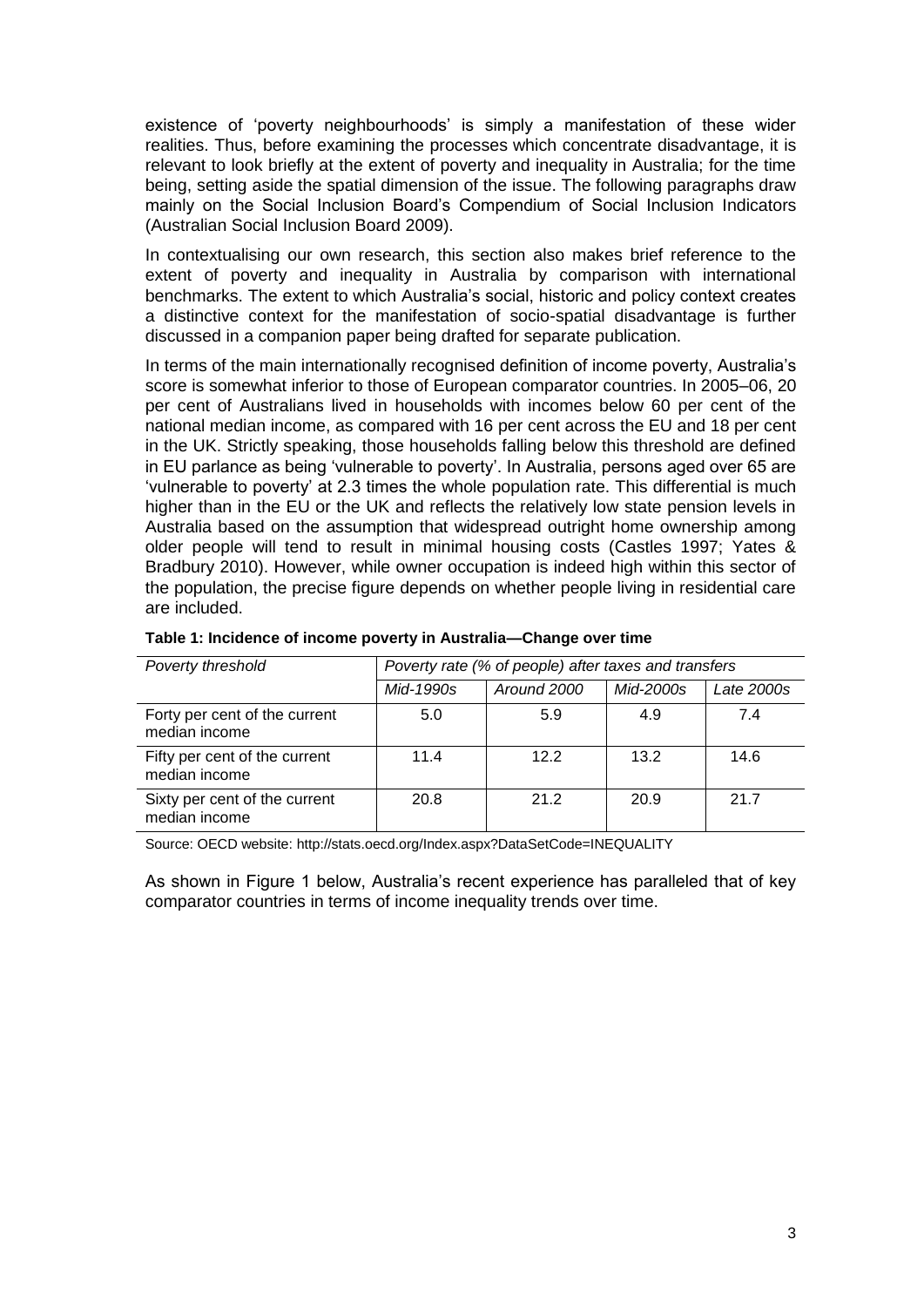

<span id="page-10-0"></span>**Figure 1: Incidence of income poverty—International trend over time comparison**

Source: OECD website: http://stats.oecd.org/Index.aspx?DataSetCode=INEQUALITY.

Table 1 above illustrates that, as defined above, the incidence of 'vulnerability to poverty' has remained fairly constant over the past 15 years or so. The percentage of households receiving incomes below 60 per cent of the median level increased only marginally over this period from 20.8 per cent to 21.7 per cent. Especially in proportionate terms, however, the incidence of 'extreme poverty' increased more substantially—the percentage of households receiving incomes below 40 per cent of the median value jumped in the most recent period from 4.9 per cent to 7.4 per cent.

It is also important to recognise that relative poverty is not necessarily an enduring status. Looking at the period 2001–05 and again using the threshold of 60 per cent of median household income, HILDA survey data shows that while 38 per cent of Australians experienced poverty in at least one of the five years, 13 per cent experienced poverty in one year only, 8 per cent in two years and 7 per cent experienced poverty in all five years. Again, the households most vulnerable to persistent relative income poverty include the elderly, but also people with disabilities, single mothers, non-aged singles and people of non-English speaking backgrounds (Australian Social Inclusion Board 2009). Statistics on relative poverty based only on incomes are, of course, subject to limitations in that the people at the bottom of the distribution may be better off in a material sense if all incomes have risen and their costs have not risen disproportionately.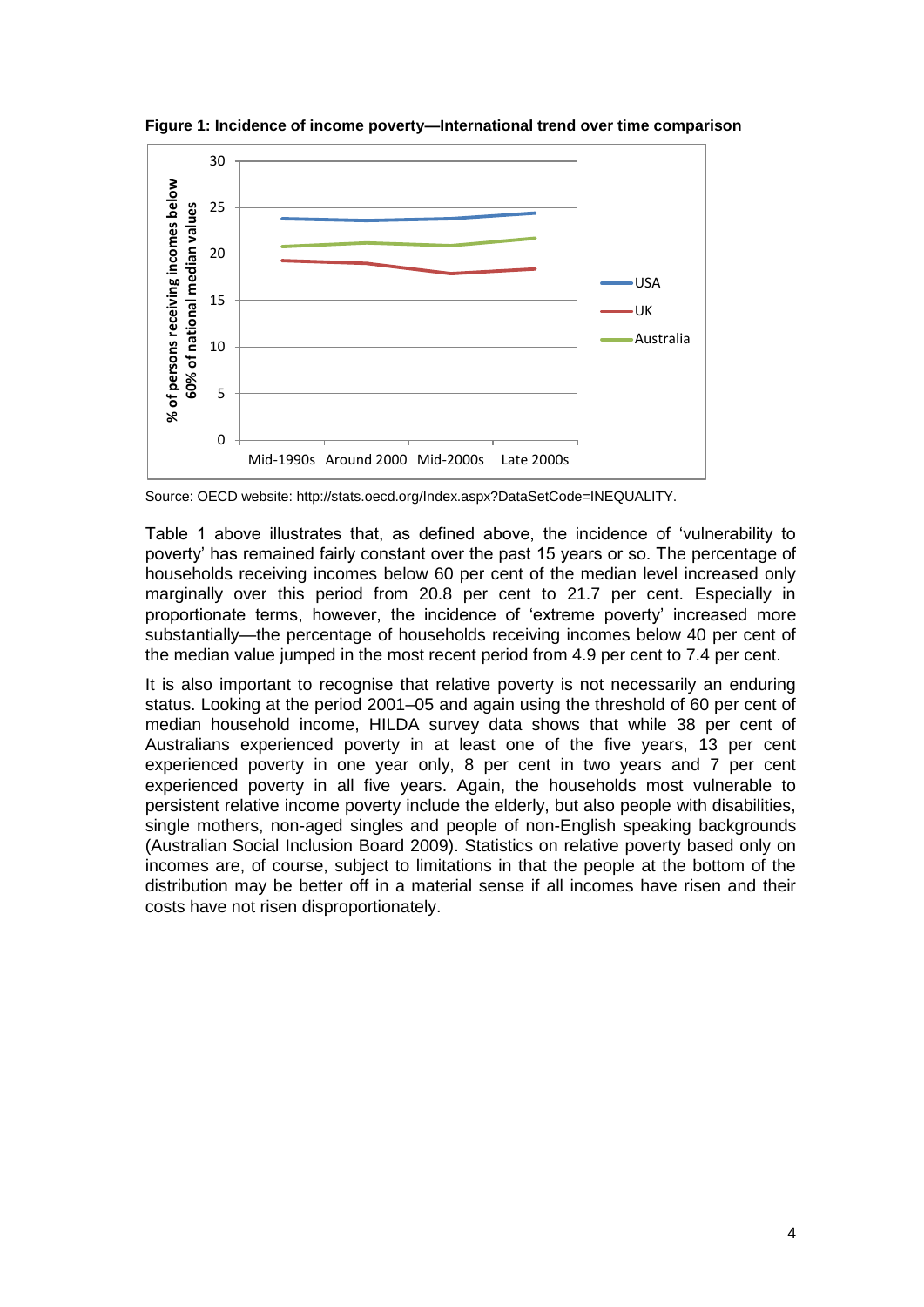

<span id="page-11-0"></span>**Figure 2: Gini Coefficient values—International comparison of distribution of individual incomes**

Source: OECD website: [http://stats.oecd.org/Index.aspx?QueryId=26068.](http://stats.oecd.org/Index.aspx?QueryId=26068)

Note: The Gini Coefficient is a yardstick of statistical dispersion which measures the inequality of a distribution, where a value of 0 expresses perfect equality and a value of 1 expresses maximal inequality (where only one person has all the income).

However, while the incidence of poverty appears to be somewhat higher than that in the UK and EU, what evidence exists for the view that, by international standards, Australia is more generally an unequal society and becoming more so? One study focused on the changing distribution of *household* incomes in Melbourne over the period 1986–96 and identified a 'widening 'gap' resulting mainly from the disproportionate increase in the numbers of low income households during the period (Reynolds & Wulff 2005). However, at a national level, analysis of *individual* (rather than household) incomes shows that the ratio between the share of national household income received by the top quintile to bottom quintile incomes is similar in Australia to the EU average and that this changed little in the decade to 2005–06 (Australian Social Inclusion Board 2009). Similarly, as shown in Figure 2 above, Australia's Gini Coefficient score is fairly close to the middle of the international distribution and increased (worsened) only slightly in the 15-year period covered here (see Figure 2 note for definition). Modestly higher values for the UK and US indicate that these countries have somewhat more polarised income distributions as measured in this way.

As shown in Table 2 below, the decade to 2007–08 saw a modest increase in the proportion of total income received by the highest income earners (top 20% of the distribution) and corresponding slight reductions in the shares of national income going to both middle and low income cohorts. The slight increase in the Gini Coefficient here is consistent with that shown in Figure 2 above. However, these figures relate to people, not households. Relevant here is the evidence that 'positive assortative partnering' has increased in Australia since 1980, with the result that people are increasingly likely to partner with people of similar socio-economic status (Dockery et al. 2008).

Trends over time in income distributions are also influenced by demographic developments. This reflects the fact that different types of households have different propensities for poverty. For example, ongoing population change in Australia has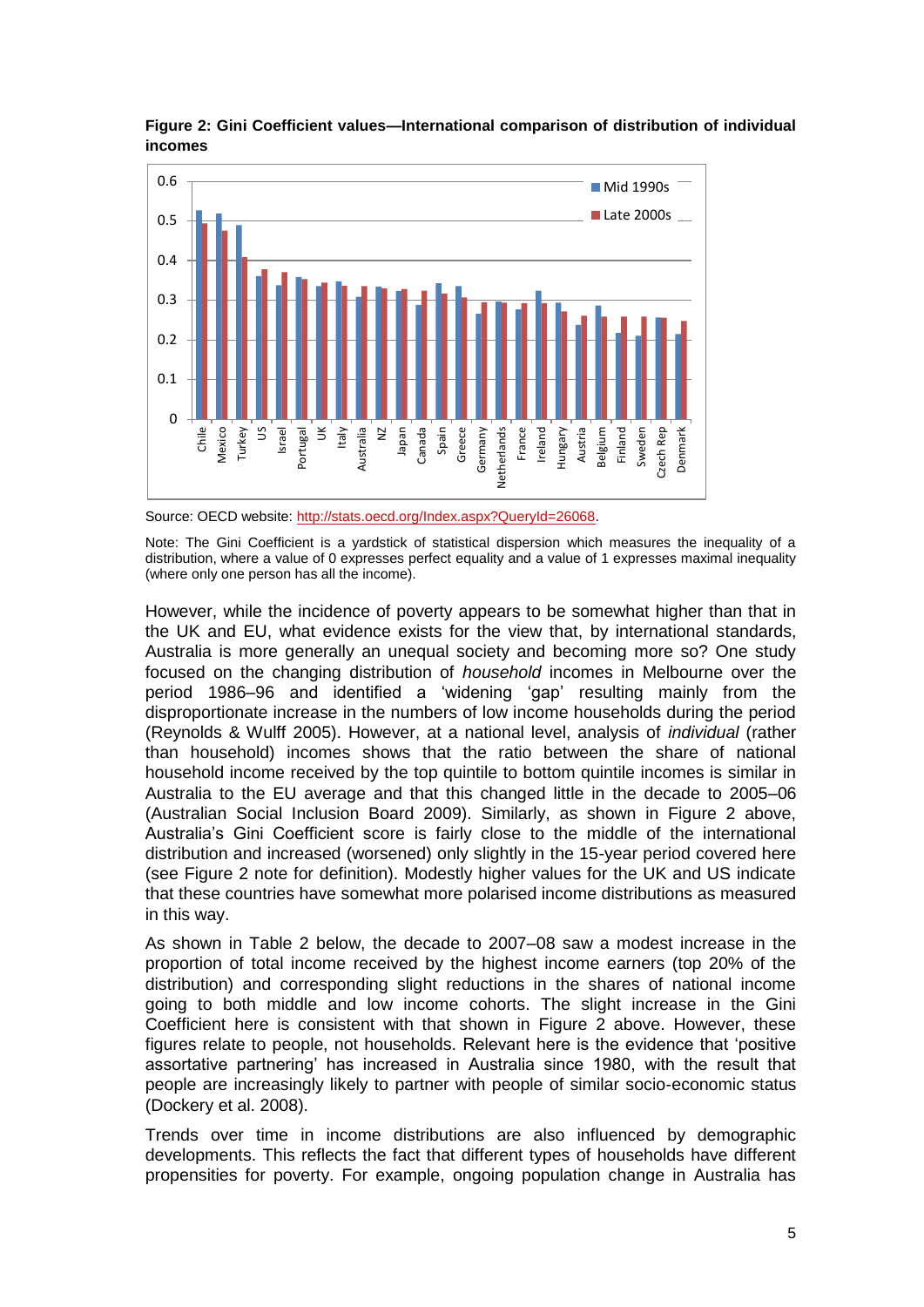resulted in proportionate increases in single parent families and in older people living alone—both groups with an above average vulnerability to poverty (Beer & Faulkner 2009). This vulnerability is reflected in the demographic profile of social housing in Australia, with single person and single parent households accounting for approximately 75 per cent of all tenants (AIHW 2011, p.5).

<span id="page-12-0"></span>

|  |                           |  | Table 2: Selected measures of equivalised disposable household income and |  |  |
|--|---------------------------|--|---------------------------------------------------------------------------|--|--|
|  | distribution in Australia |  |                                                                           |  |  |

| Indicator                                         | Unit | Year    |         | Change 1997-98-<br>2007-08 |        |
|---------------------------------------------------|------|---------|---------|----------------------------|--------|
|                                                   |      | 1997-98 | 2007-08 | Absolute                   | %      |
| Share of total income received by<br>people with: |      |         |         |                            |        |
| Low incomes                                       | %    | 10.8    | 10.1    | $-0.7$                     | $-6.5$ |
| Middle incomes                                    | %    | 17.7    | 17.0    | $-0.7$                     | $-4.0$ |
| High incomes                                      | %    | 37.9    | 40.5    | 2.6                        | 6.9    |
| Gini coefficient                                  | no.  | 0.303   | 0.331   | 0.028                      | 9.2    |

Source: ABS, http://www.abs.gov.au/ausstats/abs@.nsf/2f762f95845417aeca25706c00834efa/ [27ced12db6ca9111ca25779e001c4843!OpenDocument—](http://www.abs.gov.au/ausstats/abs@.nsf/2f762f95845417aeca25706c00834efa/%2027ced12db6ca9111ca25779e001c4843!OpenDocument)data from ABS *Survey of Income and Housing*

Going beyond income poverty, Australian researchers have attempted to operationalise the concept of social exclusion (as further discussed in Section 2.2) such that the incidence of exclusion can be measured and tracked over time. Thus, Saunders et al. (2007) identified 27 measures encompassing *disengagement, service exclusion* and *economic exclusion*—each argued as distinct elements of social exclusion. More recently, using a multi-variate model comprising 29 separate indicators of poverty and disadvantage, Horn et al. (2011) estimate that 25 per cent of the entire national population was experiencing some form of social exclusion in 2001, with 7.5 per cent experiencing 'deep exclusion'. Whether mainly due to economic growth or policy initiatives, by 2008 these proportions had fallen to 20 per cent and 5 per cent, respectively. As noted by the authors, it is perhaps significant that these gains were achieved against a backdrop of fairly static levels of simple income poverty (see Table 1 and Figure 1). However, they offer no possible explanations for this inconsistency.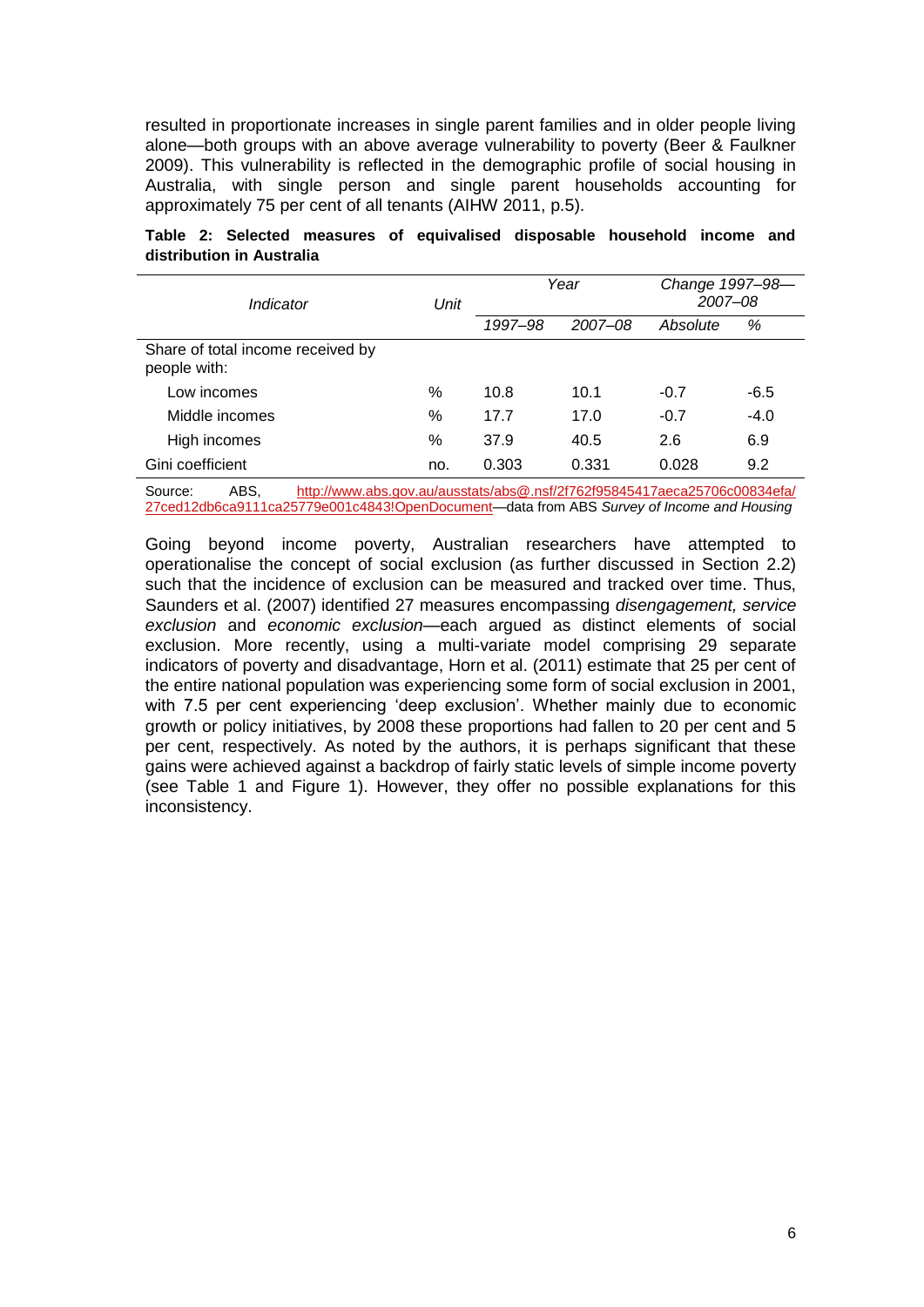## <span id="page-13-0"></span>**2 CONCEPTUALISING AND MAPPING SOCIO-SPATIAL DISADVANTAGE IN AUSTRALIA**

## <span id="page-13-1"></span>**2.1 Chapter scope**

Partly by way of a backdrop to the main body of the review, this short chapter opens with a short resume of the urban and social policy research literature on concepts relevant to analysis of spatially concentrated disadvantage. It should, however, be noted that since the relevant debates are covered in detail in a separate paper, this account is limited to a brief introductory discussion only. We then go on to summarise the changing geography of disadvantage in Australia's cities since the 1970s.

## <span id="page-13-2"></span>**2.2 Conceptualising socio-spatial disadvantage**

In identifying and measuring socio-spatial disadvantage in Australia, there has been a consistent focus on income poverty and the spatial concentration of low income households. Hence, Kendig's concern that, despite the then recent onset of gentrification, low income families remained heavily over-represented in the inner cities of Melbourne and Sydney in the 1970s (Kendig 1979). Likewise, the social and economic stresses on the poorest households formed the main focus of Peel's account of life in three 'poverty neighbourhoods' in the early 1990s (Peel 2003). Similarly, in their influential analyses of socio-spatial polarisation in Australian cities in the 1980s and 1990s, Bob Gregory and Boyd Hunter concentrated specifically on income poverty (Gregory & Hunter 1995, 1996; Hunter 2003).

Nevertheless, also in common with later contributors, both Kendig and Peel embraced a more multi-faceted conception of social disadvantage, as reflected in Kendig's observation that Sydney's inner suburbs were characterised by relatively high rates of mental illness, juvenile delinquency and family breakdown (Kendig 1979).

Some contributions alluding to the concept of 'locational disadvantage' have focused less on the characteristics of a population than on the attributes of localities. As defined by Maher (1992), locational disadvantage was 'one element of a more general notion of social disadvantage'. In Maher's view, such a condition resulted from ' … an inability to access or to use effectively the whole range of facilities and resources which not only improve well-being but better position households to take advantage of resources available to improve their longer-term life chances … ' (p.10). Similarly, authors such as Badcock (1984, 1994) took their cue from David Harvey's observation that ' … place specific urban resources such as employment opportunities, changes in property value and the availability and price of other resources are "fringe benefits" that contribute to the real income of households' (Harvey 1973, p.8). Translated to an Australian context, this generated a concern around the pressures seen as coercing low income home purchasers to locate in relatively remote outer suburban locations. This is part of a wider debate about the problematic attributes of certain localities which disadvantage those living there, as distinct from 'poor places' conceptualised simply as concentrations of people with low income or affected by other forms of deprivation. These issues are further discussed in Section 4.2.

Subsequent inputs to related debates have emphasised the travel time and associated costs imposed on workers resident in suburbs remote from centres of employment, and the vulnerability of such households to disproportionate increases in living costs due to expected future fuel price inflation (Gleeson & Randolph 2002; Dodson & Sipe 2008).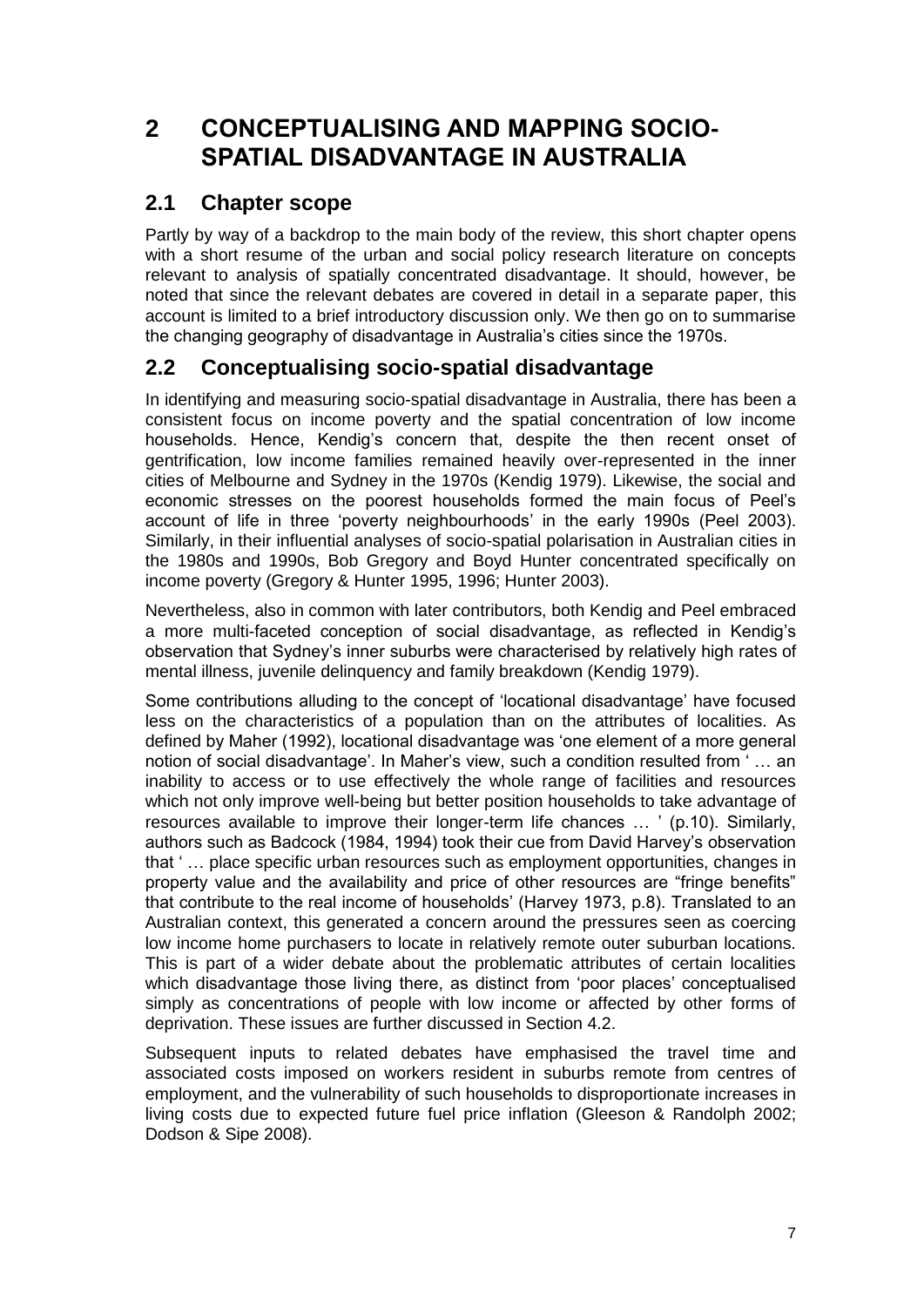Over the past decade, the focus of Australian social and urban policy literature on socio-spatial disadvantage has shifted towards conceptualising the problem in terms of social exclusion (see Section 1.3). Seen by its advocates as a broader and more sophisticated concept than poverty, social exclusion has been viewed sceptically by some as a more politically acceptable construct. Nonetheless, Australian housing researchers have argued that social exclusion is potentially useful in focusing attention on 'the relational processes that contribute to inequality, such as impoverished social networks that lead to material and cultural poverty' (Arthurson & Jacobs 2003, p.24).

Although often applied in relation to individuals, social exclusion has also been deployed as a place-based descriptor denoting '… the concentration in one place of people experiencing multiple disadvantages and the consequent risk that this exacerbates disadvantage over time' (Hulse et al. 2010, p.3). Interpreted in this way, social exclusion has been operationalised in recent empirical research on spatial disadvantage in Australia's cities (Baum & Gleeson 2010; Randolph et al. 2010).

Another approach to the conceptualisation of socio-spatial disadvantage which seeks to transcend income-based measures of social exclusion is the focus on indicators of 'social pathology' seen as causes of intergenerational poverty. Hence, while low incomes were included as one of its measures, Vinson's (2007) mapping study of factors that 'cause or demonstrate disadvantage' also included rates of computer and internet access, early school leaving, physical and mental disabilities, long-term unemployment, prison admissions and recorded child maltreatment. While such problems were shown to be spatially highly concentrated, a disadvantage of analysing the issue in this way is that, unlike census data, such statistics are generally available only at relatively coarse geographies (suburbs or postcodes).

Approaches of the kind described above reflect a recognition that income poverty is not a universal measure of social disadvantage and that there are other potentially important dimensions to be borne in mind. As shown by Randolph et al. (2010), consideration of a spectrum of different indicators can reveal significant distinctions between 'shallow' and 'deep' exclusion—see Section 4.3.

In researching social disadvantage in a spatial context, crucial questions arise in relation to the scale of analysis. When we speak of 'concentrations of disadvantage' are we referring to a street, an estate, a neighbourhood or a suburb—and to what extent is the answer to this question dictated by data availability considerations rather than 'social reality'? The importance of this question arises in relation to, for example, assertions about 'tipping points' beyond which 'an area' may become subject to a vicious circle of decline (Power & Mumford 1999). Similarly, while many of the contributions to the 'neighbourhood effects' literature reviewed by Galster (2012a) refer to thresholds for the local concentration of disadvantaged people above which problematic consequences ensue, the scale at which such processes are said to operate is a key issue not discussed directly in the Galster review. These issues are further explored in a companion paper which focuses on the conceptualisation of socio-spatial disadvantage.

#### <span id="page-14-0"></span>**2.3 The changing geography of disadvantage in Australia's cities**

As in many European and North American cities of the time, urban poverty in Australia was until the 1970s largely concentrated in inner cities. Based on the 1975 Poverty Enquiry Income Survey, Manning (1976) found that the incidence of poverty was greater in the inner areas of Australia's main cities than in the outer suburbs. As noted by Stimson (1982), the distribution of housing costs will have tended to compound this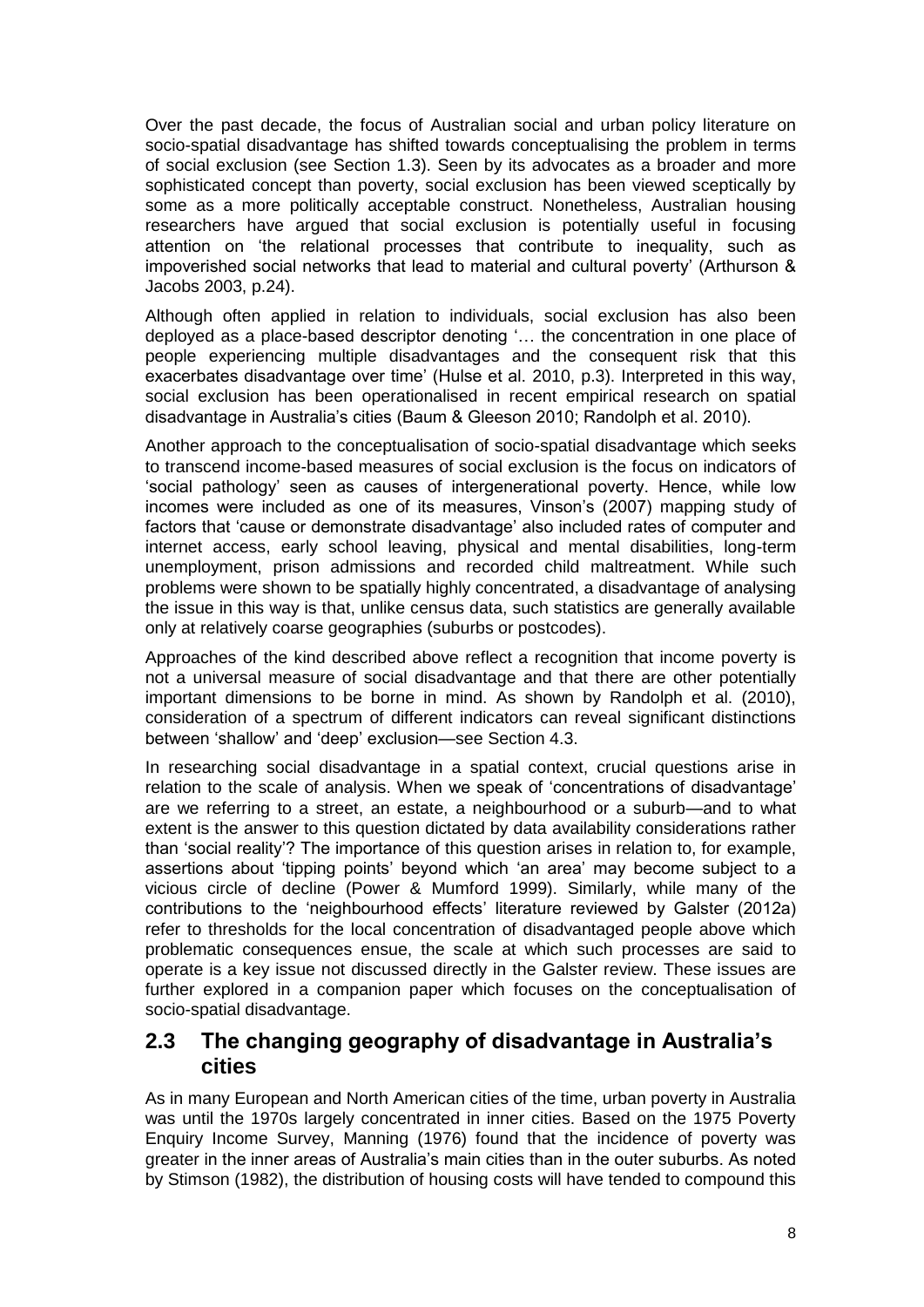distribution. Similarly, Kendig's pathbreaking 1979 analysis focused on the inner areas of Melbourne and Sydney where, partly due to the availability of cheap, albeit often rundown, housing, poor and socially disadvantaged households were relatively numerous. However, as noted by Kendig, gentrification was already affecting these areas such that rising property prices could be expected to progressively price out poorer families other than those insulated by residence in public housing.

As in UK cities such as London (Hamnett & Randolph 1988), particularly important in the gentrification process was the sale of private rented dwellings into home ownership. Where it remained, private rented housing in such areas saw rents rising well ahead of city-wide trends. In inner Melbourne, for example, median rents rose from 22 per cent of average earnings in 1971 to 27 per cent in 1996 whereas rents across Melbourne as a whole fell from 25 per cent to 21 per cent of earnings (Burke 1998).

Even at the time of Kendig's work, however, and certainly by the early 1980s, it was already recognised that public housing estates in outer suburbs were becoming sites of concentrated disadvantage. Badcock (1984) reported that public housing was increasingly concentrating single-parent families and the non-working poor and that the problems of such households were compounded in many such locations by their remoteness from employment and services.

By the early 1990s, concerns about spatial concentrations of disadvantaged ethnic minorities in outer suburban areas were coming to the fore. It had been argued that newly arriving ethnic groups such as the Vietnamese were simply replicating the earlier unproblematic experience of Southern European minorities, where spatial concentrations were 'zones of transition', not long-term residential concentrations or 'ghettos' (Jupp 1990). However, based on a census analysis of Fairfield, Sydney, Birrell (1993) argued that the concentration of Vietnamese in this locality was becoming entrenched, a claim subsequently contested (Jupp 1993, Burnley 1999).

The perceived significance of concerns about socio-spatial polarisation was enhanced during the mid-1990s by the emergence of clear-cut empirical evidence demonstrating growing geographic income differentials in Australian cities in the 15 years to 1991. This can be linked with the shift to neo-liberal, market-led economic and social policies and, within the housing area, the switch from capital subsidies to income support via Commonwealth Rental Allowance (CRA). Gregory & Hunter (1995) found that median income fell most in the poorest census tracts (or 'collector districts' CDs) and rose most in the richest CDs. In the bottom 70 per cent of CDs average household income fell in absolute terms between 1976 and 1991, while in the top 5 per cent CDs income increased by 23 per cent. Hence, the income gap between the top and bottom 5 per cent almost doubled over the period. However, while Stimson (2001) predicted that the trend towards greater spatial inequality would continue, this has yet to be demonstrated in published research.

Importantly, as emphasised in a later paper, the Gregory and Hunter analysis also showed a substantial increase in the proportion of all low income people resident in low status areas; that is, poor people were increasingly likely to live with other poor people (Hunter & Gregory 1996). Albeit probably to a lesser extent, this parallels research evidence demonstrating a substantial increase in the geographical concentration of poverty in the USA during the 1980s (again linked with the 'marketisation' of urban policy). Over that decade, people living in urban neighbourhoods of high poverty (places with a 'poverty rate' of over 40 per cent) increased by 54 per cent (Katz 2009). Residualisation of public housing was a large part of the story here, with extremely poor tenants (those with incomes below 10% of the local median value) increasing almost tenfold from 2.5 per cent to 20 per cent of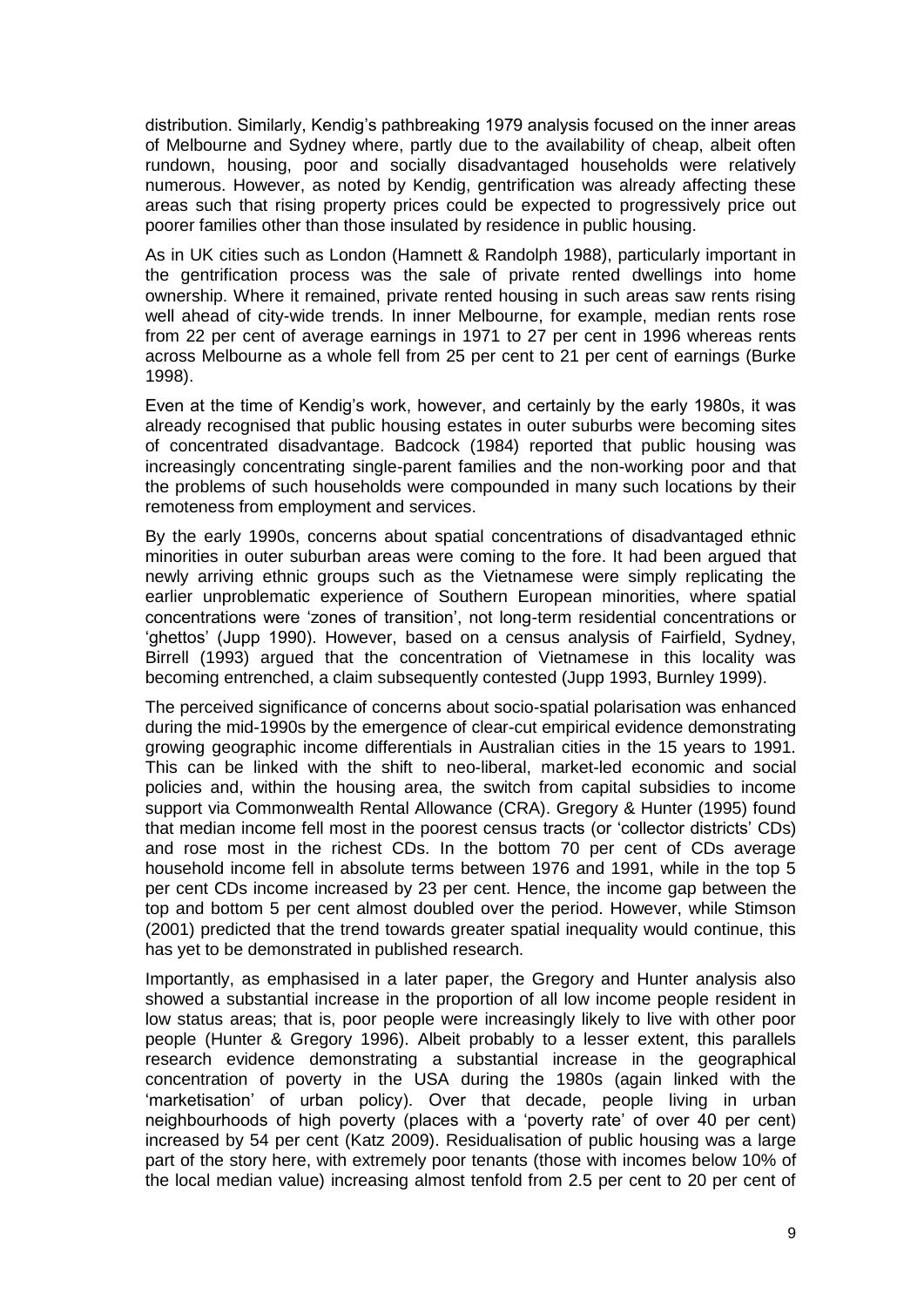all those in public housing. And, while concentrated poverty fell back during the 1990s, it increased once again in the 2000s (Galster 2012b).

Of a similar ilk is the census-based research evidence illustrating growing sociospatial polarisation in Britain in the decades to 2001, especially relating to unemployment and worklessness, though not to ethnicity (Dorling & Rees 2003). Investigating whether the general trend towards the concentration of poverty in Australia has continued since the mid-1990s would seem a relevant and worthwhile objective for the forthcoming research.

The argument that inner city gentrification was pushing lower income households towards the city outskirts (Yates & Vipond 1990) was much to the fore at this time. However, while this would have impacted on marginal renters and buyers, the extent to which the latter were affected was hotly debated. Citing government survey evidence from the early 1990s, it was argued that, since first home buyers accounted for only a small proportion of families purchasing homes in the urban fringes of Melbourne and Sydney, claims about gentrification pressures had been overstated (Maher et al. 1992; Wulff et al. 1993). Challenging this 'revisionist' thesis, Badcock (1994) noted that it had been seized upon by the media who interpreted it as disproving the negative impacts of gentrification in forcing lower income households out of inner cities. It was also welcome to Federal Government policy-makers because it 'served to legitimise complacency towards conditions in those regions that are now under severe stress in our cities' (p.196).

According to Badcock, the 'revisionist' thesis was based on flawed survey data resulting from the use of an 'inappropriate' spatial scale of analysis whereby a coarse geographical framework tended to average out intra-area differences in income. His view was that this 'obscur[ed] the localisation of poverty and service deprivation, especially on the outskirts of Australian cities' (Badcock 1994, p.196). However, there was at this stage a growing realisation that Australia's geography of disadvantage was becoming more complex. Hence, the comment relating to the 1992 Housing and Location Choices Survey that: 'The discovery that not all residents of outer suburban areas are poor, and that not all poor households are found on the fringe, appears to have taken the researchers and those who commissioned the research by surprise' (Beer 1994, p.181).

Nevertheless, it was becoming clear that ongoing urban evolution was taking Australia along a path somewhat divergent with international experience. 'Unlike US and British cities where unemployment, poverty and urban decay is overwhelmingly concentrated in the inner city, the spatial distribution of the poor in our big cities is [becoming] much more ambiguous' (Badcock 1997, p.246)—a view strongly echoed on the basis of Sydney-focused research by Gleeson & Randolph (2002). As early as the mid-1990s, Raskall had used Taxation Commission data to demonstrate the beginnings of the suburbanisation of poverty in Australia's cities. In all major capital cities it was found that the lowest income suburbs in 1992–93 were further from the metropolitan core than in 1978–79 (Raskall 1995, cited in Fincher & Wulff 1998).

The concerns of many 1990s critics as regards pressured moves to the periphery were focused more on lower income working households struggling to enter home ownership rather than on families necessarily confined to rented housing through very low incomes. Even in the early 1990s, private rented housing in Australia's major cities remained predominantly located in relatively central and well-serviced locations (Wulff et al. 1993). Since the mid-1990s there has been a major change with the expansion of private rented housing beyond the inner suburbs which has created the conditions for the ongoing suburbanisation of poverty identified in later contributions to these debates (Randolph & Holloway 2005a, 2007; Baum & Gleeson 2010; Reynolds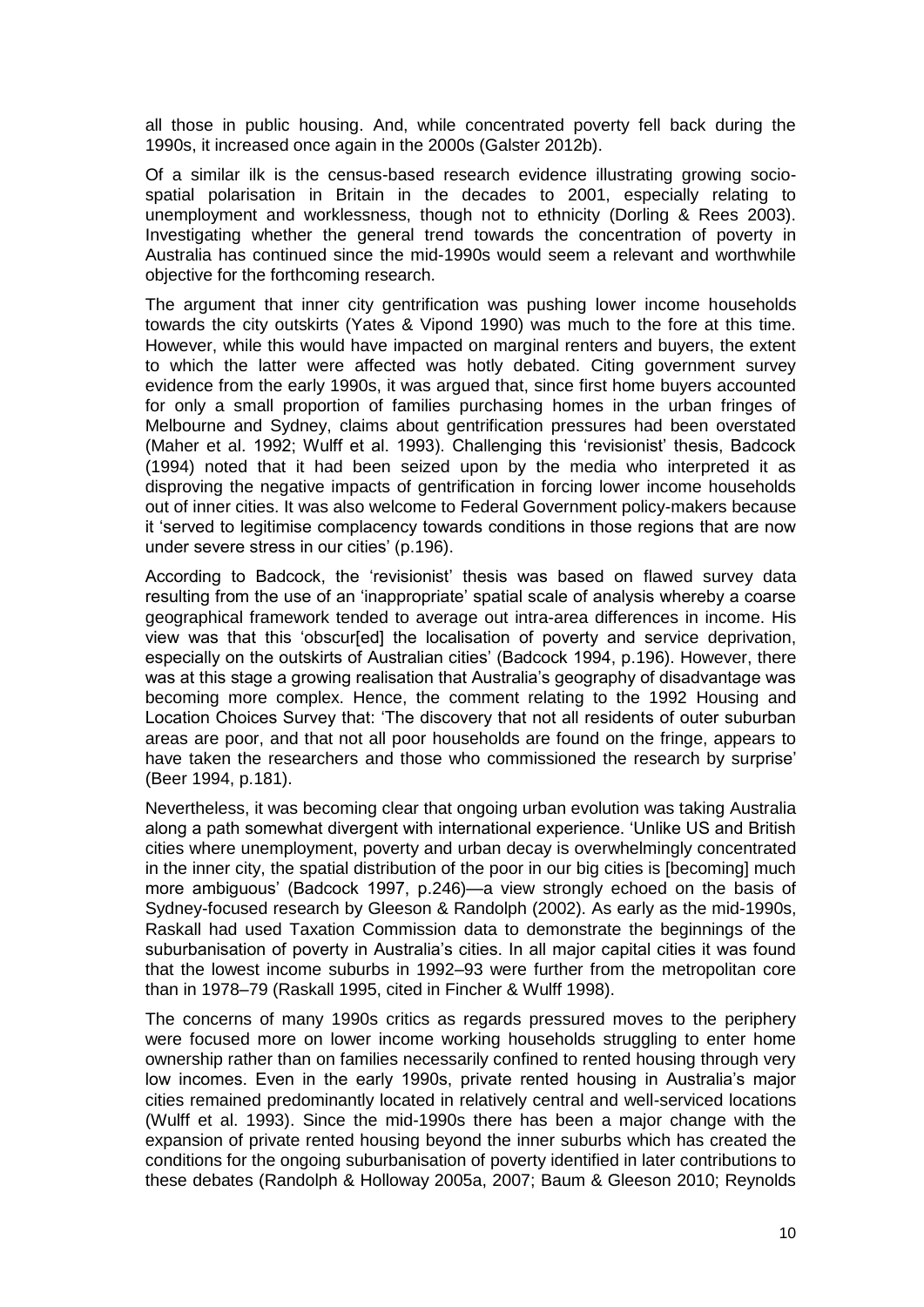& Wulff 2005). Similar housing market processes appear to have been in train in England where the rapid growth of private renting post-1991 has been generally strongest in less prosperous areas where this form of housing has tended to be historically underrepresented (Houston & Sissons 2011). Whether the drivers of private rental expansion in Australia are similar to those in the UK is, of course, not something that can be casually assumed.

By 2001, the Sydney census tracts with most severe disadvantage were 'overwhelmingly concentrated in the middle and, to a lesser extent, outer suburbs' (Randolph & Holloway 2005b, p.57). Similar trends towards the 'suburbanisation of poverty' have recently been identified elsewhere internationally, for example in London (Lupton 2011) and Toronto (Hulchanski 2010). In Sydney, as noted by Randolph & Holloway, the most extensive areas of disadvantage now contain little public housing. This observation is also true for Melbourne (Randolph & Holloway 2007). At the same time, public housing estates—many of them located in relatively remote locations—undoubtedly continue to account for a significant proportion of disadvantaged localities in Australia's main cities. Nevertheless, the larger point emerging from this story is that the geography of poverty in Australia's cities is increasingly driven and sustained by housing market processes and not by the politico-administrative decisions that shape access to and management of public housing.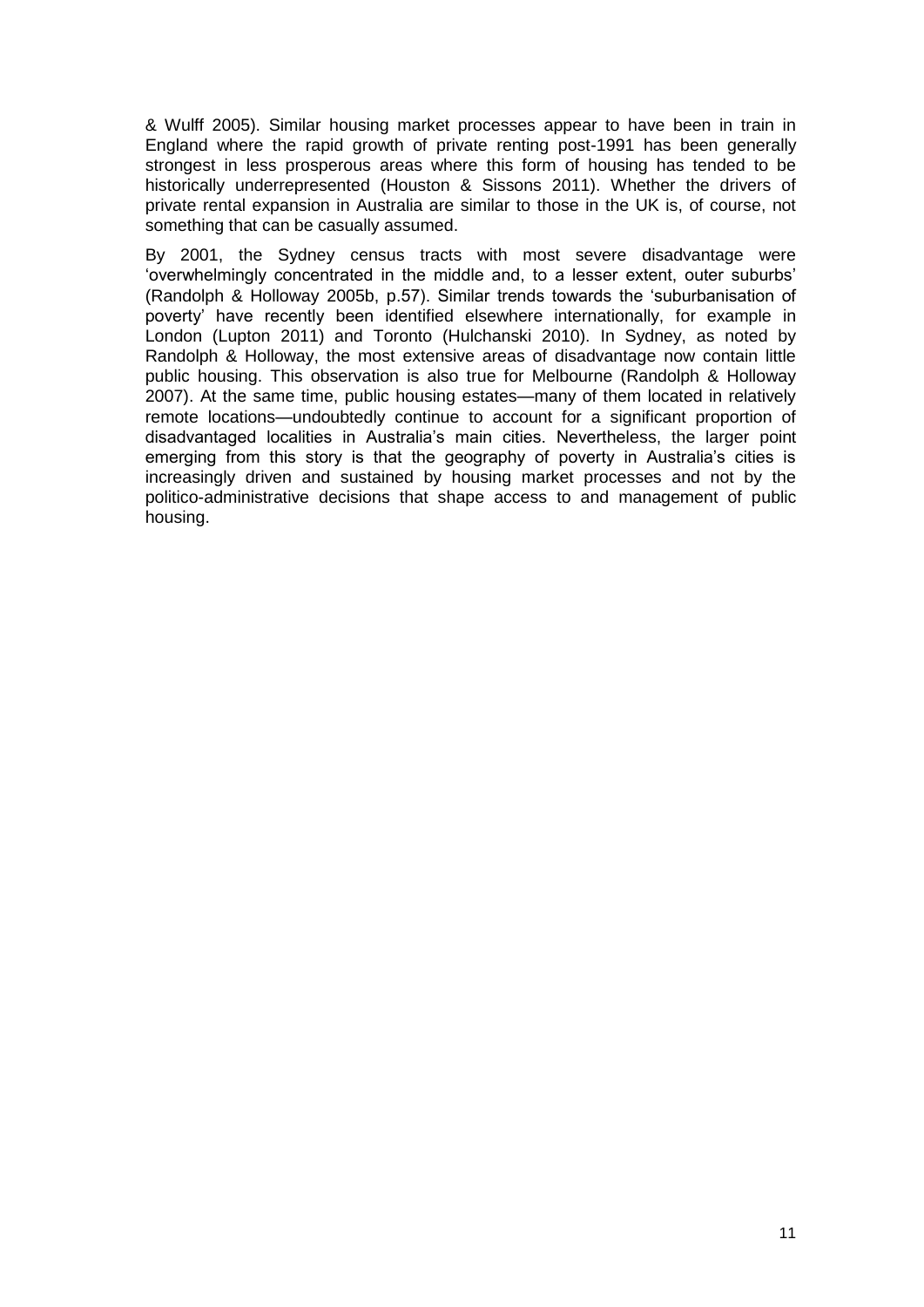## <span id="page-18-0"></span>**3 CAUSES OF SPATIAL DISADVANTAGE**

## <span id="page-18-1"></span>**3.1 Chapter scope and structure**

The term 'disadvantaged area' could be interpreted as referring to a place that, due to its location and/or characteristics, disadvantages its residents. Conceptually, this is suggesting that place has some independent effect on those people who live there. Hence, the relevant factors contributing to the formation of such places could be described as 'causes of spatial disadvantage'. However, the current chapter is focused mainly on the structural causes of spatial disadvantage, whereas the following Chapter 4 discusses the *experience* of living in such an area for the residents concerned—including the features of a place negatively impacting on the life chances of those living there. This chapter therefore focuses mainly on the housing market and economic processes that lead to disadvantaged people being concentrated in specific areas and that contribute to the changing geography of such areas in Australia and comparable countries.

## <span id="page-18-2"></span>**3.2 Overview**

The factors that create, perpetuate and re-shape the spatial differentiation of income and wealth across cities have been extensively analysed both in Australia and elsewhere (see below). Related to this are debates on the economic and social processes that lead to the concentration of disadvantaged people in specific locations.

Three key themes stand out within this literature. First, the most extensive is work emphasising the importance of labour market processes and the changing spatial distribution of employment. Second, there are the accounts which highlight housing system factors that lead to the spatial concentration of disadvantaged people and/or influence the changing status of localities within the urban hierarchy. And third, there are also claims that social inequality results from economic structures and policy choices, that housing system drivers are relatively unimportant and that conceptualisation of the problem in spatial terms is too narrow.

Many of the contributors to these debates have aimed to explain the changing rates and geography of disadvantaged households across Australia's cities. Seminal here was the paper by Gregory and Hunter (1995) whose detailed census analysis demonstrated increased spatial polarisation of incomes in the period 1976–91 across all Australia's metropolitan regions (see Section 1.5). Subsequently, in an international comparison covering the same timeframe, Hunter (2003) showed that while such trends were common to the USA and Canada, as well as Australia, the extent of inter area inequalities remained more modest in the latter.

## <span id="page-18-3"></span>**3.3 Labour market drivers**

Observing the disproportionate increase in unemployment in inner Sydney during the 1970s, Kendig (1979) noted that, as in Melbourne's central areas, manufacturing employment contracted disproportionately in the late 1960s and early 1970s. Looking to the future, Kendig considered it possible that 'structural change in the economy will continue to keep unemployment rates high even if the economy generally improves'. Hence 'a permanent class of unemployable people could emerge in the inner suburbs' (p.151). With blue collar workers still forming 'an unusually high proportion of the resident labour force in inner Sydney and Melbourne' (p.151) these areas were seen as highly vulnerable to such a fate, with the obvious potential to compound their status as concentrations of disadvantage. While Kendig's forecast of continued unemployment among previously blue collar workers has been affirmed in subsequent studies (Beer & Forster 2002), his assumption that they will remain concentrated in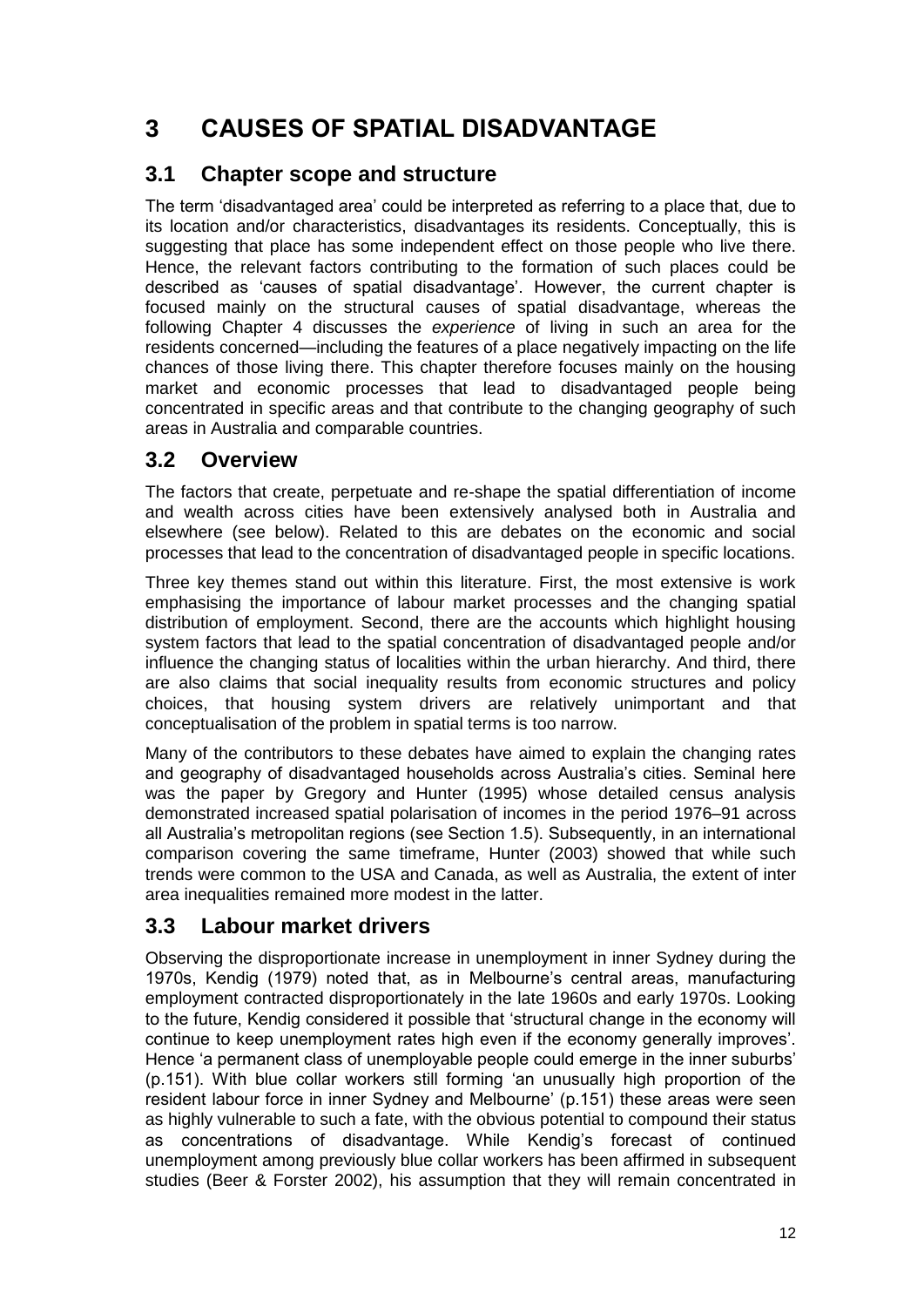the inner-city was later challenged in studies of gentrification and the suburbanisation of disadvantage (Randolph & Holloway 2005a).

In common with most other developed countries, subsequent decades have indeed seen a continuing major restructuring of Australia's urban economy away from manufacturing and towards services and very substantial increases in labour force participation among women. More recently, this has been attributed to the aspect of 'globalisation' which has seen manufacturing jobs in higher income countries effectively exported to less affluent countries with lower wage costs (Beer & Forster 2002).

Importantly, as argued by Beer and Forster, the net expansion in service employment in the 1980s and 1990s did not necessarily benefit former blue collar workers who 'often found they did not possess the skills to find new jobs in the service economy, even if new services jobs were within travelling distance' of their place of residence (Beer & Forster 2002, p.13).

Geographically, in the CBD and inner areas of Australia's largest cities, the 1980s and 1990s saw the loss of transformative jobs (manufacturing, utilities and construction), and their replacement by service employment (finance, business and research). In overall terms, areas outside CBDs saw proportionately larger growth of employment during the period 1981–2001. However, in this new economy, inner metropolitan jobs are '21st century employment' while outer suburban employment tends to involve 'routine production' jobs (Dodson 2005). Not only are such jobs of lower labour market status, they are also most vulnerable to adverse economic shifts (Baum et al. 1999).

Moreover, the overall decentralising dynamic in employment has been uneven, with the 1980s and 1990s seeing major net job losses in many inner and middle suburbs previously reliant on manufacturing employment such as western Sydney, western and northern Melbourne and northern and western Adelaide (Beer & Forster 2002). In these terms, Baum and Mitchell (2009) identify as 'red alert suburbs' areas where existing disadvantage has been compounded by the post-Fordist economy which has rendered the local economic base obsolete.

Conversely, the concentration of 'new economy' jobs in northern Sydney in the latter part of the 20th century 'only served to intensify the relative advantage' of suburbs in this area (Randolph & Holloway 2005b, p.55). Hence, in the 30 years to 2001 the concentration of unemployment moved from the inner city to the middle suburbs. The spatial pattern of income distribution underwent a similar shift. Beyond this simple statement, however, it is recognised that the links between labour market change and the geography of disadvantage are complex and cannot be reduced to a simple formula.

However, although local labour market restructuring involving plant closures may initially lead to spatial concentrations of unemployment soon after the economic catastrophe occurs, the persistence of such a pattern will depend partly on the housing circumstances of those involved. While outright homeowners and public housing tenants may be somewhat insulated from the effects of a substantial loss of income, those buying with a mortgage or renting privately may face the need to move to cheaper homes and, hence, to move away from their former homes. This implies that, while 'de-industrialisation' may create more poverty and inequality, it may not be a strong contributory factor in the explanation of spatially concentrated disadvantage.

#### <span id="page-19-0"></span>**3.4 Housing system drivers**

Among Australian policy-makers and some academics there has been a tendency to see problems around concentrations of disadvantage as solely linked with large public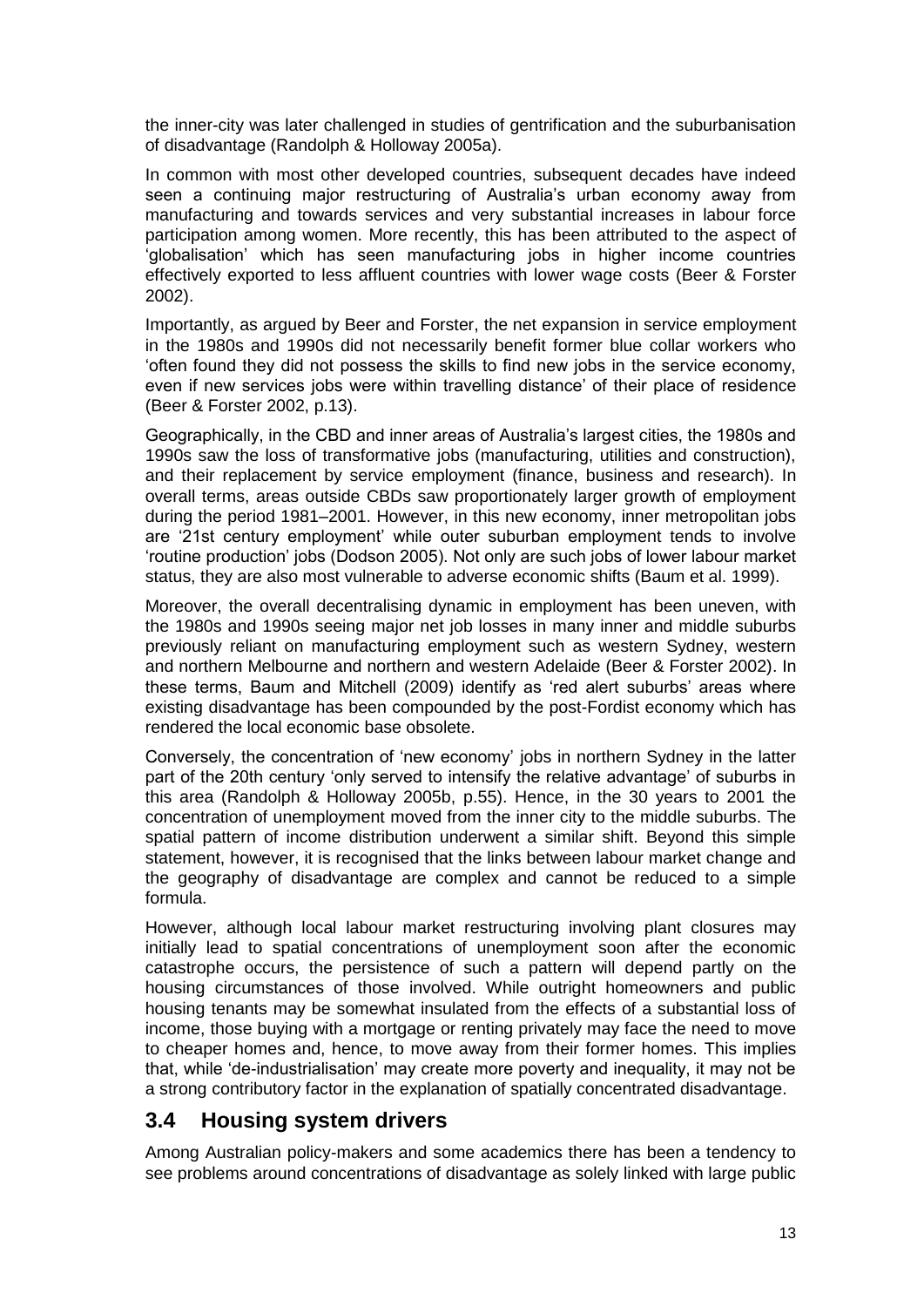housing estates. This is consistent with the linkage between social exclusion and social housing estates often made in the UK (Arthurson & Jacobs 2003). Given that it was specifically built to house industrial workers, Australia's public housing bore much of the brunt of contracting manufacturing employment. Its disproportionate exposure to associated job losses contributed to the rise in worklessness among those living on public housing estates.

Equally, as public housing has contracted both proportionately and absolutely over the past 20 years due to a retrenchment of investment by governments, public housing authorities have come under increasing pressure to target lettings to the most disadvantaged (Jacobs et al. 2011). The associated filtering process has compounded the impact of economic change as described above, with the inflow of new tenants becoming increasingly dominated by workless and/or high needs households. There has also been a redefinition of the 'problem' since the mid-1990s away from 'unemployment' and towards 'worklessness'. Public housing is characterised by a high percentage of working age people who are not in the labour force (i.e. neither employed nor actively looking for work), associated with a second wave welfare reform (Hulse et al. 2011).

An extra turn of this screw was provided by the Commonwealth Government's increased priority on tackling homelessness from 2007, one knock-on effect of which was a strengthened injunction on state housing authorities to accommodate formerly homeless people (disproportionately subject to social disadvantage). Also, as noted in Chapter 4, the problems of large public housing estates are compounded when—as in Sydney—they tend to be located in places remote from jobs and services, partly because in better serviced locations a higher proportion of public housing units were sold to tenants (Badcock 1984, p.223). Hence, housing system processes have reinforced labour market transformations in turning public renting into an extremely residualised tenure, characterised by concentrated poverty and worklessness.

Nonetheless, while larger public housing estates undoubtedly continue to feature strongly on Australia's map of social disadvantage there has been a growing realisation that there is another side to this picture. As noted in Section 2.3, the geography of urban poverty and exclusion increasingly features middle ring suburbs where private rental housing predominates (Randolph & Holloway 2005b, p.57). In a study focusing on the period 1991–2001, it was found that in both Adelaide and Sydney (although not in Melbourne) there had been a general tendency for concentrations of low income private renters to move outwards from inner city areas during this time. At postcode level, concentrations of (private renter) households in receipt of Commonwealth Rent Assistance (CRA) were most prominent in Sydney although also apparent in both Adelaide and Melbourne (Randolph & Holloway 2007). It is not, however, suggested that the private rental sector is exclusively associated with low income housing: rather, what appears to be happening here is a bifurcation of the sector with higher income childless professionals accommodated in inner urban neighbourhoods while lower income families with children are pushed outwards into middle ring or outer suburban locations. Especially crucial here is the spatial pattern of the cheapest rental stock which will inevitably attract low income households. A critical question, therefore, is why the stock is spatially segregated by rent range: does this, for example, reflect historical patterns in building design or property types or are factors such as the blighting effect of polluting industrial facilities or major transport routes more important?

As seen by Randolph and Holloway (2007), important in shaping Sydney's increasingly suburban, private rent-associated pattern of disadvantage is the location and built form of the city's middle suburbs, areas primarily built in the three decades to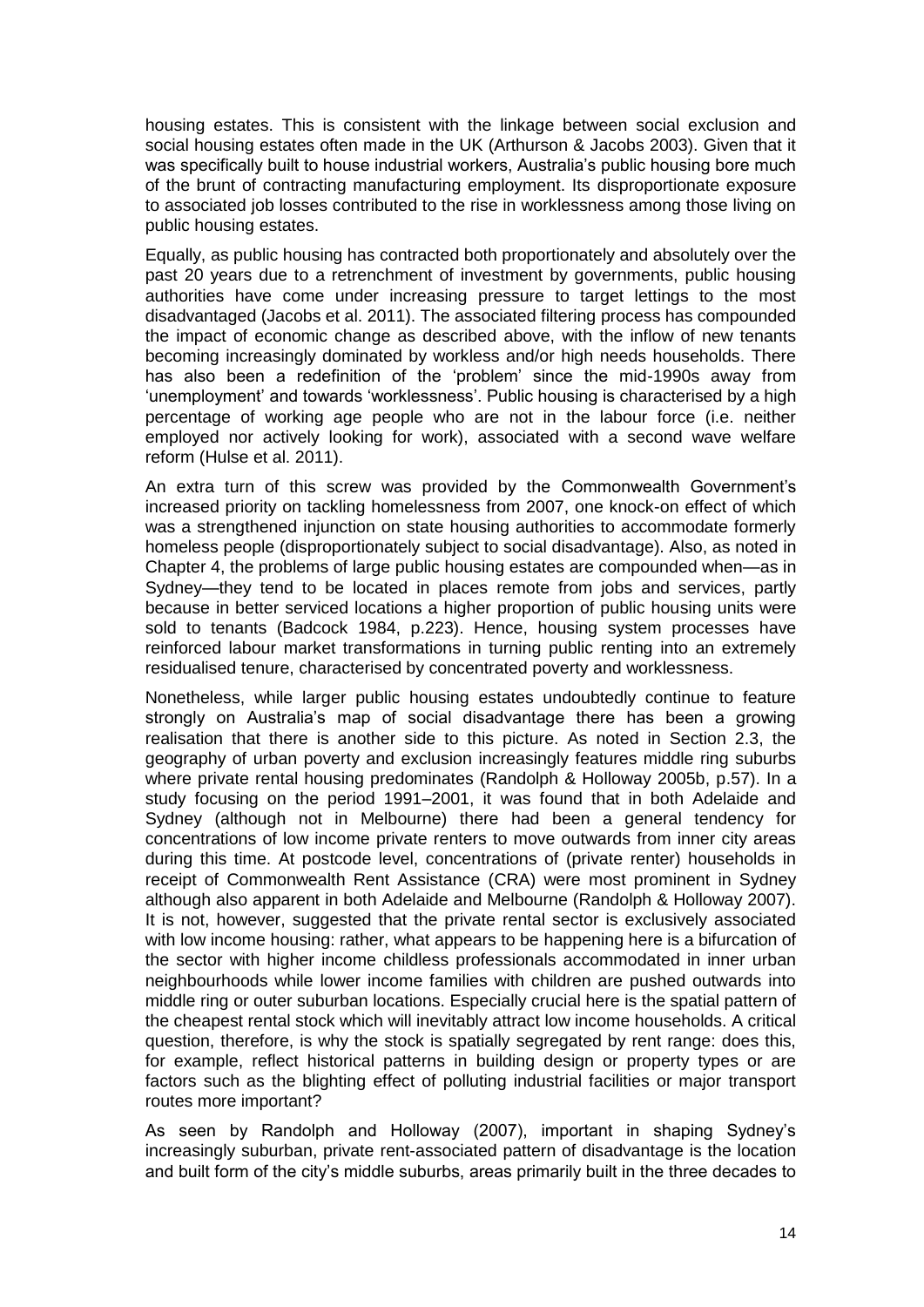1970. While inner areas have undergone gentrification and most outer suburbs have enhanced their socio-economic status, these areas have experienced the problems of a cheaply built and deteriorating housing stock which, because of its relatively low value, has proved attractive to poorer households excluded from both inner and outer suburban areas.

A somewhat contrary view advanced by Arthurson and Jacobs (2003, p.17) was that, in identifying the causes of social exclusion, there has sometimes been an excessive focus on housing market processes which has risked overstating their role in creating the problems associated with poor estates . Notwithstanding this perspective, in a companion paper to this review we seek to explore in greater detail the links between housing market processes and the spatial pattern of disadvantage in Australia's cities.

### <span id="page-21-0"></span>**3.5 Policy drivers**

Chapter 5 of this report discusses official policy responses to concentrations of disadvantage in Australia and elsewhere; that is, programs or expenditures initiated by governments to disperse or ameliorate concentrated poverty. However, a number of academic commentators have observed that, far from improving the situation, some policy directions have contributed to or compounded housing market processes resulting in today's largely suburban concentrations of poor or excluded households.

Relevant here are the analyses which point to the active role of government in contributing to the gentrification of inner city areas traditionally accommodating substantial low income populations. Adopting the concept of distinct waves of gentrification (Hackworth & Smith 2001), Shaw, for example, argues that urban policy played a significant role in the first two pulses of activity as these affected Australia's major cities. Hence, 'first wave gentrification' in Melbourne in the late 1960s was in part stimulated by 'government strategies such as restoration grants and easing access to home ownership' (Shaw 2012, p.133). Similarly, in common with commentators on public housing estate regeneration undertaken since the 1990s in other countries (e.g. Glynn 2012), Shaw sees policy-makers as having contributed to 'third wave gentrification'. This thesis is discussed in more detail in Section 5.3.

As noted in previous sections, the concentration of poor people on public housing estates has resulted, in part, from increasingly needs-based housing allocation rules which have aimed to target provision towards those most disadvantaged in securing accommodation through the market. A key milestone in this process was the introduction of 'segmented waiting lists' to prioritise the most vulnerable households, as adopted by Victoria in 1997 (Shaw 2012).

Quite apart from the negative consequences of living in a 'poverty neighbourhood', the social exclusion of public housing tenants is compounded for many by the inaccessible location of their home. Yet the geographical distribution of public housing is clearly the result of historic policies. Implicated here is the historic state government preference for situating estates in outer suburban locations. This has been attributed to '… an insistence on assembling parcels of land large enough to return scale economies in estate development … [resulting in] the creation of forsaken suburban wastelands on the far periphery of metropolitan settlement' (Mendelsohn 1979, p.273). Similarly, the geographically inappropriate location of much post-war public housing development has been attributed to both inadequate funding (Atkinson & Jacobs 2010) and incoherent strategic planning (Troy 1999).

It also needs to be recognised that the current spatial distribution of public housing is a residual pattern which also results from the historic disposal of state-owned properties, predominantly in the better positioned estates, hence contributing to an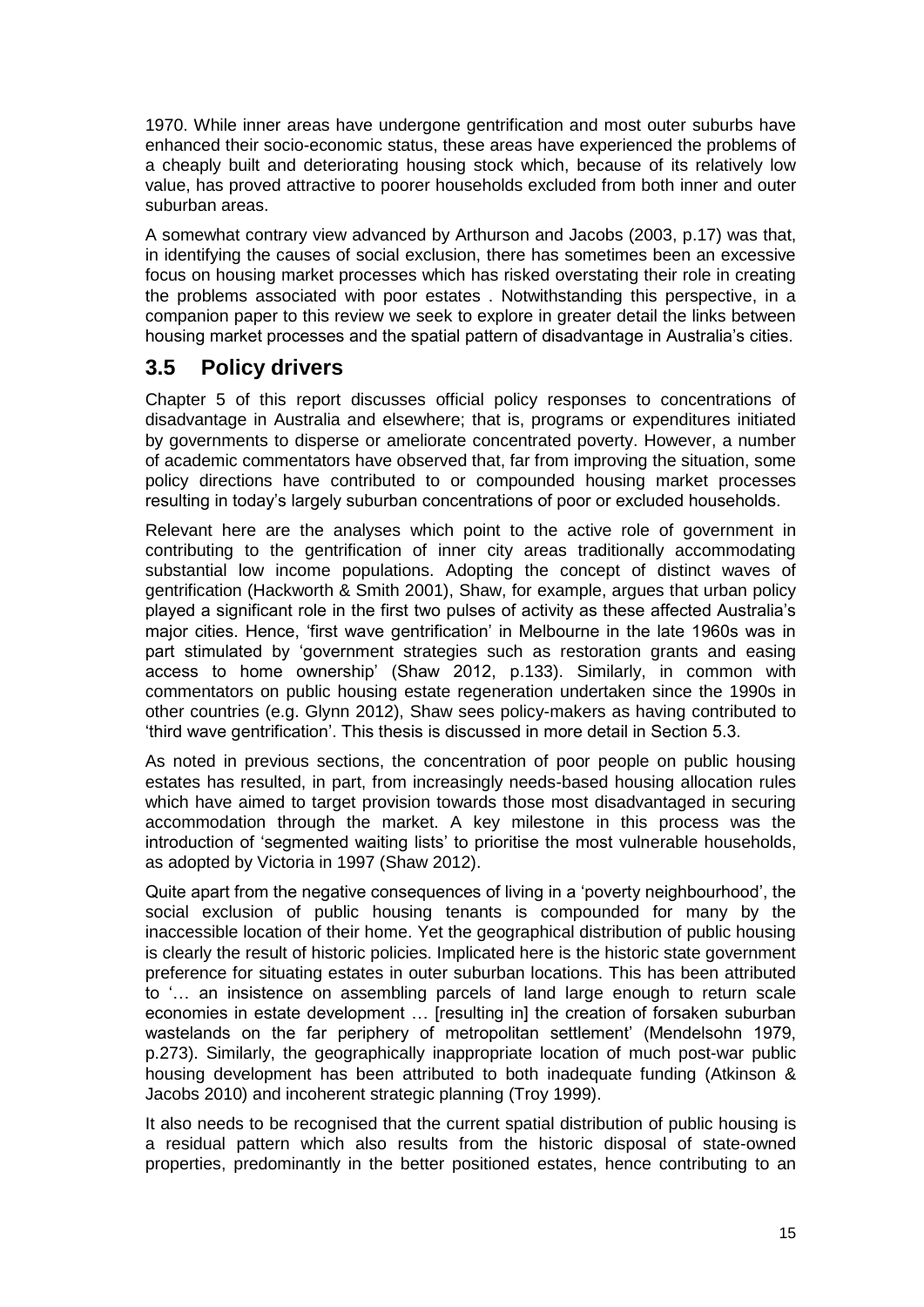over-concentration of rental accommodation on the fringe: 'it is fair to claim that in this respect the public housing bodies defaulted on their tenants by passing on to them the costs of access to jobs and services' (Badcock 1984, p.223).

More broadly, as observed by Badcock in the 1980s, 'Urban investment undertaken by the states have always favoured the core of metropolitan primates at the expense of proliferating suburbs' (Badcock 1984, pp.251–2). An associated critique of policy thinking in the 1980s and 1990s is that Australian officialdom was at this time overly influenced by a mistaken belief that Australia was at risk of developing inner city ghettoes of the kind familiar in North America. Hence, little or no thought was given to addressing suburban poverty.

Also potentially relevant to the theme of policies exacerbating the spatial polarisation of disadvantage is the greatly increased 'place marketing' emphasis of metropolitan governance in Australia and elsewhere in the post-1990 era of 'urban boosterism' (Newman & Thornley 1995). Notwithstanding the instance of Sydney's Olympic Park, this approach tends to focus investment in facilities and amenities in inner urban locations.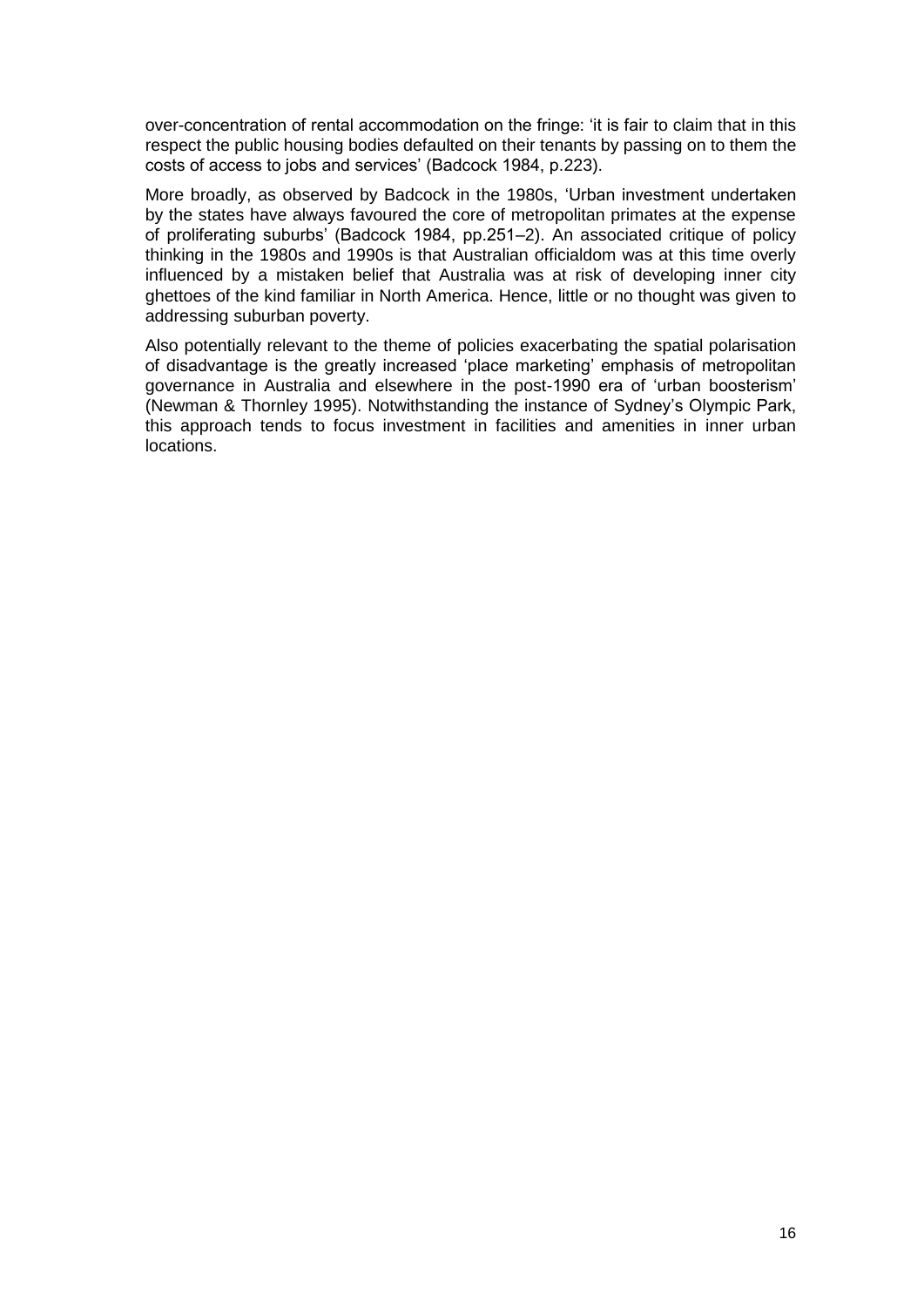## <span id="page-23-0"></span>**4 CONSEQUENCES OF SPATIAL CONCENTRATIONS OF DISADVANTAGE**

## <span id="page-23-1"></span>**4.1 Chapter scope and structure**

This chapter looks at the impacts of spatially concentrated disadvantage. It includes consideration of 'neighbourhood effects' arising from the concentration of poverty itself and which can mean that residence in a poor area compounds individual disadvantage. First, however, the chapter discusses what are sometimes termed 'correlated neighbourhood effects' in the form of physical factors that can disadvantage areas but which, by the same token, can be considered as consequences of spatial disadvantage for local residents. This refers to the housing stock and the local environment, as well as an area's location relative to employment and services. Also, ahead of the main neighbourhood effects discussion, we review the albeit limited Australian evidence on the experience of living in a disadvantaged area.

### <span id="page-23-2"></span>**4.2 Physical factors disadvantaging areas and their residents**

#### <span id="page-23-3"></span>*4.2.1 Substandard housing*

Widespread substandard housing in numerous inner city neighbourhoods was a key factor highlighted in Kendig's analysis as disadvantaging many of Australia's inner city residents in the 1970s. The Chicago school analysis (Park et al. 1925; Burgess 1929) would have interpreted poor condition homes in neighbourhoods located closest to city centres as a consequence of proximity to an expanding central business district (CBD) where the effects of re-development pressures created by rising land values could blight existing dwellings. Similarly, in Sydney and Melbourne, a 1940s/1950s phase of residential rent control was seen by Kendig as having discouraged private landlord investment.

As in many early 20th century North American and European cities, a factor disadvantaging many inner areas of Australia's main cities was the predominance of housing stock inherited from the 19th century era of urban expansion (especially that constructed prior to the enforcement of building codes) when the bulk of houses were cheaply constructed to low space standards. Exemplifying such problems were the 'minute, single-floored, stone hovels with frontages of two and a half metres, in the back alleyways of Woolloomooloo (Sydney's first 'outer' suburb away from the city centre)' (Kendig 1979, p.39).

On the other hand, Kendig saw the relatively low cost of housing available in rundown inner suburbs as a positive attraction for recent migrants and other newly formed households implicitly outweighing associated poor property condition. As an immigrant society such considerations are potentially particularly relevant in Australia. Likewise, more recent research has argued that deteriorating and partially obsolete housing stock in many middle ring suburbs disadvantages residents yet at the same time proves attractive to lower income households seeking affordable accommodation in a pressured housing market (Randolph & Holloway 2005a). To the extent that such stock is spatially concentrated in defined localities it may create added disadvantage for residents through stigmatisation of the place, with concomitant penalties exacted in terms of job prospects, public service delivery, etc.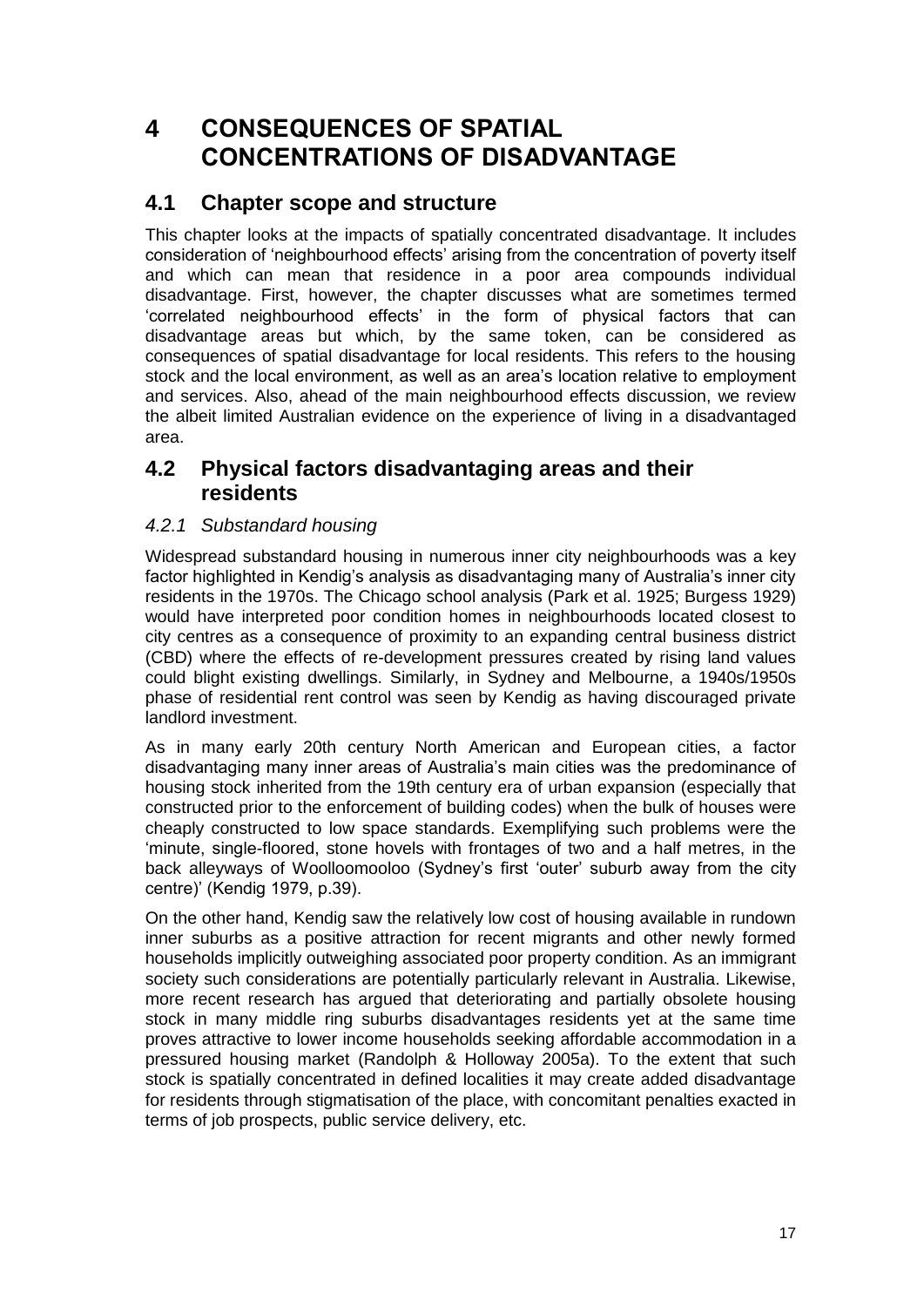For those living in public housing, the financially unsustainable arrangements of the past 20 years (Hall & Berry 2004, 2007) have inevitably led to gradual physical deterioration. This disadvantages any area where such properties are significantly represented and compounds the filtering effects of residential mobility whereby more able tenants are incentivised to exit the sector, almost certainly to be replaced by new entrants more disadvantaged than their predecessors.

#### <span id="page-24-0"></span>*4.2.2 Environmental pollution*

A residential area and its inhabitants may be disadvantaged by the proximity to environmental pollution. Historically, as in the inner Sydney of the 1970s, this could include industrial effluent or noxious fumes (Kendig 1979). With economic and spatial restructuring and the associated relocation of polluting industries, such problems may now affect local areas other than the inner city. More importantly, subsequent economic change almost certainly means that noise pollution—especially resulting from heavy traffic—will have become more important as a local 'blighting factor'.

#### <span id="page-24-1"></span>*4.2.3 Locational disadvantage*

As noted in Section 2.2, this concept refers to the attributes of an area which disadvantage people who live there. This may include places where local services such as schools or environmental management are 'below standard' or where good quality services, facilities, retail outlets or employment opportunities are distant or otherwise physically inaccessible.

In the literature, particular attention has been focused on the costs of remoteness from employment and/or services (note that, as used here, the term 'remote' does not refer to communities in regional Australia distant from major centres). Even as far back as the mid-1970s it was recognised that lack of access to services in some outer metropolitan suburbs compounded the problems of certain groups of residents (Commission of Inquiry into Poverty 1975). More recently, researchers have highlighted the extent to which residents of locationally disadvantaged areas may be deprived of adequate access to health services (Klein 2004).

The 'exclusionary' consequences of gentrification in Australia's major cities have been widely seen as problematic in terms of the implication that less affluent households have been increasingly pushed towards the urban margins (Yates & Vipond 1990). Here, they are remote from centrally located jobs and services, and must absorb high travel costs in order to access employment and facilities. Indeed, validating the arguments advanced by Maher and others (see Section 2.2) 'transport poverty' has been found to be widespread in western Sydney (Gleeson & Randolph 2002). This condition relates to households forced to incur more travel costs than they can reasonably afford.

As emphasised by Dodson and Sipe (2008), because they are more car dependent and need to travel longer distances, residents of outer suburban and urban fringe locations will experience disproportionate increases in transport poverty due to projected future increases in fossil fuel costs. This follows from the observation that whereas residents of inner eastern Sydney in 2003 travelled an average of 10 kilometres per day and used their cars for 49 per cent of all journeys, the comparable figures for outer western Sydney were 33 kilometres and 79 per cent.

Nevertheless, locational disadvantage is far from a universal problem for residents of outer suburbs. As stressed by Maher (1994), many of those living in such areas have the capacity to overcome any problems potentially posed by remoteness or may have made a positive choice to accept such limitations as a trade-off for entry to home ownership or the ability to live in a larger home. Further, as noted by Fincher and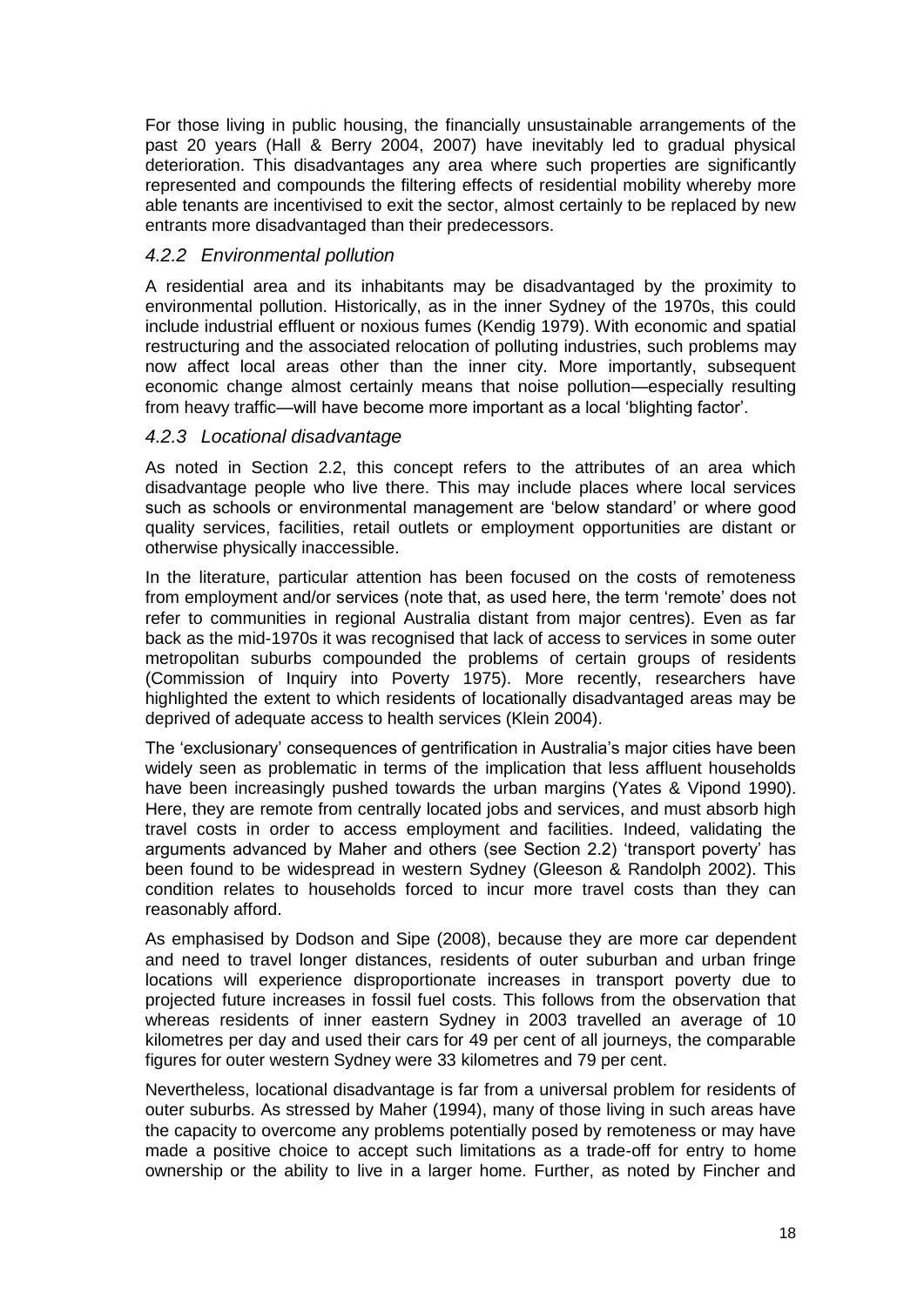Iveson (2008), to measure disadvantage simply by looking at one's place of residence ' is clearly an inadequate view of people's relations to place, and is a reason to think about people's mobility as a source of opportunity, rather than just to focus on an area as a static provider of opportunity to those located within it' (Fincher & Iveson 2008, p.34; emphasis in source; see also Hulse et al. 2010)).

## <span id="page-25-0"></span>**4.3 The experience of living in a 'disadvantaged area'**

As demonstrated in this review, there is a substantial body of literature on spatial concentrations of disadvantage in Australia's cities including numerous quantitative analyses drawing on secondary sources, especially census data (e.g. Gregory & Hunter 1995; Burnley 1999; Randolph & Holloway 2005a, 2006). Among the relatively scant research on the experience of living in disadvantaged areas, a notable early example was Peel's 1990s study of three low status neighbourhoods in Queensland, New South Wales and Victoria. Resident testimony emphasised labour market disadvantage stemming from ill-health and lack of marketable skills, as well as respondents' feelings of powerlessness, hopelessness and despair aggravated by dependence on welfare benefits (Peel 2003).

Unfortunately, it is not immediately clear whether the negative impacts of individuals' poverty as described above were exacerbated by living in a 'poor area' (whether defined as a place where poor people live, or as a place which 'disadvantages' its residents). Thus, we cannot be sure whether they can be accurately portrayed as a 'consequence' of the spatial concentration of disadvantage. Nevertheless, on the other side of the ledger, Peel's account highlighted some benefits of solidarity resulting from living in a 'working class' community. These 'stories of hope' included community engagement and capacity building, the sharing of problems and harmonious multiculturalism, women's activism, friendship and volunteering.

An echo of this side of life in (these particular) disadvantaged neighbourhoods comes from more recent research on a large New South Wales public housing estate redevelopment project involving a degree of population displacement. In the 'Leaving Minto' study, Stubbs (2005) found former Minto tenants dispersed to other areas emphasised the strong community, friendships and networks they had enjoyed in their old neighbourhood. While they acknowledged the negative aspects of life on the estate, such as problem neighbours, drugs and thefts, for many residents the positive features of the place far outweighed such problems. Similar findings had emerged from research on the contemporary Kensington Estate redevelopment in Melbourne (Hulse et al. 2004).

Nevertheless, recent survey evidence demonstrates that not all of those living in Australia's disadvantaged suburbs are socially engaged. Applying the concept of social exclusion to research in four disadvantaged communities in Sydney, Randolph et al. (2010) found that 45 per cent of residents were socially excluded as regards 'social and civic engagement'. This finding was drawn from a household survey to assess the incidence of such exclusion in terms of six distinct dimensions of the phenomenon—the other five dimensions were 'neighbourhood', 'access (to services)', 'crime and security', 'community identity' and 'economic'. Across the four areas, some 42 per cent of residents were judged as excluded in relation to two or more of the six dimensions while 16 per cent were classed as subject to multiple exclusion, since they were deprived in relation to three or more dimensions. However, while confirming that social exclusion was prevalent among private tenants as well as residents of state housing, the research found that multiple exclusion was considerably less prevalent among the former (12% of those surveyed) than the latter (21%). Accessibility and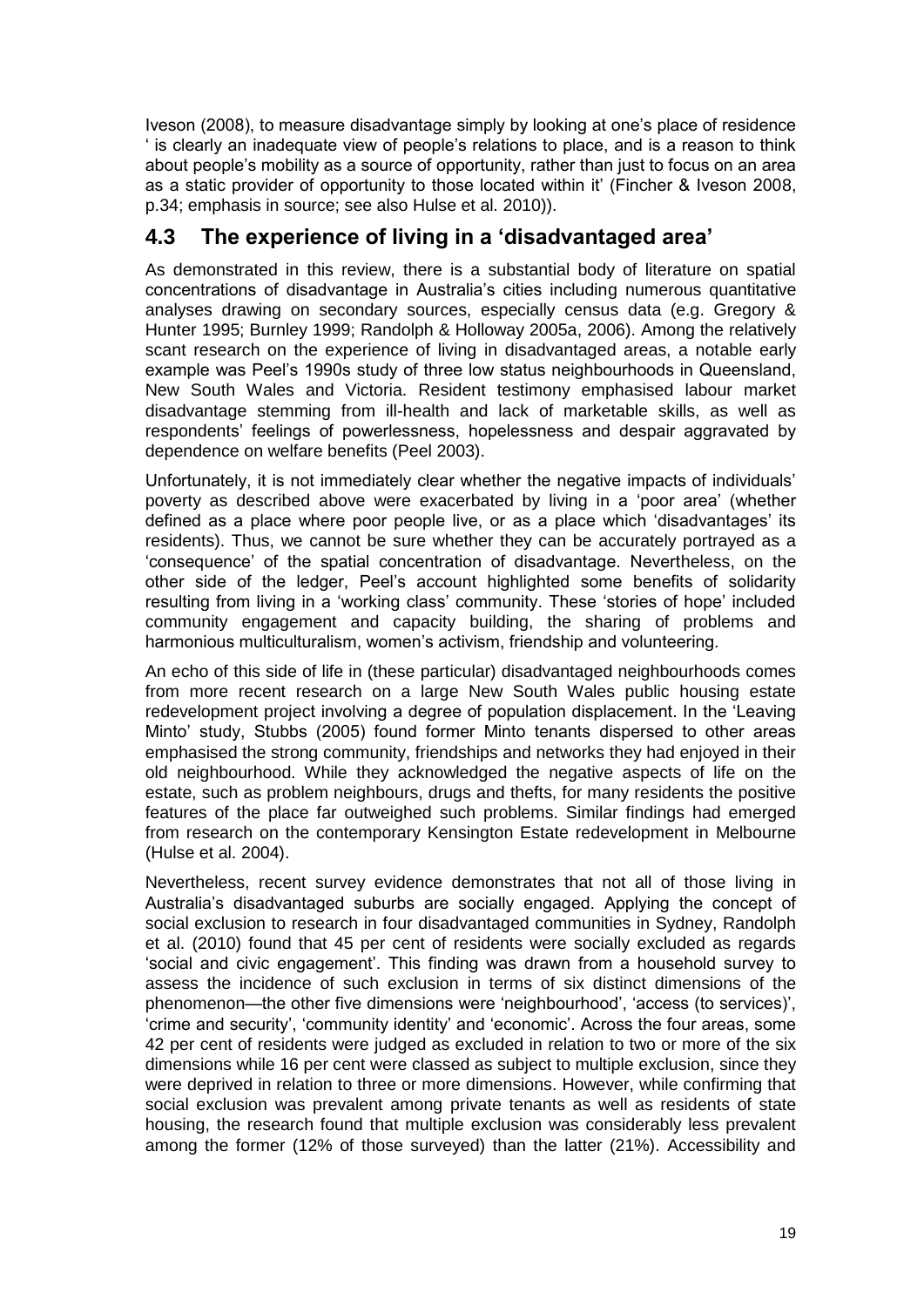economic exclusion were found to be 'the key tipping factors' accentuating the disadvantage of public housing tenants here.

Crucial here is the point that not all deprived areas are exclusionary. Through the current research, the authors aspire to improve understanding of the role (positive as well as negative) that such areas play in enabling households to access independent housing and to facilitate subsequent residential mobility.

#### <span id="page-26-0"></span>**4.4 Neighbourhood effects deriving from spatially concentrated poverty**

As yet largely absent from Australian research has been any explicit attempt to detect or measure the extent to which 'neighbourhood effects' (NE) compound the poverty and disadvantage which affect people as individuals or households when they happen to live among other poor or otherwise disadvantaged people. The NE hypothesis refers to the notion that living in a 'poor neighbourhood' can compound the impact of poverty and disadvantage affecting an individual. In other words, 'deprived people who live in deprived areas may have their life chances reduced compared to their counterparts in more socially mixed neighbourhoods … living in a neighbourhood which is predominantly poor is itself a source of disadvantage' (Atkinson & Kintrea 2001, pp.3–4).

While contested debates on these issues continue, one recent review concluded that research evidence from the US and Europe amounts to a 'convincing' case that 'disadvantaged individuals are significantly harmed by the presence of sizeable disadvantaged groups in their neighbourhood, likely due to negative peer/role modelling, weak social norms/control, limited resource-networks, and stigmatisation mechanisms' (Galster 2009, p.25). Especially given that there is as yet little Australian evidence on this subject, empirical research in the Australian context is clearly desirable.

Nevertheless, demonstrating official recognition of the NE thesis within the Australian Federal Government, a recent officially sponsored report commented: 'It has been found that when social disadvantage becomes entrenched within a limited number of localities a disabling social climate can develop that is more than the sum of individual and household disadvantages and the prospect is of increased disadvantage being passed from one generation to the next' (Vinson 2009a, p.2). Another contemporary official publication refers to 'the social climate of an area' which, it is argued, can be negatively affected by the long-term persistence of poverty (Vinson 2009b, p.7). These interpretations of the NE concept pay tribute to a 'neo liberal' theme in the American NE literature which emphasises the importance of a 'culture of poverty' or 'urban underclass' (Wilson 1987; Murray 1990).

At least until now, specifically Australian contributions to debates on neighbourhood effects have been quite limited. Therefore, given the importance of the concept as an underpinning principle of urban policy, the following paragraphs recount key themes embedded in the extensive American and European literature on this subject. However, rather than reviewing individual contributions to this debate, reliance is placed largely on the meta review conducted by Galster (2012a). Illustrating the multifaceted nature of the concept, Galster identified 15 mechanisms of neighbourhood effects (which can be positive or negative) and splits them into four broad groups (see Table 3).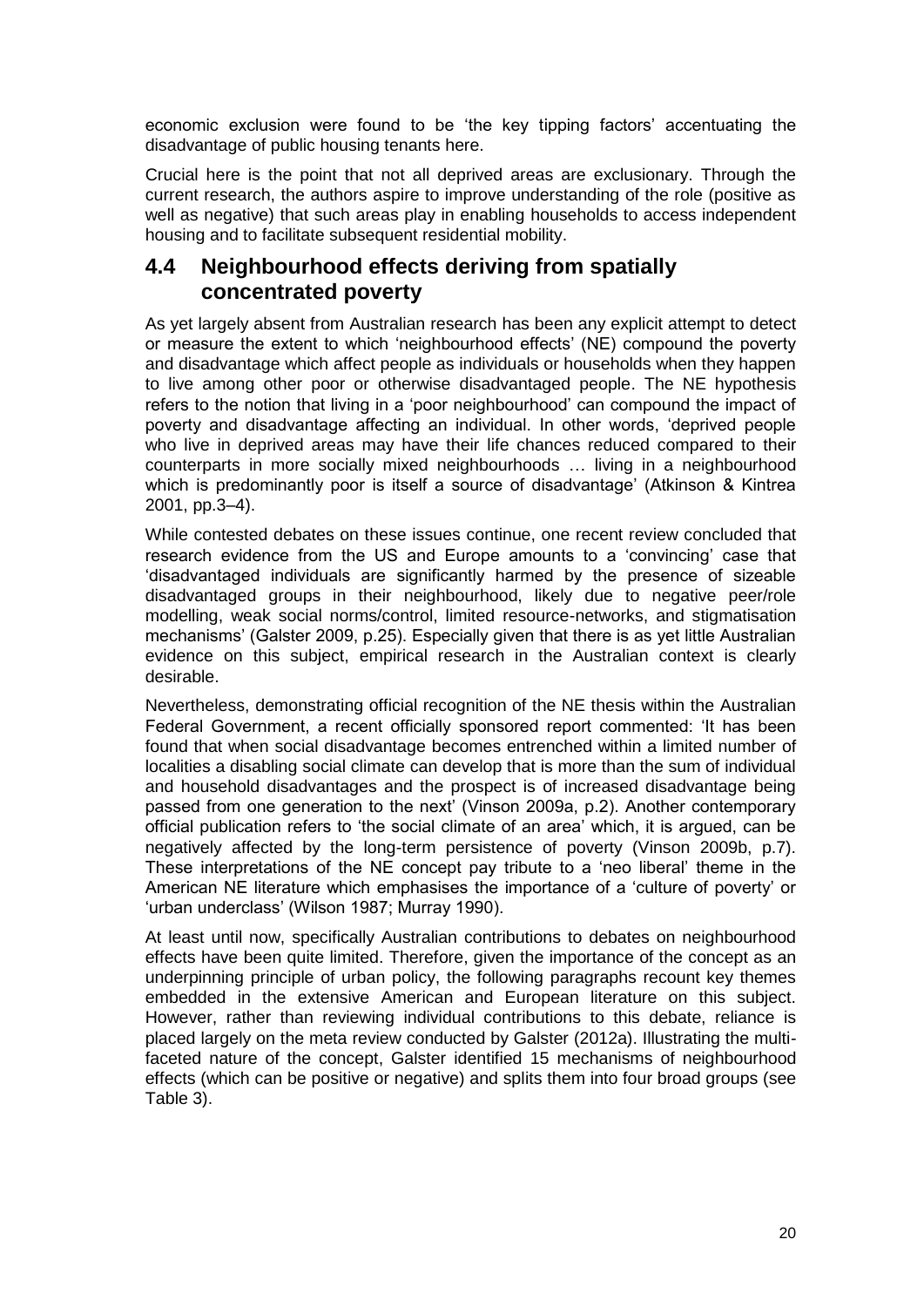| <b>Broad rubrics</b>          | Specific mechanisms                                        |
|-------------------------------|------------------------------------------------------------|
| Social-interactive mechanisms | Social contagion<br>→                                      |
|                               | Collective socialisation<br>$\rightarrow$                  |
|                               | Social networks<br>$\rightarrow$                           |
|                               | Social cohesion and control<br>$\rightarrow$               |
|                               | Competition (for resources/opportunities)<br>$\rightarrow$ |
|                               | Relative deprivation<br>→                                  |
|                               | Parental mediation<br>$\rightarrow$                        |
| Environmental mechanisms      | Exposure to violence<br>→                                  |
|                               | Physical surroundings<br>$\rightarrow$                     |
|                               | Toxic exposure<br>→                                        |
| Geographical mechanisms       | Spatial mismatch/accessibility<br>$\rightarrow$            |
|                               | <b>Public services</b><br>$\rightarrow$                    |
| Institutional mechanisms      | Stigmatisation<br>$\rightarrow$                            |
|                               | Local institutional resources<br>$\rightarrow$             |
|                               | Local market actors<br>$\rightarrow$                       |
|                               |                                                            |

#### <span id="page-27-0"></span>**Table 3: Mechanisms of neighbourhood effects**

Derived from Galster 2012a.

Based on his review of the quantitative and qualitative research findings on each of the 15 mechanisms, Galster summarised his findings as follows:

- 1. In the US and Europe, high concentrations of socially disadvantaged households (often containing high ethnic minorities—Hispanic or black in the US, immigrant in Europe—populations) are consistently linked to weaker cohesion and structures of informal social controls. This produces consequences such as neighbourhood delinquency, criminality and mental stress.
- 2. Poverty rates in the US appear related to outcomes in a non-linear (threshold) fashion suggesting that social contagion (peers) and/or collective socialisation (role models, norms) forms of causal links are operating. European evidence on this is inconclusive.
- 3. In the US, the presence of affluent neighbours can provide positive externalities to their less well-off neighbours, but not where the social distance between them is excessive. Most US and European evidence suggests the (positive) influence on vulnerable groups of advantaged neighbours is less than the (negative) influence of disadvantaged neighbours. However, this might not be about behaviour change but simply that more affluent and educated people are better at negotiation for better child care, schools, etc.
- 4. In the US, there is little evidence that competition for resources or relative deprivation mechanisms are operating, but European research suggests that social mixing (to counter NE) results in few benefits and some possible harm for disadvantaged groups.
- 5. In the US, there is little evidence of interaction between different socio-economic groups within the same neighbourhood.
- 6. Local environmental differences are substantial and likely to produce differentials in mental and physical health. Exposure to pollutants and violence produces negative health consequences.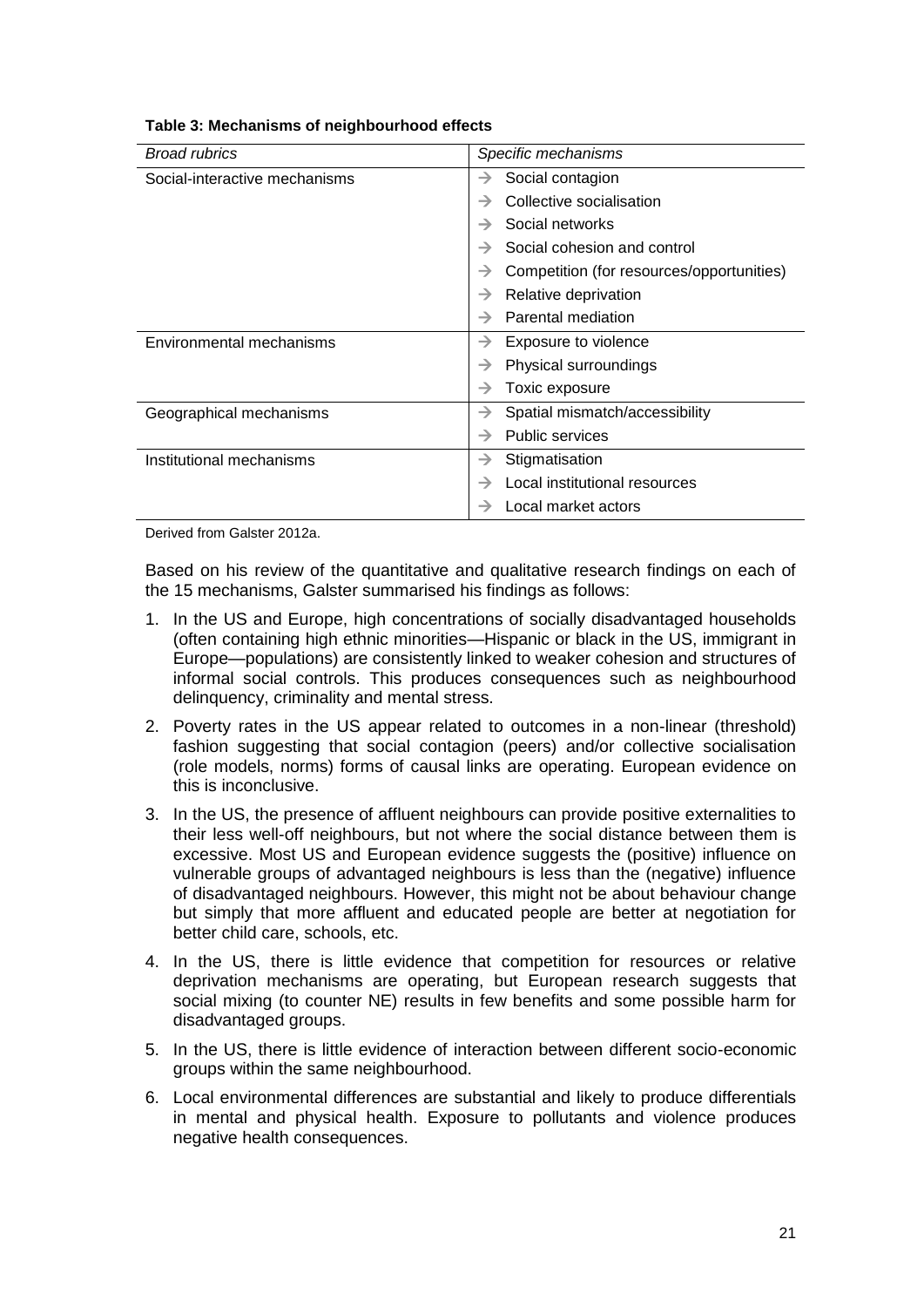- 7. Differential accessibility to work is more severe in the US than Europe and can explain labour force and education outcomes.
- 8. Institutional processes involving 'place-based stigmatisation' are likely to exist but there is insufficient evidence to generalise on this.
- 9. There is probably a substantial, albeit indirect, effect on children and youth that transpires through neighbourhood effects as these impact on the parents of young people living in areas of concentrated poverty.

As noted earlier, while Galster's analysis frequently refers to 'neighbourhoods' the precise scale at which NE processes operate is not discussed in detail.

Among Galster's group (d) NE mechanisms is stigmatisation. This is one aspect of the NE thesis which has been recently considered specifically with respect to Australian experience. Drawing on earlier work in the UK (Hastings & Dean 2003), a 2011 AHURI study argued that social housing neighbourhoods in Australia tend to be 'subject to popular vilification' and that, apart from its consequences for tenants' selfesteem, such stigmatisation can have substantive negative consequences in terms of '"postcode" discrimination in the job market' (Jacobs et al. 2011, p.19).

Partly because of their built form, many larger public housing estates are highly visible instances of concentrated deprivation and, hence, particularly liable to being singled out in this way. Especially, as in Sydney, when many such estates are situated at or near the urban fringe, stigmatisation only compounds the locational disadvantages of living in such places. Where, as contrastingly seen in Melbourne, many such estates are in inner urban locations now surrounded by affluent areas, this could also compound stigmatisation.

The importance of stigmatisation as a factor disadvantaging those living in certain places was earlier highlighted by Powell (1993) who argued that this was general to poor places in Australia's suburbs. 'Whereas rural poverty is portrayed as an 'heroic' struggle in the Australian media, suburban poverty—particularly that of Western Sydney—is portrayed as being the fault of the suburban poor themselves' (p.11). While, within the Sydney context, this was not targeted exclusively on public housing, it was seen as partly inspired by the relocation of inner city slum dwellers to such estates in the western extremities of the city.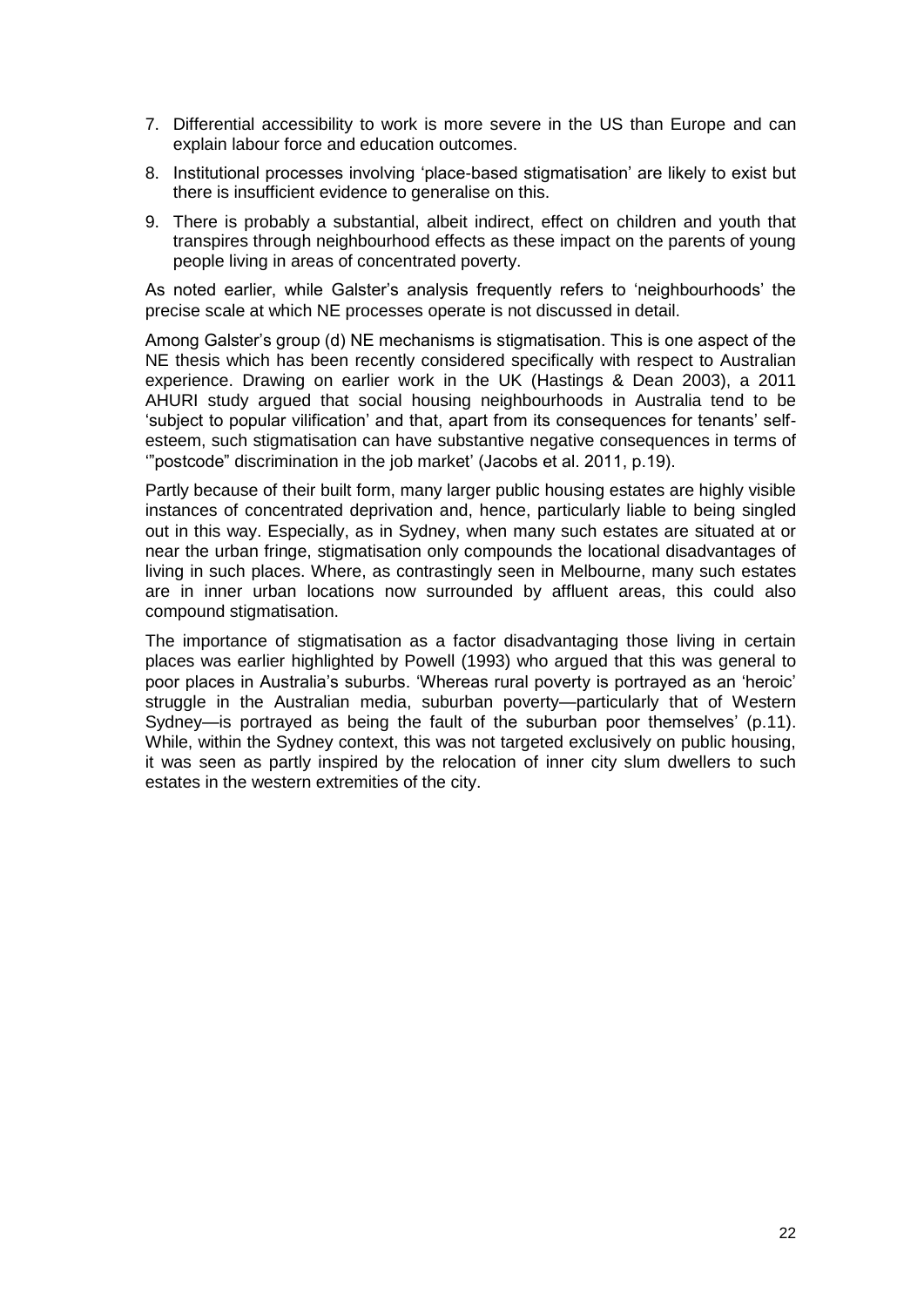## <span id="page-29-0"></span>**5 POLICY RESPONSES TO SPATIALLY CONCENTRATED DISADVANTAGE**

## <span id="page-29-1"></span>**5.1 Chapter scope**

This chapter reviews academic literature on official policy responses to concentrations of disadvantage in Australia. For the most part, these have been motivated directly by a concern about concentrations of poor housing which, through the operation of market or administrative processes, have tended to be occupied by low income households. However, to a greater extent than in Chapters 3 and 4, the following account also encompasses international perspectives. In part, this reflects the fact that Australia has until recently seen relatively few federal or state initiatives or spending programs to address spatially-concentrated disadvantage and even fewer which have been evaluated in any systematic way. Especially in terms of its coverage of the international literature, the chapter also explores the concepts underpinning the design of area-based interventions (e.g. the thinking underlying the swing towards community participation and poverty deconcentration).

Before proceeding further it should be acknowledged that, while many of those cited below have argued that urban policy in Australia (and elsewhere) needs to recover a spatial dimension, the principle of area-based intervention to counter poverty and disadvantage is not universally acclaimed. Hence, critics saw the UK government's late 1990s policy emphasis on 'the worst estates' was interpreted as meaning that '… social and spatial inequalities in [the] rest of the country disappear from view' (Watt & Jacobs 2000, p.18). This was considered politically convenient in enabling the government to 'demonstrate its concern to address "social exclusion"' while avoiding the need for 'societal-wide wealth and income redistribution' (Watt & Jacobs 2000, p.25). Similarly, it was argued that ABIs tend to 'deflect our attention from … the causes of … problems and their potential solutions as lying outside the deprived areas' (Oatley 2000).

A broader and less polemical critique of ABIs emphasises their perceived 'marginality … in addressing the most severe manifestations of poverty and disadvantage' (Stewart 2001, p.3). Invoking an idea coined in the UK Government's 1977 Inner Cities white paper, this perspective instead advocates an emphasis on 'bending main programs' to the benefit of poor areas (Rhodes 1988).The remainder of this chapter is structured as follows. First, to provide a historical backdrop to the main discussion and, since these could be regarded as the antecedents of recent initiatives and programs to tackle spatially-concentrated disadvantage, we review slum clearance programs. This is followed by a brief account of the policy debate on addressing locational disadvantage which followed on from the termination of slum clearance activity in Australia. The main body of the chapter is then divided between sections on public housing estate renewal and other place-based initiatives to address spatial concentrations of disadvantage. Finally, we summarise the findings of two recent Australian studies which have sought to distil the key conditions for policy effectiveness in this area.

#### <span id="page-29-2"></span>**5.2 Historic antecedents**

#### <span id="page-29-3"></span>*5.2.1 Slum clearance*

In Australia, as in other countries covered in our review, area-based interventions (ABIs) of the past 20 years have, by and large, focused on rundown public housing estates. Explicitly housing-led programs of this kind are discussed in Section 5.3. However, some of the estates subject to such action were, themselves, the product of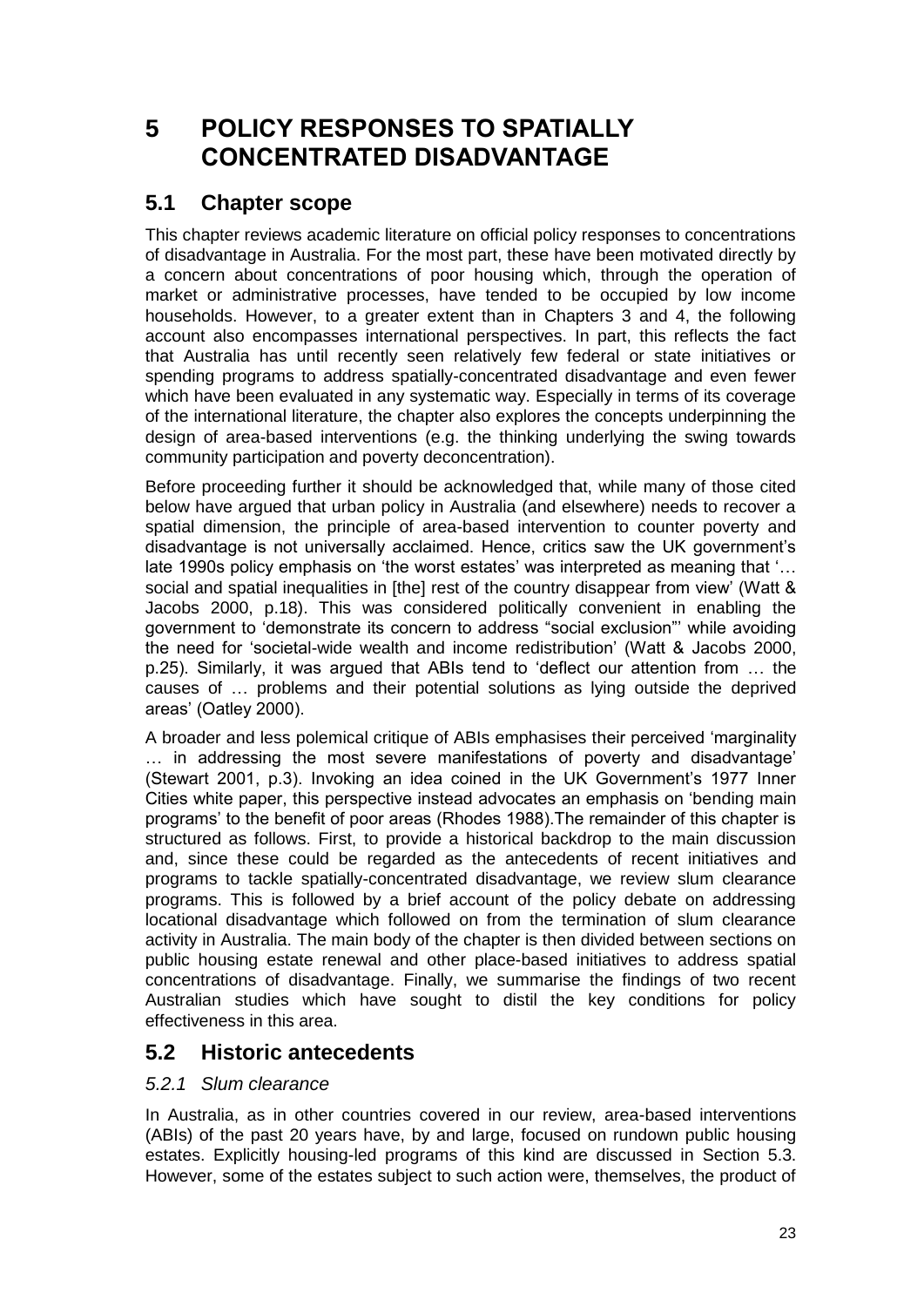an earlier phase of place-based interventions—namely, the clearance of privately owned slum housing earlier in the twentieth century. As reported by Kendig (1979), the 1950s and especially the 1960s saw fairly substantial slum removal activity in Sydney and Melbourne.

The clearance programs administered by the housing commissions of New South Wales and Victoria were aimed at eliminating the legacy of poorly constructed and otherwise obsolete property remaining in occupation in the inner areas of both cities. Privately initiated and funded renewal had already made very substantial inroads into the extensive areas pinpointed as ripe for clearance in the immediate post-war period. Hence, as reported by Kendig, 'few if any' areas of inner Sydney were still slums by the 1960s and the actual area cleared by 1970 totalled 'less than 1 per cent of the area that had been designated for clearance in 1948 by the Cumberland County Plan' (p.138). Where it did take place, action was focused on areas where it was judged that there was least potential for the market-led renovation.

Although relatively small in scale by comparison with countries such as the Netherlands, the UK or the USA, the overall extent of slum clearance was much greater in Melbourne than in Sydney, although it did occur in both cities. By 1970, the Victorian Housing Commission (VHC) had demolished two-and-a-half times as many houses and built two-and-a-half times as many replacement flats as its New South Wales counterpart (Jones 1972). Even more remarkable is the assertion that replacement housing constructed in clearance areas accounted for 70 per cent of Victoria's entire public housing stock in 1970—as compared with just 9 per cent in New South Wales (Jones 1972). Hence, somewhat in contrast with many slum clearance programs in Britain, the extent to which such activity resulted in the dispersal of former slum dwellers to suburban public housing estates (or, indeed, new towns) may have been relatively modest in Melbourne.

Even in Melbourne, however, clearance activity was relatively small in scale by comparison with such action in the UK. Kendig estimates that, in total, 'more than 10 000 people' were displaced by VHC programs. This compares with more than 1.3 million properties cleared by local authorities in Britain between the late 1930s and the mid-1970s (Lowe 2011).

Another interesting contrast relates to the tenure of demolished housing. According to Jones (1972) at the height of the VHC program in the late 1960s, as many as twothirds of those displaced by demolitions were owner occupiers. In the UK, an estimated 80 per cent of demolished dwellings had been privately rented (Lowe 2011). In part, this probably reflects the fact that much clearance activity in the UK took place before 1960 when private renting continued to form the majority housing tenure at the national scale. In Australia, by contrast, home ownership was already dominant by this time. For the most part, however, there was similarity in that replacement state-constructed accommodation consisted mainly of flats, often high rise estates sometimes built at very high densities. Kendig reports that New South Wales Housing Commission slum clearance schemes in the late 1960s were developed at twice the density of the homes demolished. This is consistent with the general rule that slum clearance in Sydney and Melbourne did not routinely involve mass displacement of populations to outlying locations. Although off site rehousing was involved in some schemes, the programs were not inspired by any aspiration to 'deconcentrate poverty'. Rather, it has been argued that electoral considerations motivated the containment of affected working class populations within their neighbourhoods of origin (Troy 2012).

While not incorporating 'slum clearance', aspects of urban policy under the Whitlam Government in the 1970s could perhaps be seen as leading on from the 1960s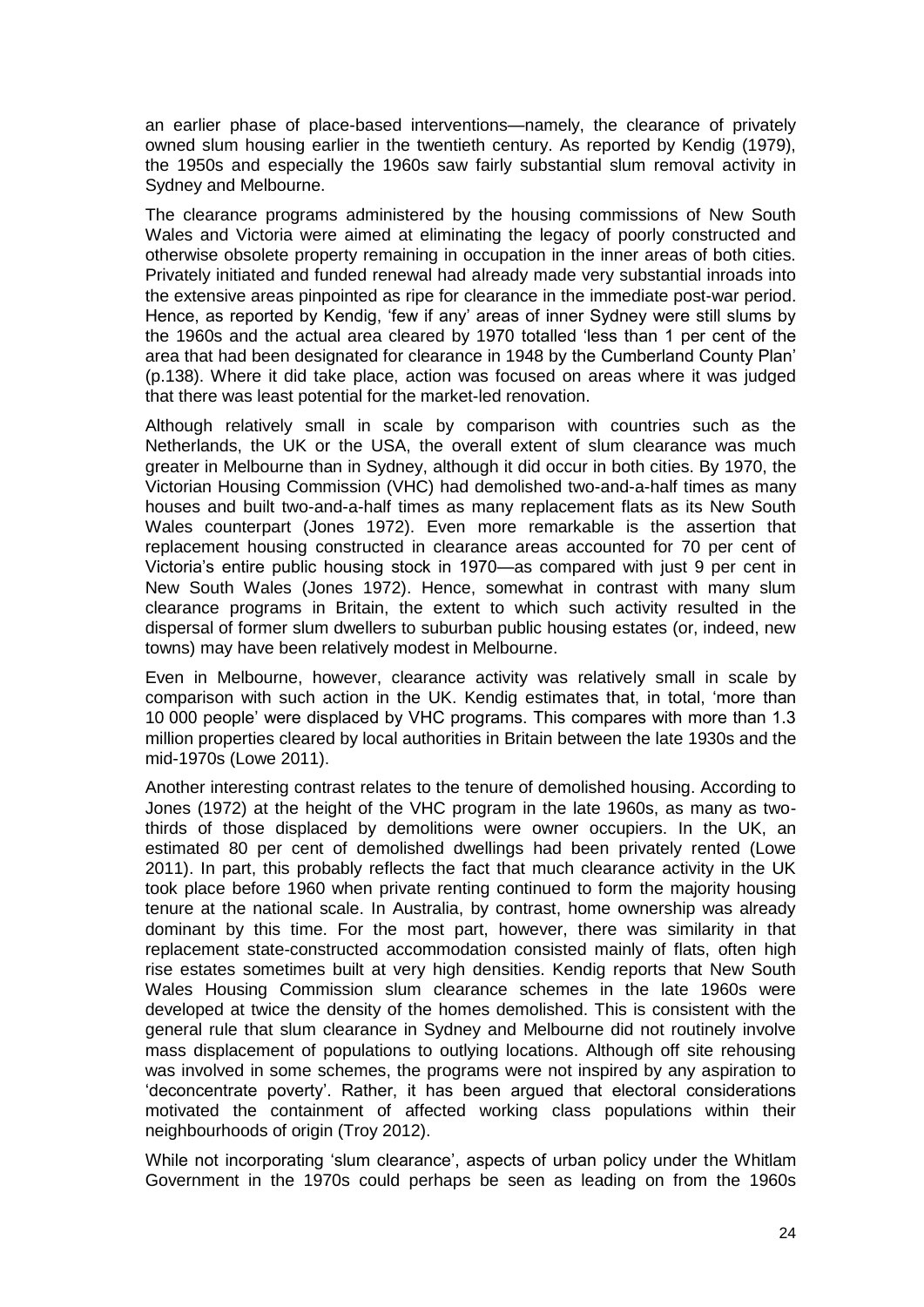demolition programs seen in Melbourne and Sydney. Likewise targeting areas of relatively low value inner city housing, policy aimed to counter pressures resulting from 'gentrification and commercial and industrial intrusion' into working class neighbourhoods (Badcock 1984, p.300). This involved state purchase of large inner city residential estates being traded by large institutional landlords in Glebe (Sydney) and Emerald Hill (Melbourne) and by government, itself, in Woolloomooloo (Sydney). Such action could be seen as paralleling the local authority 'municipalisation' of privately rented housing in inner London and other English cities during the 1970s where rundown homes were acquired for refurbishment and reletting as council housing. However, with the change of government in Canberra in 1975, Australian acquisition activity of this kind was wound down, with the Keating Government's 'Building Better Cities' initiative only a partial successor program (see below).

#### <span id="page-31-0"></span>*5.2.2 Addressing locational disadvantage?*

Perhaps influenced by the upsurge of interest in the issue as seen in contemporary academic debates (see Section 4.2), the early 1990s saw indications that, in moving away from a focus on the worst housing stock, Australian urban policy would attempt to incorporate measures to redress 'locational disadvantage' not specifically related to property condition in a locality. This referred to a 1990 stated Prime Ministerial acknowledgement that the concept of locational disadvantage needed to be incorporated within the government's social justice strategy (Fincher 1991). As Fincher saw it, this was as an encouraging official recognition of 'the spatial basis of social inequality' within the context of 'broader government debates about urban form and the infrastructure costs incurred by continuing urban sprawl' (Fincher 1991, pp.132–33).

Subsequently, however, the Keating Government's 'Building Better Cities' (BBC) program was seen as having progressively downplayed social justice concerns in favour of 'a striving for the kinds of systemic and operational efficiencies that make for more "productive cities"' (Badcock 1994, p.195). In Badcock's view, the federal administration had ignored the findings of the Taskforce on Regional Development in the mistaken belief that a rising tide raises all boats. Citing evidence produced by Gregory and Hunter that disadvantaged areas do not necessarily benefit from economic recovery, Badcock criticised policy-maker assumptions on the grounds that 'wrecked boats don't float' (p.195).

Official recognition of locational disadvantage as a policy-relevant issue was recently re-emphasised in a request from the current Prime Minister for the Social Inclusion Board to advise on the matter (Australian Social Inclusion Board, 2011) and this line of thinking is reflected in the SIB's recent work on governance models for place-based interventions (Australian Social Inclusion Board, 2011).

## <span id="page-31-1"></span>**5.3 Housing-led regeneration**

#### <span id="page-31-2"></span>*5.3.1 Post-1990 regeneration of Australia's public housing estates*

As noted above, for the past 20–25 years ABI activity relevant to urban poverty has largely focused on the upgrading and/or redevelopment of problematic public housing schemes. This has been true in Australia just as in the USA and the UK. In Australia, by the mid-1990s, the need for reinvestment programs targeted on public housing estates had been recognised by most state governments (Arthurson 1998; Randolph & Judd 2000). During the early part of this period, such projects were often partfunded by the commonwealth government through the BBC program—a development seen by Badcock (1995) as 'ironic' given its coincidence with drastic commonwealthimposed limitations on states' access to mainstream housing investment.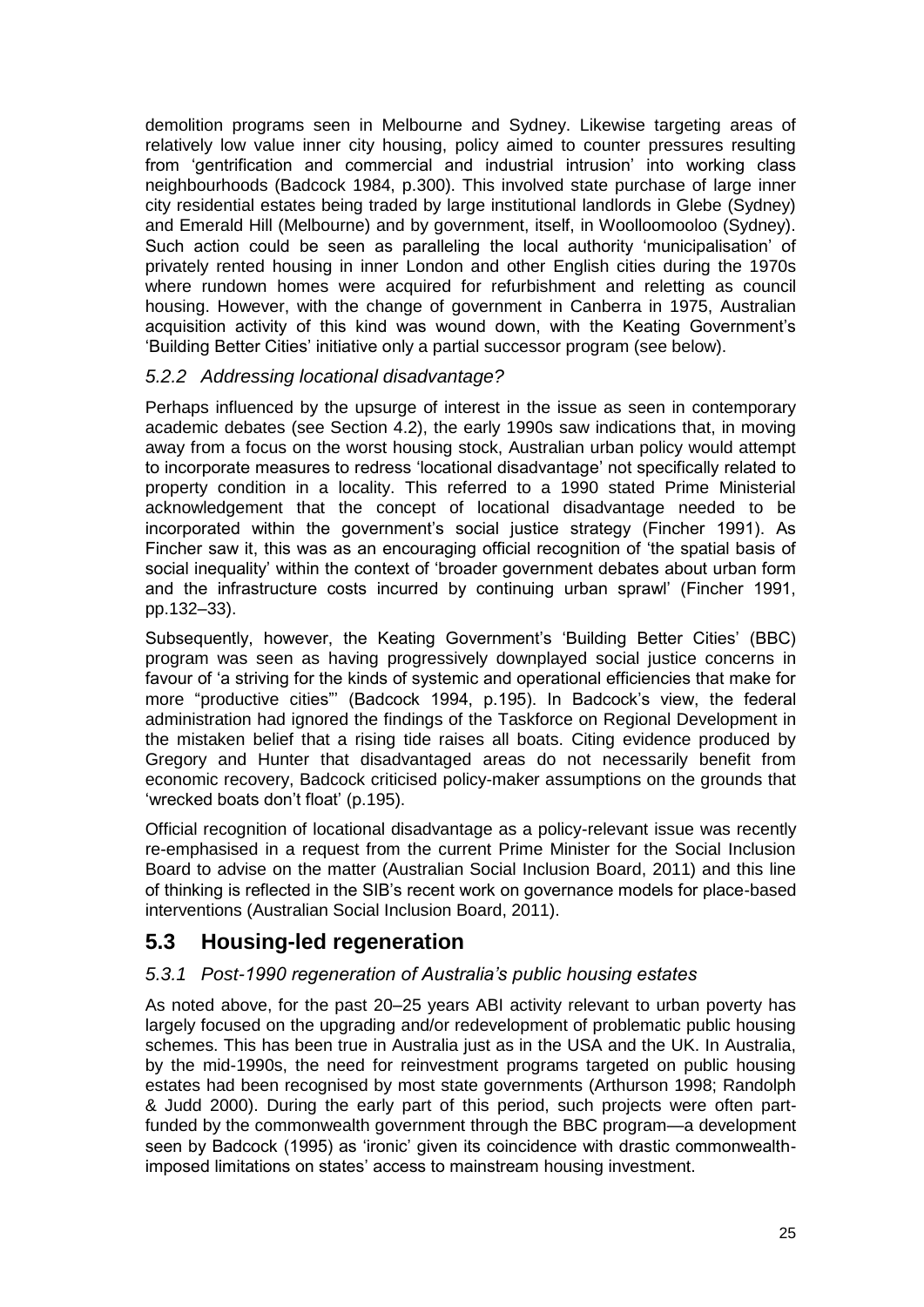ABIs of this kind stem from a conceptualisation of the problem as centred on rundown housing in need of renewal. However, although justified largely in terms of upgrading poor quality homes, state government housing schemes identified for regeneration have been, inherently, areas of concentrated disadvantage. According to Arthurson (1998), it was unclear whether the extent of deprivation or the actual severity of housing defects were prime factors in estate selection for renewal investment in the 1990s. As confirmed by subsequent practice, the potential scale of redevelopment opportunities has, in fact, often been a critical consideration. In part, this reflects the realities of the policy context in which state housing authorities have been operating in recent decades—in particular their chronically underfunded circumstances and the consequent pressure for regeneration projects to be self-financing.

Typically, as reported by Randolph & Judd (2000), Australia's 1990s estate renewal initiatives encompassed asset improvement, stock demolition or disposal, community development, 'management-based strategies' (including stock transfer to community housing providers), and whole of government approaches (e.g. 'place management'). In the terms popularised in debates on ABIs in the UK, projects of this kind could be characterised as 'housing-led regeneration' (Kintrea 2007; Pinnegar 2009). Beyond this, according to Arthurson (1998), such schemes had in common the stated claim to incorporate a range of components over and above physical renewal of housing stock. Rather, their proponents stated adherence to a 'comprehensive' regeneration model incorporating social and economic renewal and as promoted by the BBC Program (Department of Housing and Regional Development 1995).

Early approaches to public housing estate renewal schemes included schemes such as the New South Wales' 'Neighbourhood Improvement Program' which emphasised the improved provision of services (e.g. transport) to disadvantaged estates and incorporated local employment conditions in contract clauses. In South Australia, by contrast, Arthurson (1998) reported an emphasis on de-concentrating poverty via tenure diversification and the displacement of some former estate residents.

The following sections explore aspects of housing-led regeneration policies incorporated to a greater or lesser extent within recent estate renewal programs in Australia and in other countries covered in this review.

#### <span id="page-32-0"></span>*5.3.2 De-concentrating poverty*

Critics saw Australian public housing renewal projects of the 1990s as typically 'approached from economic and urban policy perspectives, with social objectives couched in terms of improving social justice through economic benefits and housing options provided' (Stevens 1995, p.86). According to a more recent contributor, 'the 'problems' of poor households living in public housing have been reconstructed as problems of place in order to support a policy intervention [redevelopment] which is closely linked with dominant neo-liberal ideology and economic prescriptions' (Darcy 2010, p.11). More recently, drawing attention to estate renewal plans incorporating reduced on-site numbers of public housing units, it has been argued that the dispersal of disadvantaged populations has become a key focus of urban policy in New South Wales (Rogers forthcoming, 2012). In support of this contention, attention is drawn to a number of recent and ongoing Housing New South Wales estate renewal projects incorporating the planned reduction of on-site public housing provision.

Thus, it has been contended, such schemes have not necessarily been aimed primarily at benefiting the existing community. Rather, changing the resident population has often been a central objective and not simply an unfortunate side effect to be minimised. Moreover, 'poverty de-concentration' as a concept can be portrayed as somewhat controversial in its association with 'conceptions of urban poverty that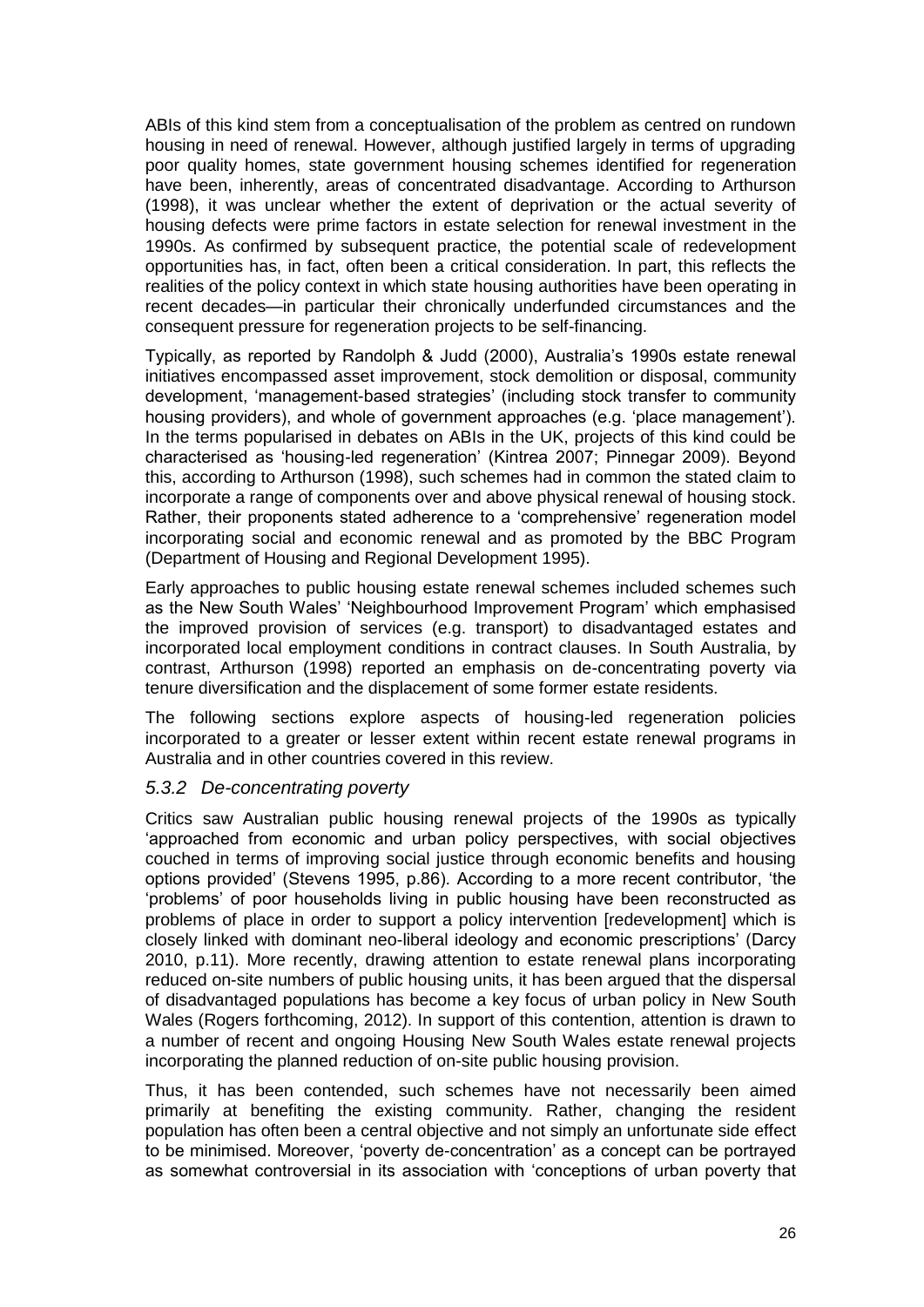blame inner-city problems on the alleged social pathology of the poor' (Crump 2002, p.581). On this basis, neighbourhood problems can be 'solved' by removing some of the local populace. As seen by some critics, such policies are concerning partly because of their effect in undermining community voice where established spokespersons for a locality are rehoused elsewhere (August & Walks 2012; Rogers, forthcoming, 2012). However, the arguably larger question of the social and housing quality outcomes of off-site displacement has yet to be researched in the Australian context.

Nevertheless, as noted above, the concept of 'de-concentrating poverty' was reportedly being invoked as an intentional and desirable component of some estate regeneration projects in Australia as early as the 1990s. This takes inspiration from one of the key themes of public housing estate redevelopment in the USA. Here, the ground-breaking 1992 HOPE VI program was initiated partly in response to the marked increase in the spatial concentration of poverty during the 1980s—see Section 2.3 (Katz 2009). HOPE VI redevelopment schemes included help for displaced tenants to access private rented housing in less disadvantaged neighbourhoods. In part, the need for such action was dictated by the HOPE VI focus on public housing demolition and the redevelopment of cleared sites with mixed tenure housing, typically at lower densities (Schwartz 2010). Consequently, while over 150 000 homes had been demolished under HOPE VI by 2007, only about a quarter of displaced tenants have been rehoused on-site (Schwartz 2010).

According to Popkin et al. (2009), the main beneficiaries of HOPE VI have been those helped to move off welfare, into mixed neighbourhoods or into the private market (via vouchers). In general, these groups have benefited from improved safety and reduced fear of crime, as well as—in many instances—higher quality housing.

In making a virtue of assisted mobility for displaced tenants, HOPE VI was influenced by the earlier Gatreaux program of ethnic de-concentration which appeared to show that minority ethnic public housing tenants assisted to move out of racially segregated public housing 'fared better than non-movers on measures of employment and children's educational attainment' (Katz 2009, p.23). Such approaches also chimed with right wing enthusiasm for vouchers. Similarly, the 1993 'Moving to Opportunity' (MTO) scheme was 'a social experiment to test the effect of residential mobility on former residents of public housing' (Schwartz 2010, p.197). MTO participants were recruited from public housing or high poverty private housing neighbourhoods and given vouchers to be used only in census tracts with less than 10 per cent poverty rates. While in some respects similar to the Gatreaux scheme, MTO focused on income rather than race—that is the aim was to move people to higher income areas not to move black people to non-black areas. In any event, the principles of MTO were not subsequently incorporated within standard estate renewal practice.

As reported by Schwartz (2010), evaluations of MTO and Gatreaux have demonstrated that providing counselling and landlord recruitment significantly enhances the extent to which minority, middle income families move into middle income areas although such voucher programs have not necessarily succeeded in promoting racial integration. However, in his comprehensive review of US public housing renewal programs, Galster concludes that their overall impact in deconcentrating poverty has been only slight (Galster 2011).

In an Australian context, there were early concerns that tenant relocation in the context of estate renewal would result in problematic disruption for both families and communities (Stevens 1995; Arthurson 1998). And, as argued by Darcy (2010), it remains in question whether people displaced from redeveloped Australian public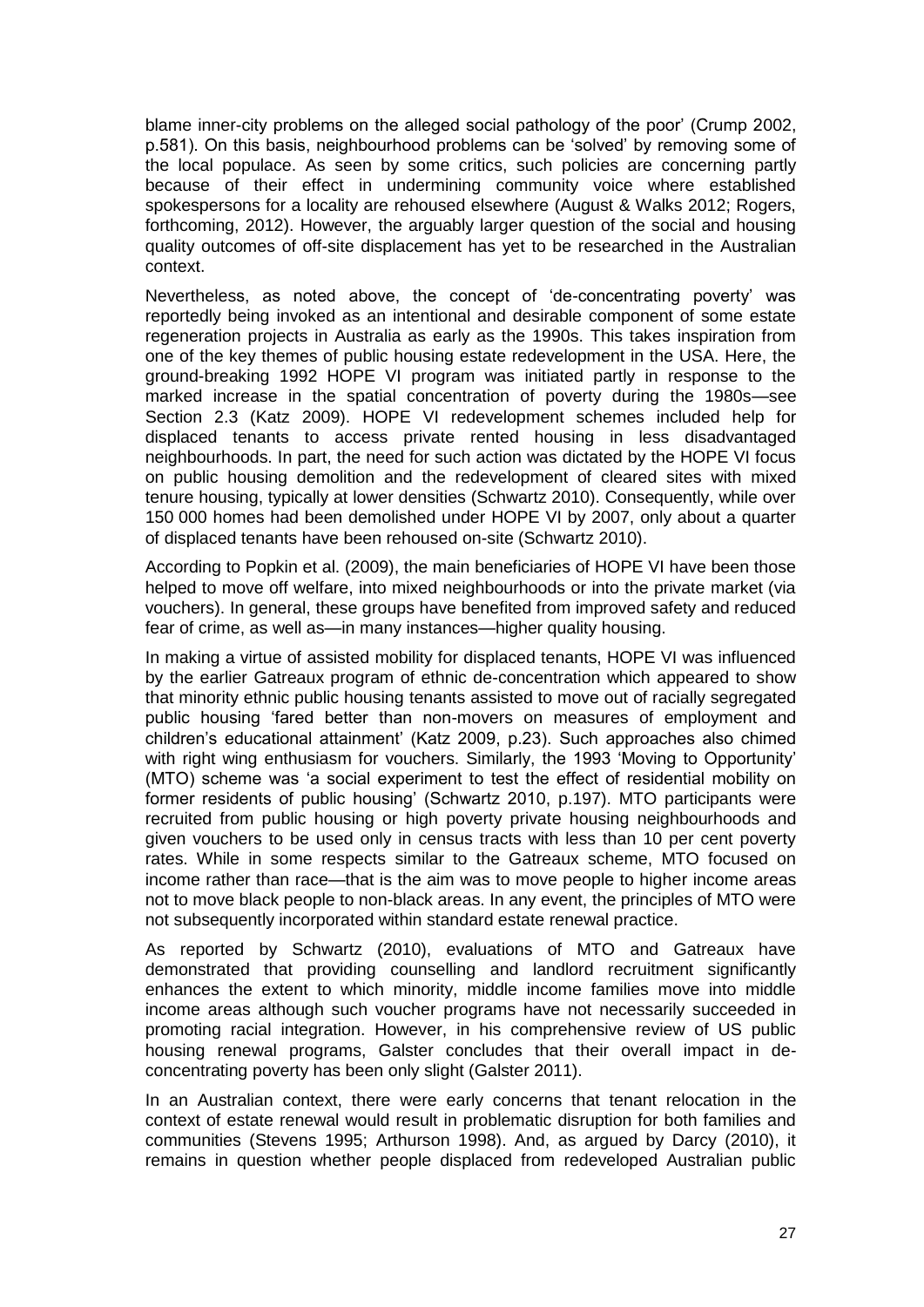housing estates in fact continue to experience disadvantage just as in their former location, but now—thanks to dispersal—in a less 'politically visible' way.

At least in the Australian context, it seems likely that any 'de-concentration of poverty' achieved through the mixed tenure redevelopment of demolished public housing estates will, in any case have been to an extent negated by the ever more restrictive targeting of allocations policies in favour of the most disadvantaged households (see Section 3.5).

#### <span id="page-34-0"></span>*5.3.3 Community participation*

Internationally, the 1980s and 1990s saw a growing belief that meaningful community participation was a critical and essential element in local housing regeneration projects involving concentrations of disadvantage. This could be seen as an aspect of the wider consensus viewing 'partnership working' as a vital component of success in this realm (DETR 2000), though not necessarily a principle simply applicable (Carley et al. 2000). Like 'poverty de-concentration' the ABI emphasis on community participation was partly founded on a critique of earlier 'housing led regeneration' models seen as having failed to deliver sustainable improvement (Fordham 2002).

As noted by Atkinson & Kintrea (2001, p.27), 'All area regeneration programs now have a faith that involving "the community" will give rise to more effective and sustainable … solutions, help local people exert control over social problems, assist the improvement of mainstream services, as well as contribute to democratic renewal'. In part, such faith is based on the belief that only where local residents 'take ownership' of regeneration plans, can these result in 'regeneration which lasts' (Taylor 1995). Nevertheless, a pre-condition for effective local participation may be the upfront investment of resources in 'community capacity building'. The extent to which this understanding has been incorporated within Australian estate renewal projects is not known.

However, within the context of the 'neighbourhood effects' debate (see Section 4.4), there is another possible critique of resident involvement in area regeneration. Arguably, from this perspective deprived communities may 'embody an inward-looking set of values which play a key role in socialising residents in ways which reinforce their social exclusion' (Atkinson & Kintrea 2001, p.28). Hence, without broadening the base of such communities, 'attempts to strengthen the[ir] voice … [are] not going to be helpful for the social inclusion of their members' (Atkinson & Kintrea 2001, p.28).

According to another view of community participation, what is now often termed 'resident involvement', in fact amounts to 'responsibilisation' as a technology of governance (McKee & Cooper 2008). In this Foucauldian perspective, engaging local people in regeneration should be recognised as a mode of exercising power although it brings with it both regulatory and liberatory possibilities for those involved. An alternative critique identifying the notion of 'community' embedded in UK neighbourhood renewal policy as flawed sees this as being 'not … because NL [New Labour] sought to regulate the conduct of citizens through a technique of 'community' but because it failed to understand the complexities and nuances of local neighbourhoods and offered 'empowerment' and regeneration without any real theory of how 'communities' (dys)function' (Wallace 2010, p.816).

Turning to Australian state government practice in this area, while estate overhaul programs of the 1990s typically claimed to incorporate community consultation (Judd & Coates 2008; Arthurson 1998),some saw this as primarily a 'top down' attempt to legitimise official plans rather than a genuine attempt to facilitate 'participation by communities in defining goals and planning' (Stevens 1995, p.86).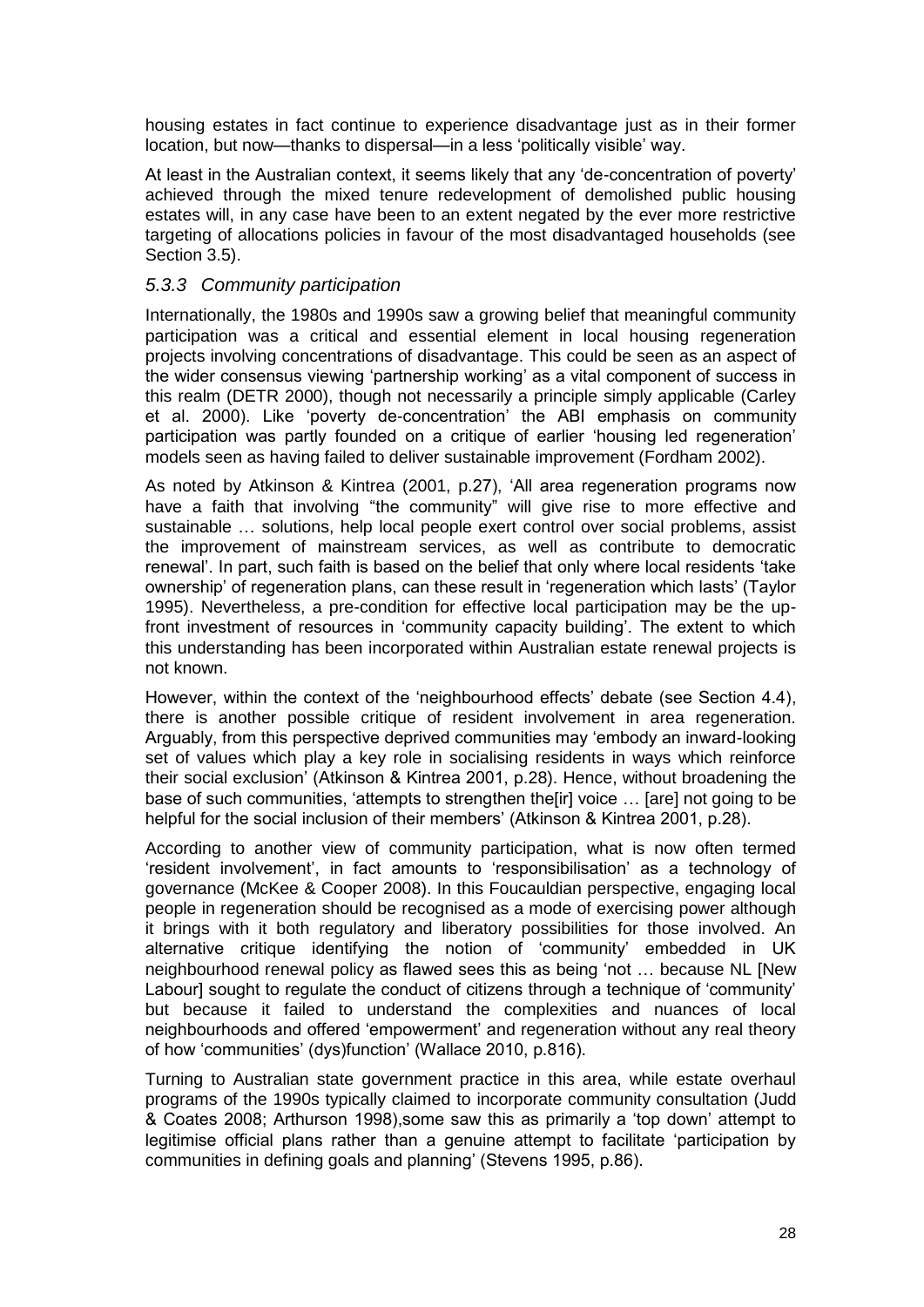By the early 2000s, a national research study on area renewal commented that 'A fundamental tenet of [the] new [Australian] consensus is that renewal work is unsustainable unless the community becomes actively engaged in ongoing arrangements' (Wood 2002, p.v).

As recently as 2005, however, a well-informed critique argued that public housing renewal *practice* (at least in New South Wales) remained typically deficient in terms of tenant involvement as well as on the participation of third party service providers and other local stakeholders (Stubbs 2005). Essentially, the process was still too 'top down', with consultation and involvement restricted to its later stages such that 'communities are presented with a range of narrow options from which to 'choose' well after key decisions about their area have been made, or are 'consulted' with little real impact upon the outcomes' (Stubbs 2005, p.6). Moreover, commenting on the Minto Estate renewal project under way at that time, Stubbs saw the references in official language to 'renewal' and 'partnerships' as having obscured the reality that what was being enacted was extensive demolition 'with little or no room for negotiation'. This ambiguity 'led to much confusion, uncertainty and suffering for residents in the early stages of redevelopment' (Stubbs 2005, p.11).

Nevertheless, at least in New South Wales more recent evidence suggests that important lessons may have been learned from the experience of Minto and other projects implemented along similar lines. This has been observed within the context of the ongoing Bonnyrigg regeneration initiative in which the state housing authority is claimed to have 'adopted a strong commitment to community participation', albeit in the recognition that considerable capacity building investment would be required to enact this (Judd & Coates 2008, pp.4–5).

#### <span id="page-35-0"></span>*5.3.4 Mixed tenure redevelopment*

Taking a cue from the neighbourhood effects literature (see Section 4.4), another key consensus belief underlying policy-maker perspectives on public housing estate renewal over the past 20 years or so has been the perceived virtue of redeveloping former mono-tenure neighbourhoods as mixed-tenure areas. Arguably, this is an aspect of the de-concentrating poverty ethic outlined above. However, it rests on a more positive case for 'socially balanced communities' underpinned by the belief that importation of better-off households via home ownership promotion will boost local purchasing power, offset area stigmatisation, provide positive role models and reinforce (desirable) social control.

In practice, however, the research evidence validating such hypotheses remains tantalisingly sparse. In particular, as emphasised by Galster (2009), studies have demonstrated the often limited extent to which social contact takes place at the neighbourhood level (Atkinson & Kintrea 2000; Arthurson 2012). Galster's review nevertheless found 'convincing, broad-based evidence that disadvantaged individuals *may* be helped by the presence of more advantaged groups in their neighbourhood, likely due to positive role modeling, stronger social norms/control and elimination of geographic stigma. However, mixing with those of much higher income appears to produce inferior outcomes for the disadvantaged relative to mixing with middle-income groups, likely through relative deprivation and competition effects' (p.25—italics in original).

In any event, it cannot be assumed that neighbourhood 're-engineering' with the intention of drawing in middle class owner occupiers will necessarily turn out as such. Instead, as discussed by Hulse et al. (2004), homes sold on the open market may prove more attractive to non-resident investors. The resulting re-modeled estate would therefore remain a community of renters—albeit split between those acquiring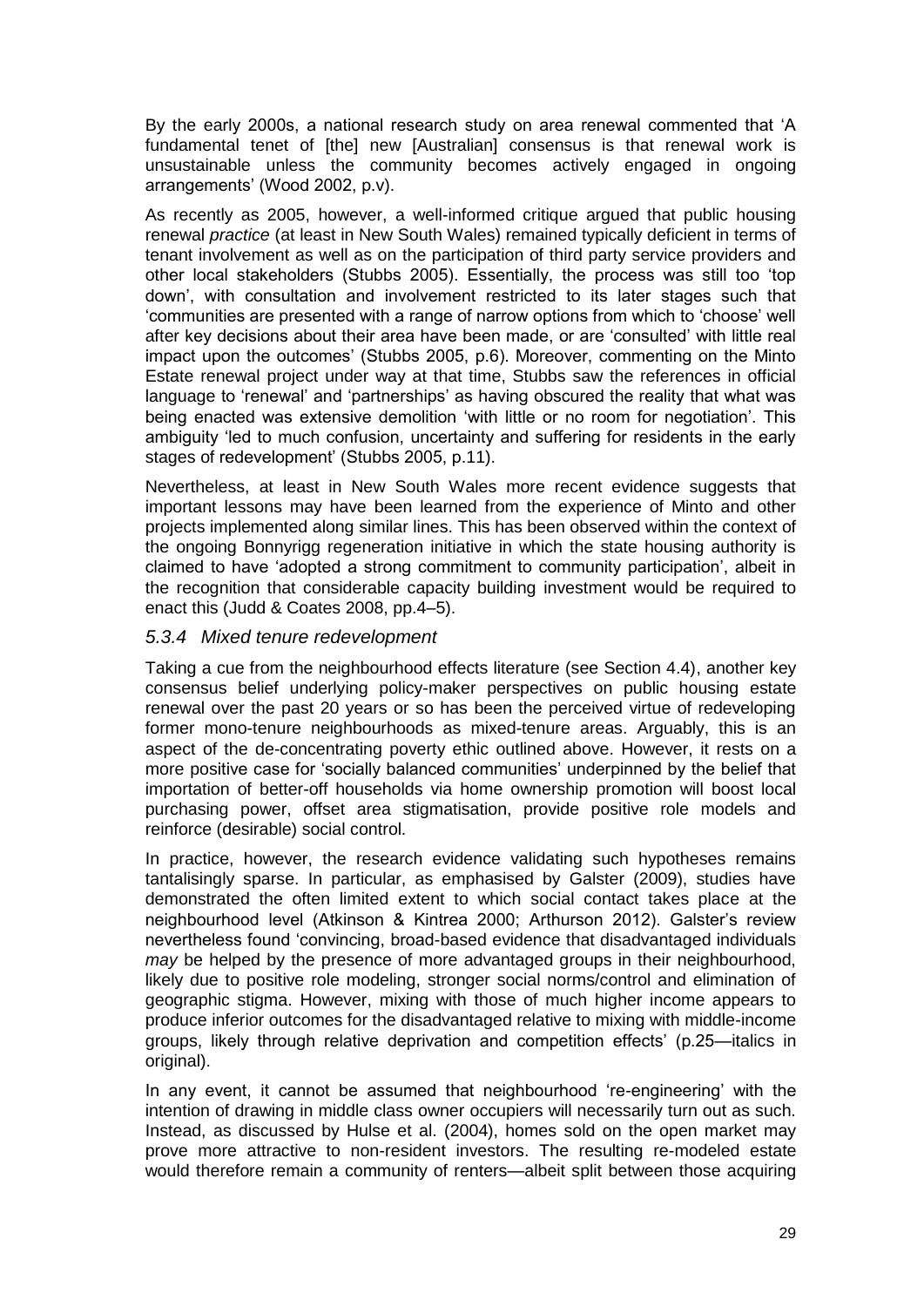their homes through an administrative filtering process and those accessing tenancies via the market. Given the typically high rates of tenancy turnover in the private rented sector, this will hardly contribute to the sense of community stability and responsibility to which mixed tenure redevelopment projects often aspire. Moreover, newly fragmented landlordship may prove practically problematic for estate management.

The past few years have seen the emergence of a more critical perspective on 'mixed tenure redevelopment' of former public housing estates in which such initiatives are portrayed as 'state sponsored gentrification'. For advocates of this position, '"social mix" is little more than rhetoric that cloaks a gentrification strategy whereby the middle classes are invited into social and economically challenged neighbourhoods to 'save' them from permanent decline through consumption practices that boost the local tax base' (Lees et al. 2012, p.7). In her recent analysis of public housing 'regeneration' at Kensington, Melbourne, Shaw argues that the project will contribute to gentrification, locally. In her view, however, this was not government's primary aim in the privatisation of public land which formed a centerpiece for the project. Rather, the discourse of social mix was being used 'as a rationalisation for minimal government outlay on public works'. This 'political' interpretation rests on the argument that Victoria's ruling Labor Party administration saw the project as an opportunity to demonstrate the financially conservative credentials it saw as crucial to continuing electoral success (Shaw 2012).

#### <span id="page-36-0"></span>*5.3.5 Reshaping social housing governance*

As noted above, the ownership transfer of public housing to community housing providers has commonly formed a component of state housing renewal in Australia. This echoes extensive UK experience involving community-based housing associations set up as a vehicle for reshaping rundown council estates or where estate regeneration projects have been incorporated within wider stock transfer initiatives (Pawson & Mullins 2010). Such changes in housing governance have also connected with the community participation and tenure diversification ethics discussed above.

To a lesser extent, Australian experience in this respect reflects that of America's HOPE VI program seen as having triggered a partial 'transformation of the public housing system from a rule-bound realm controlled by federal bureaucrats to an investment in the nation's future managed by market-savvy local leaders' (Katz 2009, p.15). This latter change was in tune with the 'reinventing government' thinking of the early 1990s which advocated delegation of decision-making, public-private partnerships and market-like thinking. Hence, according to Schwartz (2010), in stark contrast to the centralised control traditional in public housing, (post) HOPE VI estates are typically managed on a decentralised basis, often via management outsourced by public housing authorities to private companies.

#### <span id="page-36-1"></span>**5.4 Other place-based initiatives to address social exclusion**

#### <span id="page-36-2"></span>*5.4.1 Place-focused initiatives for 'private housing' poverty suburbs*

As noted in Section 2.3, there is widespread recognition of the 'suburbanisation of poverty' in Australia's cities over the past 20 years. Nevertheless, while first observed by Gleeson and Randolph in 2002, it arguably remains true that excepting those containing large concentrations of problematic public housing, disadvantaged areas in middle and outer-suburban communities have continued to be largely ignored in Australian urban renewal policy and practice. As seen by Gleeson and Randolph, this is problematic, because as 'mature suburbs', some areas of this kind are subject to 'haphazard' market-led redevelopment which 'will shape and possibly constrain what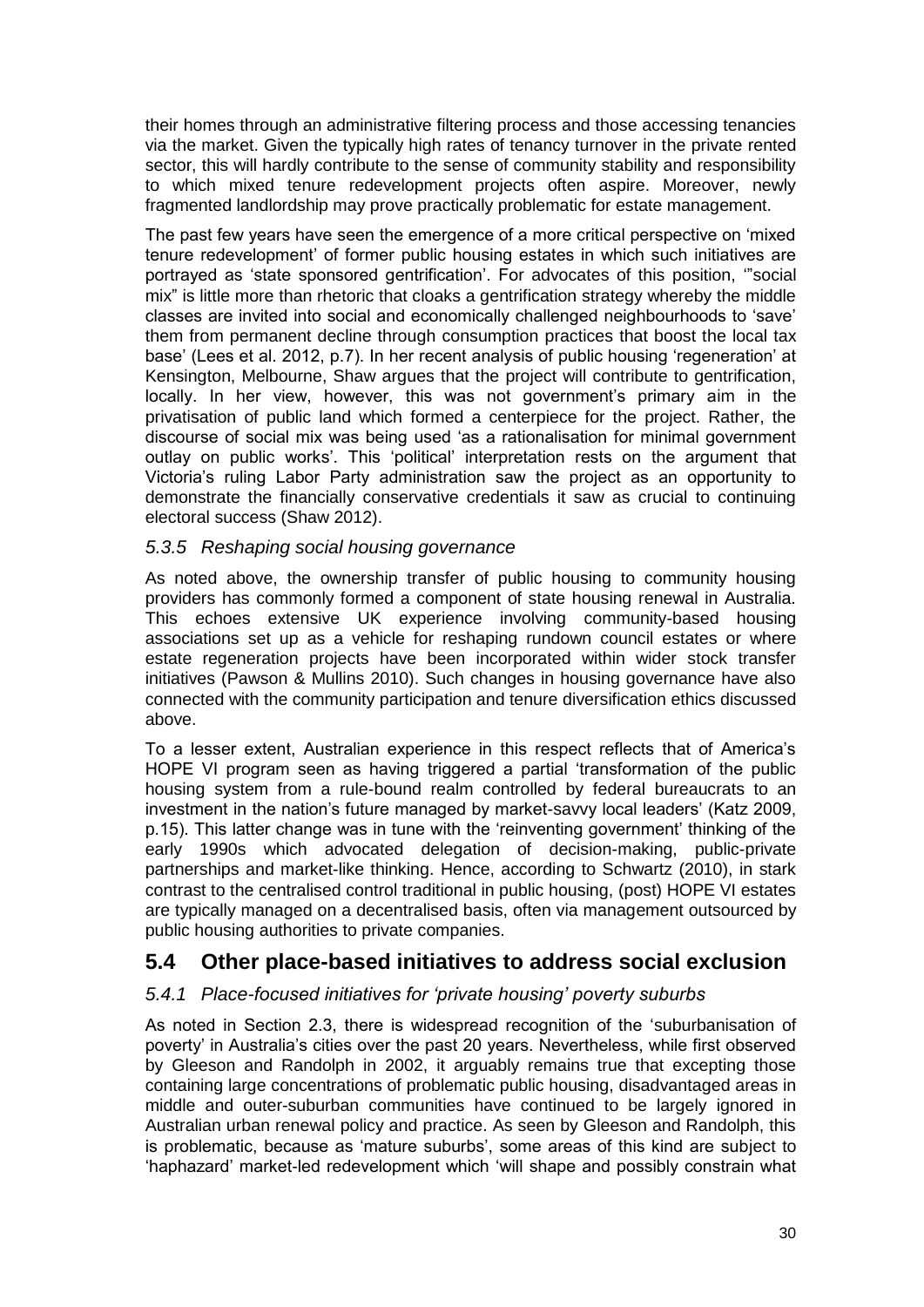form of planning-led renewal will be possible in these areas for many years to come' (Gleeson & Randolph 2002, p.103).

However, this is not to say that what Randolph terms 'place-focused initiatives' (PFIs) impacting on suburban poverty (both within and outside public housing) have been entirely non-existent. Indeed, Randolph's 2004 review of PFIs in Western Sydney revealed 36 such programs, initiatives or projects—that is, government-funded schemes which intentionally or otherwise, have 'place outcomes' of some kind. These were being run through at least 13 federal and state government departments and a host of other regional government agencies (especially health), local government, and non-government agencies and were classed as follows:

- 1. Targeted programs.
- 2. Place integration or coordination programs.
- 3. Place management.
- 4. Place entrepreneurship.

Nevertheless, as seen at the time, since the 1996 demise of the' Building Better Cities' program, policies with an explicitly locational focus had been 'conspicuous by their absence' (Randolph 2004). While state governments had initiated PFIs aimed at addressing social exclusion, most such programs were targeted at communities of interest within the population–they were operating 'in places for people'. Hence, they targeted the problems facing groups concentrated within certain areas, 'rather than the problems associated with living in these areas per se'.

If better local policy coordination is required, how should this be administered? In keeping with the rhetoric of 'localism', the UK Government argued that its new total place' approach to managing place-based public spending should be 'led by local authorities with their unique local democratic mandate' (HM Treasury 2010, p.5). More controversially, given their more subsidiary status in Australia, Gleeson and Randolph had earlier argued that municipalities needed to become much more involved in area renewal. This would involve a shift 'away from the Triple R (roads, rates and rubbish) approach towards a dynamic and strategic community development and enabling role' (Gleeson & Randolph 2002, p.105). However, as the authors acknowledged, the effectiveness of this 'local stewardship' governance model might depend on state agencies devolving certain functions to councils. To make this happen, it was advocated that municipalities responsible for areas including distinct concentrations of disadvantage be 'required to produce Local Renewal Strategies …' (Gleeson & Randolph 2002, pp.105–06).

At the metropolitan level in Sydney, Gleeson and Randolph (2002) argued that both equity and efficiency arguments could be made for the decentralisation of 'social and cultural investment' by state and federal governments. This was part of a bigger argument about the city's highly monocentric form which, as contended by the authors, exacerbates economic inequality—an issue linked with the hypothesised consequences of the place-marketing emphasis of modern metropolitan governance already noted in Section 3.5. Hence, the state should play a more active role in promoting the decentralisation of economic development, possibly via a redefined role for Landcom as a 'positive planning agency' with the skills and capacity to advance this agenda.

#### <span id="page-37-0"></span>*5.4.2 Program coordination at the local level*

In Randolph's view, the lack of geographical specificity in contemporary PFIs was an important defect because it resulted in a lack of policy coherence and a failure to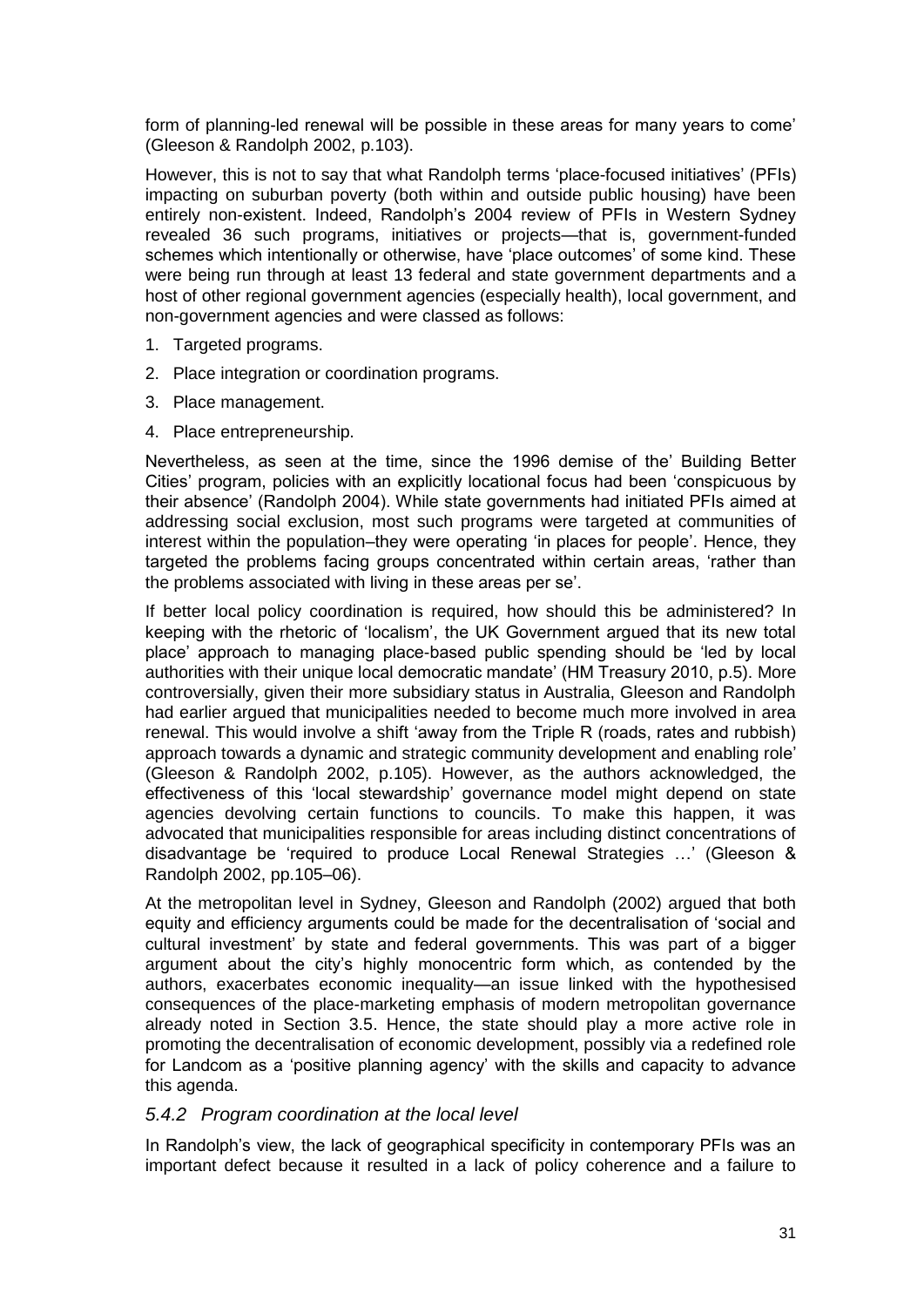capitalise on the potential for added value or synergies from programs working together. Thus the (albeit oft-recited) argument that better PFI coordination could 'make government expenditure go further and achieve better value-for-money outcomes for those households and areas that are most in need of assistance' (Randolph 2004).

Arguments of this kind were echoed in the 'total place' concept under development by the UK Government at the tail end of the New Labour era. This envisaged substantial improvements in the efficiency and effectiveness of locally applied public spending through better intra-government coordination. The overarching idea here was to rethink public services on the basis of themes rather than organisations. Applying approaches initially trialled some ten years earlier (Bramley et al. 1998), a government pilot scheme involving some 63 local authorities, 34 Primary Care Trusts, 12 fire authorities and 13 police authorities had mapped the totality of public spending in each pilot area. Participating agencies had also been tasked with developing new, more coordinated, ways of working. This was seen as demonstrating the scope for 'real service improvements and savings to be made in all places' (HM Treasury and Communities and Local Government Department 2010, p.5).

In an Australian context, the 'total place' thinking cited above had been partially prefigured by the contention that: 'It is not that services [to problematic areas] are entirely lacking, but rather that they do not operate in accordance with the daily lives of local residents, or in synchrony with the operations of other services … [hence] measures to redress social inequities in places are best implanted within all government policies and programs at their very core' (Fincher 1991, p.134). This also alludes to the argument that in redressing the inferior quality of life often experienced by residents of disadvantaged areas there is a need to correct the inferiority of 'mainstream public services' made available in such areas.

#### <span id="page-38-0"></span>*5.4.3 Place-based programs aiming to 'close the gap' with national norms*

In a UK context, an expert view has been that: 'The failure of public service delivery in disadvantaged neighbourhoods represents one of the major challenges to public policy' (Stewart 2001, p.11). Problematic correlations have been observed between area affluence and the quality or extent of services as diverse as GP provision and the quality of street cleaning (Social Exclusion Unit 2001; Hastings et al. 2009). Accordingly, in the New Labour programs to tackle spatially concentrated disadvantage the emphasis shifted away from housing investment and management enhancements and towards 'mainstream service improvement' to 'close the gap' between deprived areas and national norms (Kintrea 2007). Conceptually, this approach also drew on a critique of 'housing led regeneration' seen as often having failed to deliver sustainable improvements in physical and social conditions.

The UK Government's 2001 National Strategy for Neighbourhood Renewal (NSNR) for England was therefore focused on improving outcomes in disadvantaged neighbourhoods on employment, crime, health, education and housing and the physical environment (Social Exclusion Unit 2001). All of these issues were considered 'central to the 'liveability' of neighbourhoods and the prospects for those who live there' (Wallace 2001, p.2164). Key to 'closing the gap' for the selected areas was the specification of a suite of 'floor targets' (minimum standards) for each of the above policy areas, with these benchmarks 'underpinned by new resources and new policy ideas' (Wallace 2001, p.2164).

To the extent that it focused on the 88 most deprived local authority districts in England, the NSNR was a spatially targeted program. More clearly fitting the description 'Area Based Intervention' was its sister initiative, the somewhat 'narrower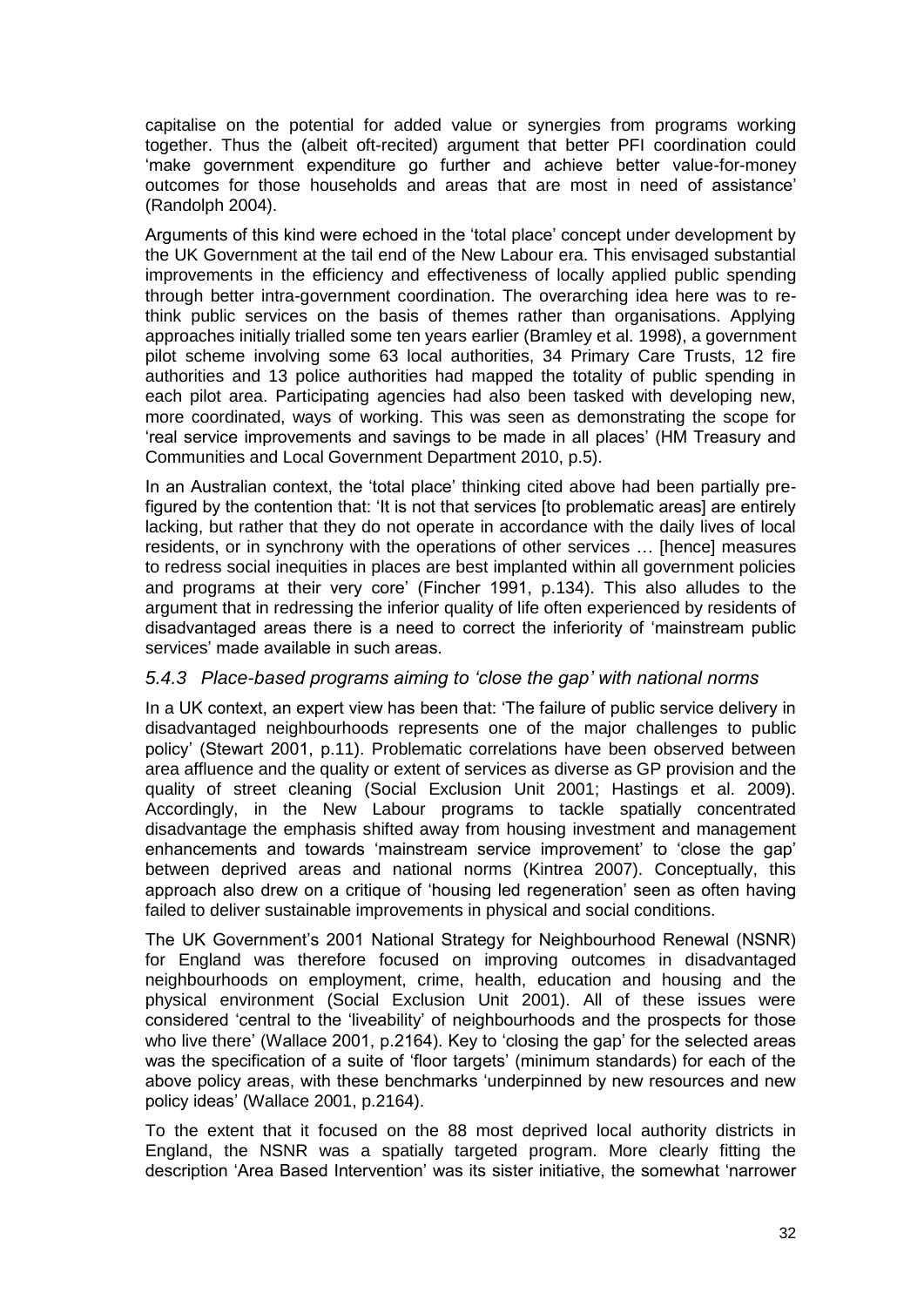but deeper' 'New Deal for Communities' (NDC). Initiated in 1998, the NDC encompassed 39 areas, each with a target size of 4000 households. Including elected community representatives, each NDC partnership board controlled expenditure of (on average) £50 million over a 10-year period and aimed on projects to improve local conditions and reduce the gap between quality of life indicators in the locality and national norms. However, while the NDC (like the NSNR) was not primarily a housing program, just over a quarter of all NDC funds were invested in housing and environmental improvements (Beatty et al. 2010).

As argued by the appraisal program manager, NDC evaluation findings are unique in their credible demonstration of the sound basis underpinning contemporary official thinking in that '[positive regeneration] outcomes are more likely to be achieved within longer-term, holistic ABIs, which engage with other regeneration initiatives and which ensure an appropriate input from local residents' (Lawless et al. 2010, p.271).

A wide-ranging analysis of changing levels of service provision in England revealed a general tendency towards disproportionate enhancement of services in more deprived wards in the five years to 2000–01 (Bramley et al. 2005). This seemed to vindicate early New Labour 'closing the gap' policy measures. Similarly, the later NSNR evaluation reported that while England had seen growing socio-spatial polarisation over the 30 years to 2001, there were '… indications that this trend was stemmed and, to a degree reversed, at least during the first six years of NSNR. However, it also appears that the extent of "gap narrowing" slowed as economic conditions began to deteriorate' (Amion Consulting 2010, p.22).

Drawing inspiration from the NSNR, but more explicitly focused on public housing estates, the state of Victoria initiated its 'Neighbourhood Renewal Victoria '(NRV) program in 2002. The overall goal was '*to narrow the gap between disadvantaged communities with concentrations of public housing, and the rest of the state*' (NRU 2008, p.1).Other aspects of the NRV model which sought to emulate recent UK regeneration practice included its emphasis on coordination of formerly disparate government programs and integrating resident involvement within neighbourhood governance (Hulse et al. 2011).

## <span id="page-39-0"></span>**5.5 Key determinants of policy effectiveness**

Reviewing recent place-based approaches to tackling social exclusion in Australia and the UK, Hulse et al. (2011) noted commonality as regards new forms of governance, in particular: (a) a 'whole of government' approach targeted on disadvantaged areas, modifying their services as required, and (b) an emphasis on local partnerships and community-based boards. In practice, however, resident involvement was found to have been problematic in all the programs examined. Generalising across these, the review's key findings were that:

- $\rightarrow$  'The most effective programs are those that have a dual focus: on people, but also on the wider systemic processes that maintain inequality' (p.83).
- $\rightarrow$  'Area-based interventions alone are incapable of addressing the wider systemic problems that arise from fiscal policies that sustain economic inequality' (pp.83– 84).
- $\rightarrow$  Growing recognition that policy interventions need to be targeted on specific demographic groups living within disadvantaged areas—for example families with children or older people.
- $\rightarrow$  Positive impacts of area-based interventions may be dissipated through residential mobility.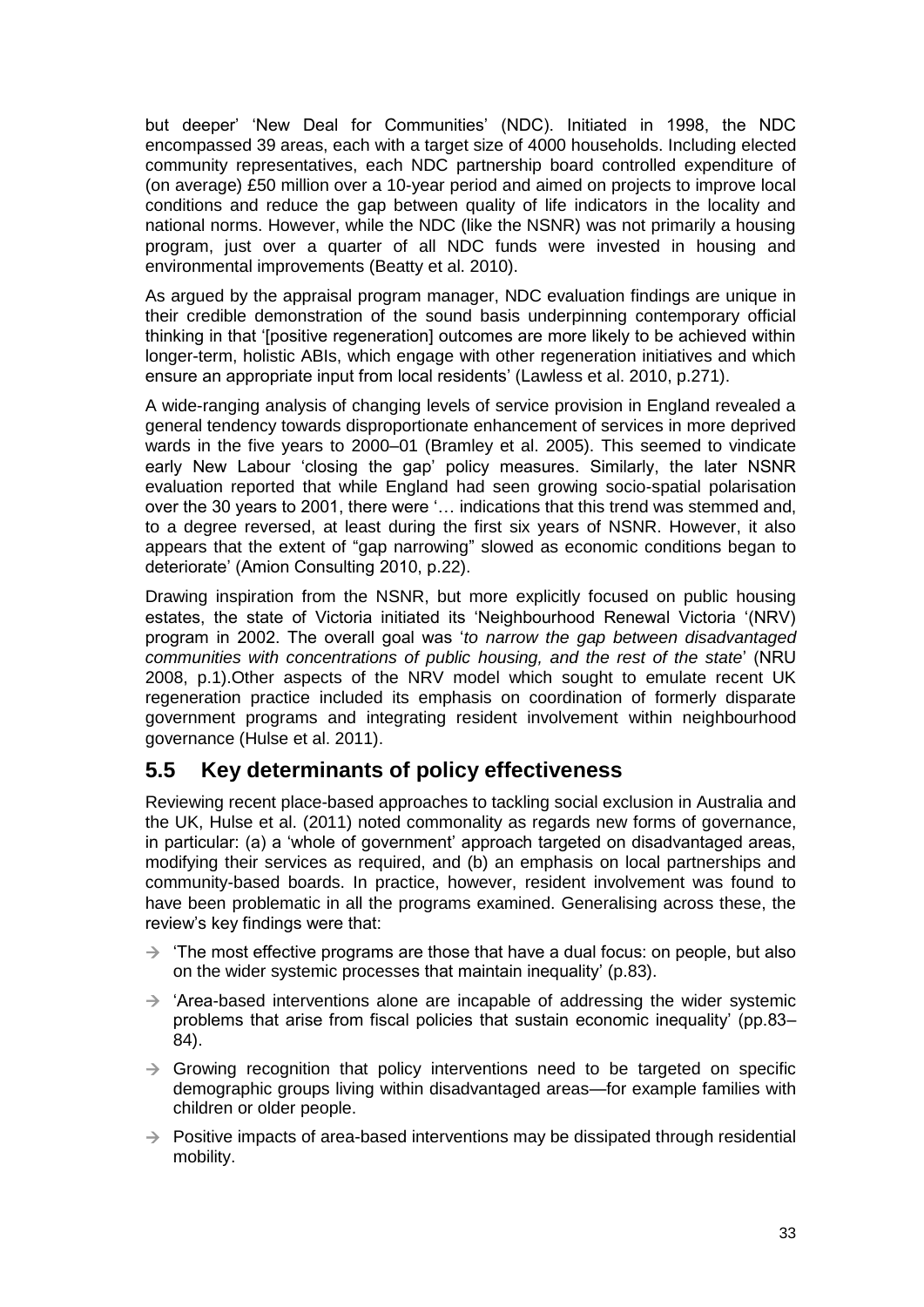$\rightarrow$  Partly on 'cost effectiveness' grounds, interventions have moved away from public investment in rundown homes and neighbourhoods, and towards individuallyfocused interventions.

The above findings are not dissimilar from the conclusions of AHURI's own more wide-ranging international review of programs to tackle locational disadvantage (Ware et al. 2010). This found that successful interventions were characterised by incorporation of the following 'best practice principles':

- 1. Both people- and place-based mechanisms.
- 2. Macro- and micro-level interventions.
- 3. Interventions aligned across separate tiers of government.
- 4. Effective community empowerment.
- 5. Partnership between public, private and community sectors.
- 6. Long-term, well-resourced programs.

Approaches to be avoided were identified as including:

- 1. Tokenism in forming partnerships and building community involvement.
- 2. Short-term 'quick fixes'.
- 3. Discourses which entrench the problem by overly identifying an area as dysfunctional.
- 4. Investing too quickly, beyond the capacity of the community to fully participate.
- 5. Interventions that merely displace the problem.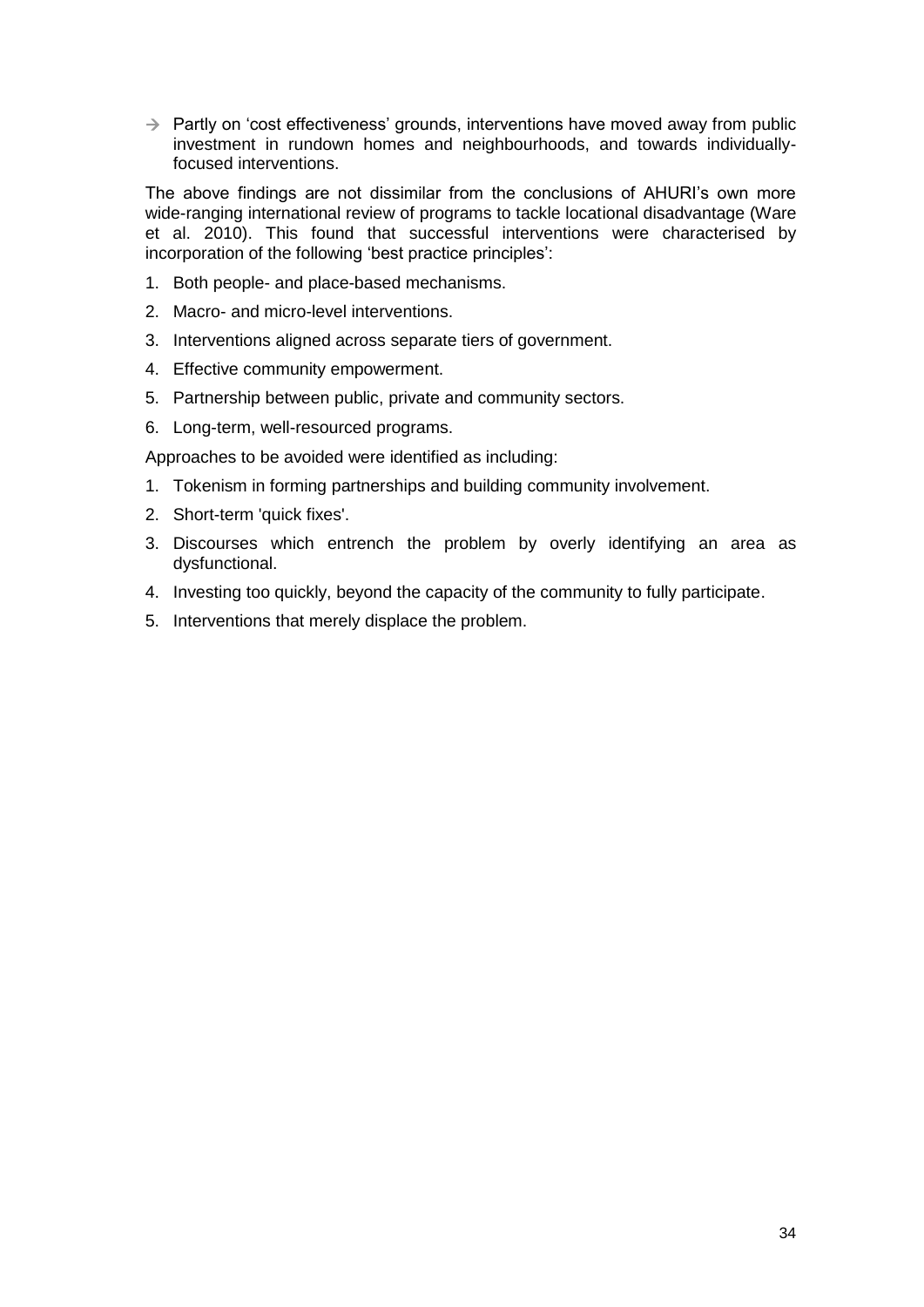## <span id="page-41-0"></span>**6 IMPLICATIONS OF THE POLICY AND LITERATURE REVIEW FOR THE RESEARCH**

## <span id="page-41-1"></span>**6.1 Overview**

The purpose of this report was to revisit the issues that have shaped academic and policy interest in socio-spatial disadvantage both in Australia and overseas to inform the theoretical and methodological framework for the AHURI Multi-Year Project on Addressing Concentrations of Social Disadvantage. It is clear from the review that spatial concentrations of social disadvantage have been the subject of considerable research in Australia over the past thirty years, but also that there remains significant debate on their main causes and consequences, the ways they should be measured and conceptualised, and the best courses of action for governments as they seek to address the problems of such localities. Also apparent are some gaps in the existing literature and weaknesses in the methodologies that have been applied, as well as areas of older work that need to be refreshed. In this final section of the report, we reflect on the implications of this policy and literature review for the forthcoming research.

## <span id="page-41-2"></span>**6.2 Conceptualising and mapping socio-spatial disadvantage**

Early work on socio-spatial disadvantage in Australia focused predominantly on the problems of the inner-cities (Kendig 1979), before authors such as Maher et al. (1992), Badcock (1994) and Yates & Vipond (1990) considered the extent to which inner-city gentrification was forcing lower income groups to the outer-suburbs in search of affordable property. More recent research has shown that while small pockets of disadvantage in the inner city remain, poverty is becoming increasingly concentrated in the middle-ring suburbs of our major cities (Randolph & Holloway 2005a; 2007), and that people living in the outer suburbs are increasingly vulnerable to 'transport poverty' (Dodson & Sipe 2008).

While the existing body of work on conceptualising and mapping disadvantage has been important in charting the shifting geographies of disadvantage in Australian cities, there is a need for further and more nuanced work on the topic. Largely absent from the existing literature has been any clear sense of the appropriate scale at which to analyse place-based disadvantage in Australia—this is an issue that will need to be addressed in the forthcoming research (Is the appropriate scale for our study the street, postcode, estate, suburb or something else?). Past work in Australia has also typically (although not exclusively) classified areas as disadvantaged according to the demographics of their populations, without equal consideration given to the ways in which a place may disadvantage its residents because it lacks urban resources such as employment opportunities, shops and community facilities. The forthcoming research will need to consider how both people-based and place-based measures can be used to identify 'disadvantaged areas' for study.

From the review, it is also evident that—other than the distinction between public housing estates and areas of privately owned housing—there has been little attempt to differentiate between different types of disadvantaged locality in Australia. Inspired partly by a typology relating to residential mobility within and between disadvantaged areas as developed in the UK (Robson et al. 2009), the research will engage with questions concerning the differences between disadvantaged localities in both functional and experiential terms, unlike any other Australian study to date. As briefly discussed in the main body of this report, we also believe that there is scope for further investigation of the extent to which the increased concentration of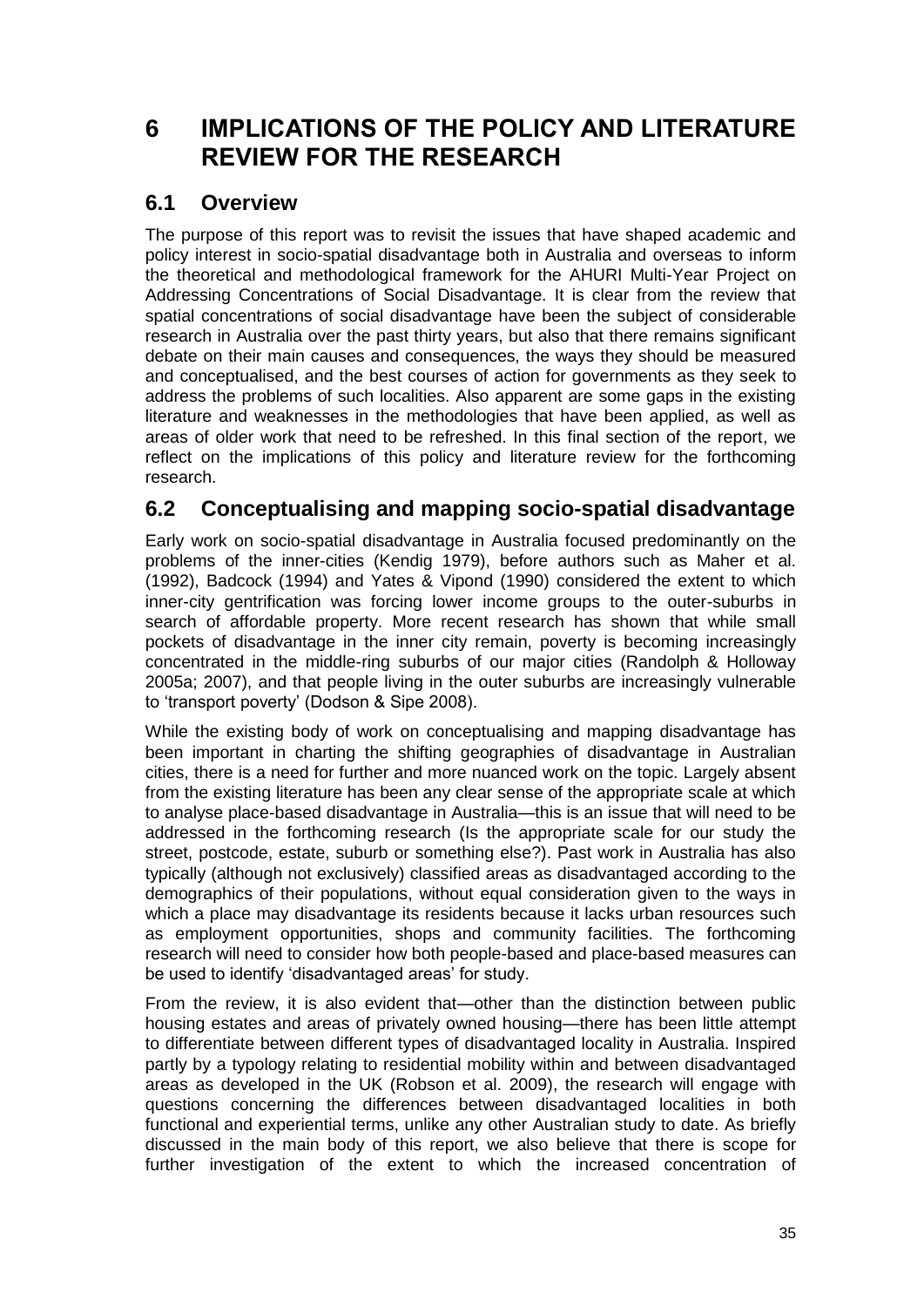disadvantage in the middle-ring suburbs of our cities is tied to the recent expansion of the private rental market into these areas.

### <span id="page-42-0"></span>**6.3 Causes and consequences of socio-spatial disadvantage**

As discussed in Chapter 3, existing studies on the factors that create, perpetuate and re-shape the spatial differentiation of income and wealth can be broadly split into three key themes; those stressing the importance of employment restructuring, those emphasising housing systems factors contributing to the concentration of disadvantaged people, and those highlighting the role of economic structures and policy choices in generating social inequality. In relation to housing-related factors, there have been many studies of the ways in which the contraction of public housing in Australia over the past 20 years has led it to become a residualised tenure form characterised by the heavy concentration of deeply disadvantaged people (see Jacobs et al. 2011). However, far less empirical attention has so far been paid to the role of private rental markets and planning systems in shaping patterns of disadvantage—this despite Randolph and Holloway (2005a, 2007) demonstrating that disadvantage is increasingly concentrated in areas where public housing is sparse or absent.

These observations vindicate the plan for the forthcoming research to consider the housing systems and other urban factors that act to create or sustain concentrations of disadvantage in areas dominated by housing tenures other than public housing, as well as on public housing estates. It will also need to look beyond housing to consider the role of urban planning—as far as we are aware, there has been no work in Australia on the impact that urban planning processes can have in shaping concentrations of disadvantage through specific policy directions, planning codes and zoning; this is potentially a rich field of inquiry for the team. Another relevant task could be to revisit and update analysis of poverty levels before and after housing costs, highlighting the effects of housing in exacerbating or alleviating poverty in different locations (Burke 1998).

Much of the literature discussed in the review has sought to describe, map and/or identify socio-spatial disadvantage in Australian cities. There has been comparatively little work on the lived experience of disadvantage, and very few attempts to examine the extent to which the negative effects of being a disadvantaged person (in terms of income, e.g. health and education) are compounded by living in a disadvantaged place or an area where the majority of other people are also disadvantaged; these will be key areas of interest for the research. The Australian literature on the lived experience of disadvantage has also focused, to date, on life in public housing estates, and there is a need to expand this to include life in areas of disadvantage where private rental is the dominant tenure form, and to consider the direct and indirect consequences of both individual and place-based disadvantage for the people affected.

In some of the theoretical debates reviewed, the notion of place-based disadvantage was challenged by the idea that individuals who are sufficiently mobile can avoid many of the negative outcomes associated with living in a disadvantaged place (Fincher & Iveson 2008, p.34). It is therefore important, when measuring place-based disadvantage, to also recognise and measure various forms of mobility that are available to individuals as balancing factors.

Related to the foregoing, the research could seek to test the neighbourhood effects thesis in the Australian context. While there is an extensive literature on neighbourhood effects in the USA, UK and Europe, as well as an implicit acceptance in some Federal Government policy documents that neighbourhood effects also exist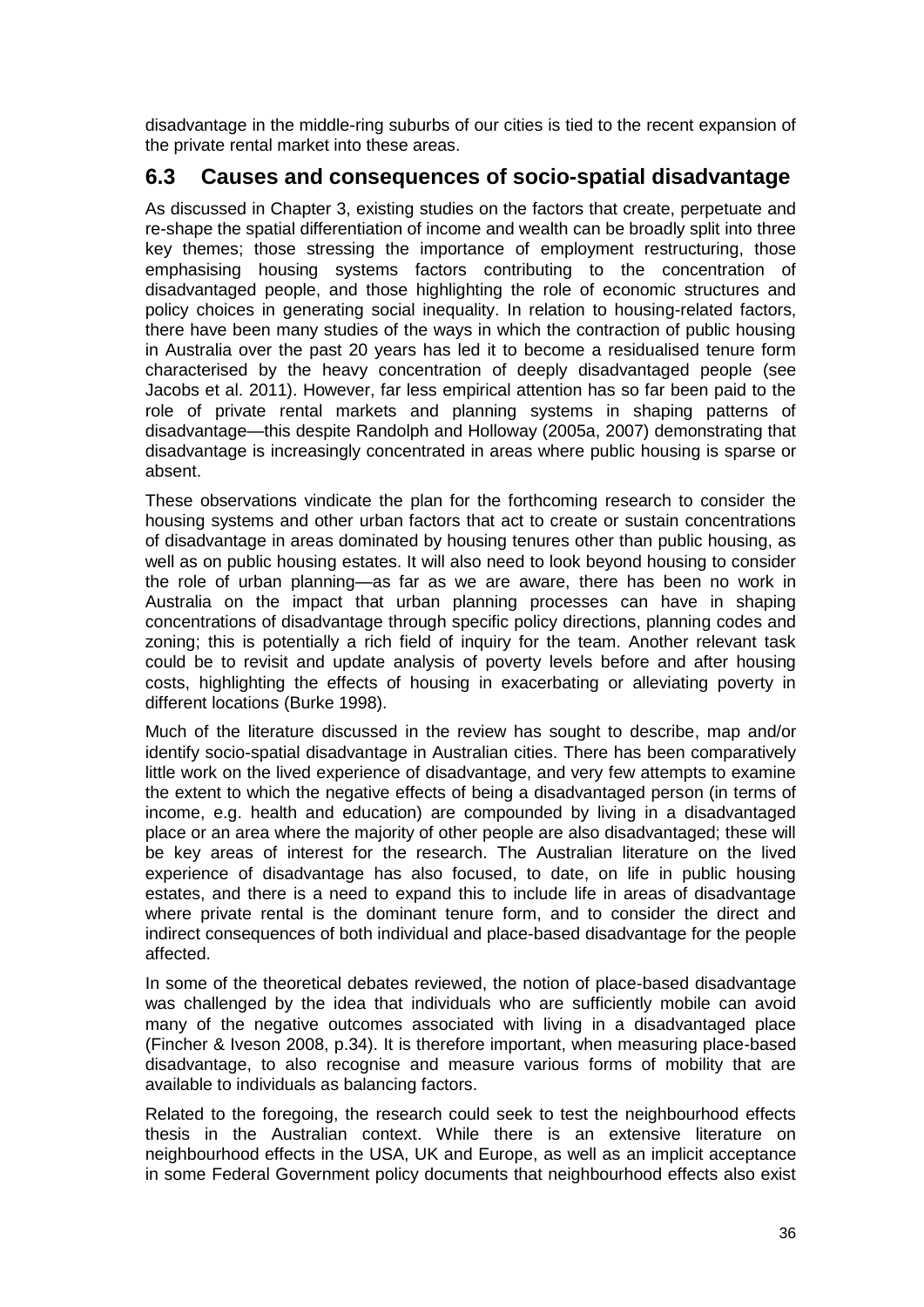in Australia, we are unaware of any empirical studies to measure this. Finally, the forthcoming research presents an opportunity to explore the relationship between disadvantage at the level of individuals/households, and disadvantage at the level of places: Do these two reflect one another or not?

### <span id="page-43-0"></span>**6.4 Policy responses to spatially concentrated disadvantage**

Australia has so far seen few place-based initiatives aimed at addressing social disadvantage. However, the overseas literature suggests certain directions that the research could take, particularly through case study work. Some of the planned casestudies will involve places in which various interventions to address disadvantage have already been rolled out. Through analysis of these interventions and their impacts it is hoped to provide new insights into regeneration policy effectiveness. Here, the research could focus on the extent to which interventions succeeded in maximising local policy coordination, on how far resources were used effectively, on what factors could help address the negative consequences of locational disadvantage for disadvantaged people, and on which demographic groups could and should be targeted for programs and interventions. Also vitally important, given the policy zeitgeist around public participation, will be to delve into the extent to which disadvantaged communities have been actively involved in shaping interventions. The existing literature also points to another area that is under-researched in Australia and could be at least considered through the research: What gap is there (if any) in the level of public service provision between disadvantaged places and their wealthier neighbours?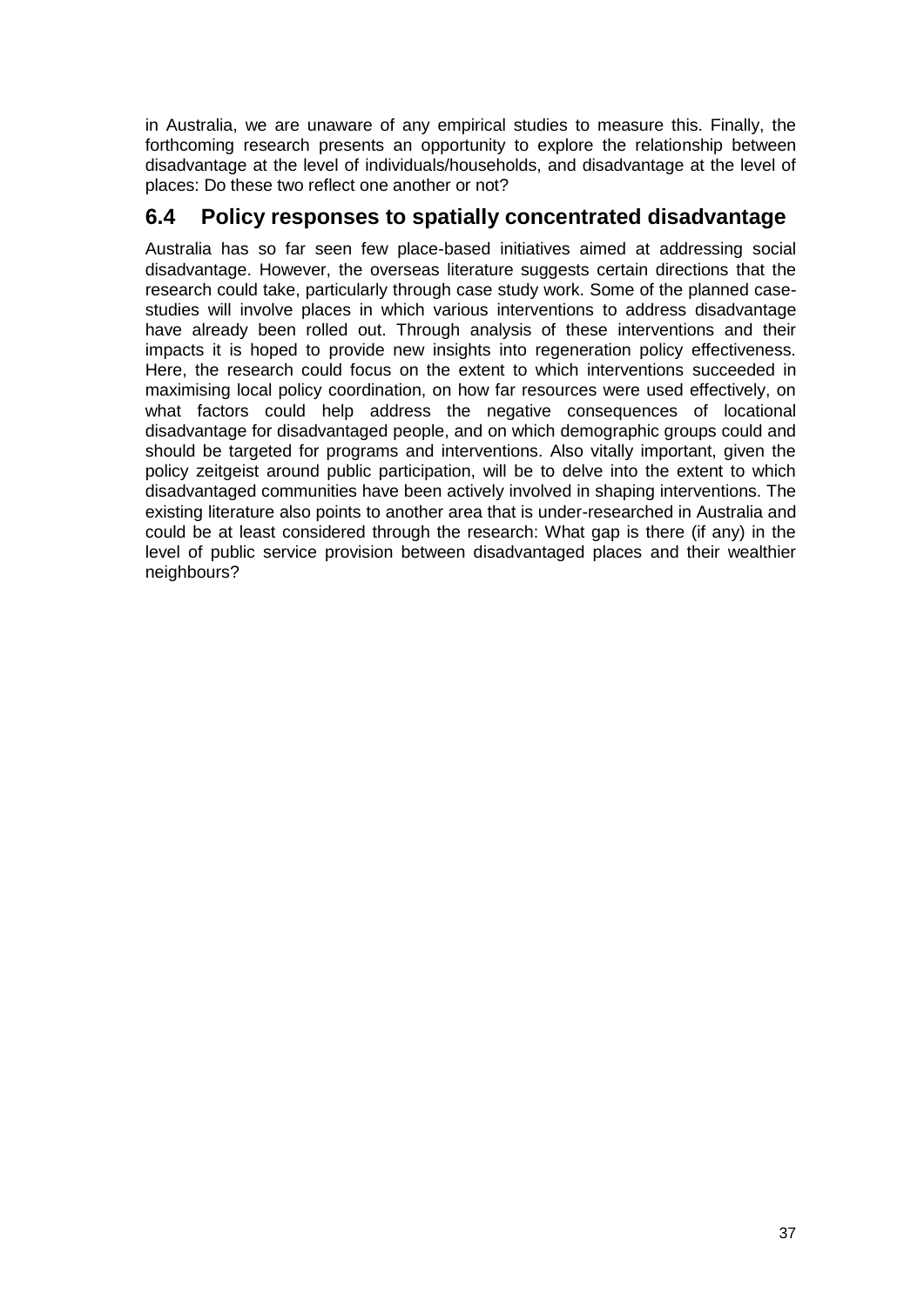## <span id="page-44-0"></span>**REFERENCES**

- AIHW 2011, *National Social Housing Survey: A summary of national results*, Australian Institute of Health and Welfare, Canberra.
- Amion Consulting 2010, *Evaluation of the National Strategy for Neighbourhood Renewal: Final Report*, DCLG, London.
- Arthurson, K 1998, 'Redevelopment of public housing estates: 'The Australian experience', *Urban Policy and Research*; Vol. 16(1), pp.35–46.
- —— 2012, *Social mix and the city*, CSIRO Publishing, Collingwood.

Arthurson, K & Jacobs, K 2003, *Social exclusion and housing*, AHURI, Melbourne.

- Atkinson, R & Jacobs, K 2010, 'Damned by place, then by politics: Disadvantage and the housing policy-research interface', *International Journal of Housing Policy*, Vol. 10(2), pp.155–71.
- Atkinson, R & Kintrea, K 2000, 'Owner-occupation, social mix and neighborhood impacts', *Policy and Politics*, Vol. 28(1), pp.93–108.
- —— (2001), *Neighbourhoods and social exclusion: The research and policy implications of neighbourhood effects*, University of Glasgow, Glasgow.
- August, M & Walks, A 2012, 'From social mix to political marginalisation: The redevelopment of Toronto's public housing and the dilution of tenant organisational power' in G Bridge, T Butler & L Lees. (eds), *Mixed communities: Gentrification by stealth?* Policy Press, Bristol.
- Australian Social Inclusion Board 2009, *Social Inclusion: A compendium of social inclusion indicators*, Australian Government, Canberra, [http://www.socialinclusion.gov.au/sites/www.socialinclusion.gov.au/files/public](http://www.socialinclusion.gov.au/sites/www.socialinclusion.gov.au/files/publications/pdf/compendium-of-si-indicators.pdf) [ations/pdf/compendium-of-si-indicators.pdf.](http://www.socialinclusion.gov.au/sites/www.socialinclusion.gov.au/files/publications/pdf/compendium-of-si-indicators.pdf)
- ——2011, *Governance models for location-based initiatives*, Australian Government, Canberra, [http://www.socialinclusion.gov.au/sites/www.socialinclusion.gov.au/](http://www.socialinclusion.gov.au/sites/www.socialinclusion.gov.au/%20files/publications/pdf/governance-models-for-locations.pdf)  [files/publications/pdf/governance-models-for-locations.pdf.](http://www.socialinclusion.gov.au/sites/www.socialinclusion.gov.au/%20files/publications/pdf/governance-models-for-locations.pdf)
- Badcock, B 1984, *Unfairly structured cities*, Blackwell, London.
- ——1994, ' 'Stressed out' communities: 'Out of sight, out of mind'?', *Urban Policy and Research*, Vol. 12(3), pp.191–97.
- ——1995, 'Towards more equitable cities: A receding prospect?' in P Troy (ed.), *Australian cities: Issues, strategies and policies for urban Australians in the 1990s*, Cambridge University Press, Cambridge, pp.196–217.
- ——1997, 'Recently observed polarising tendencies and Australian cities, *Australian Geographical Studies*, Vol. 35(3), pp.243-59.
- Baum, S & Gleeson, B 2010, 'Space and place: Social exclusion in Australia's suburban heartlands', *Urban Policy and Research*, Vol. 28(2), pp.135–59.
- Baum, S & Mitchell, W 2009, *Red alert suburbs: An employment vulnerability index for Australia's major urban regions: Research Report*, Centre of Full Employment and Equity, University of Newcastle, and the Urban Research Program, Griffith University, March.
- Baum, S, Stimson,R, O'Connor, K, Mullins, P F & Davis, R M 1999, *Community opportunity and vulnerability in Australia's cities and town*, Australian Housing and Urban Research Institute, Melbourne.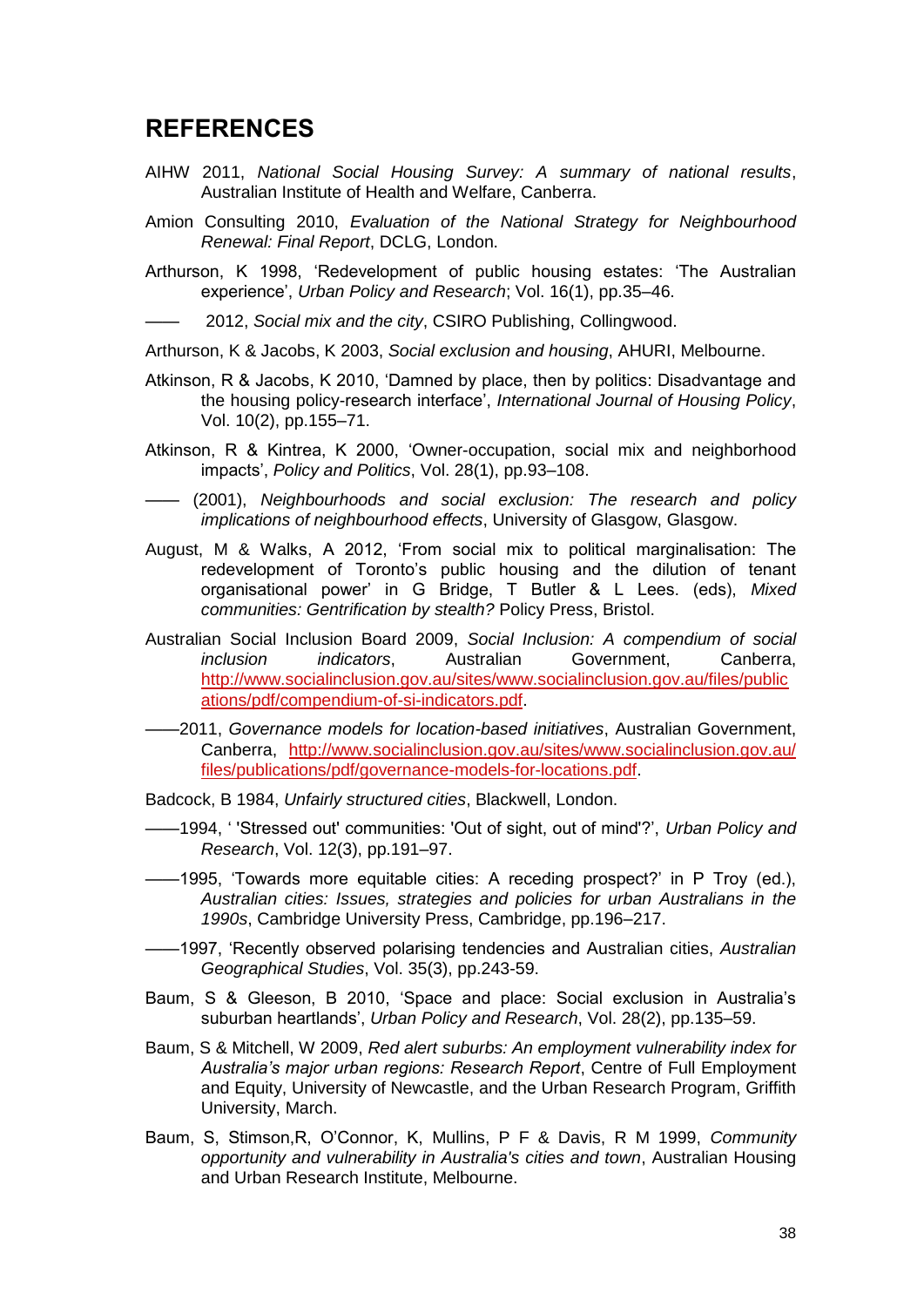- Beatty, C, Brennan, A, Foden, M, Lawless, P, Tyler, P, Warnock, C and Wilson, I 2010, *The New Deal for Communities Programme: Assessing impact and value for money*, DCLG, London.
- Beer, A 1994, 'Roasting an old chestnut: Locational disadvantage, spatial inequality and government policy', *Urban Policy and Research*, 12, pp.180–84.
- Beer, A and Faulkner, D 2009, *21st century housing careers and Australia's housing future, Final Report*, AHURI, Melbourne.
- Beer, A & Forster, C 2002, 'Global restructuring, the welfare state and urban programmes: federal policies and inequality within Australian cities', *European Planning Studies*, 10(1), pp.7–25.
- Birrell, B 1993, 'Ethnic concentrations: The Vietnamese experience', People and Place, Vol 1(3), pp.26–31.
- Bramley, G, Evans, M & Atkins J. 1998, *Where does public spending go? Pilot study to analyse the flows of public expenditureiInto local areas*, DETR, London.
- Bramley, G, Karley, NKK, Morgan-Davies, J, Evans, M, Gardiner, K, Worth, S, Noble, M, Ratcliff, A, Sigala, M 2005, *Mainstream public services and their impact on neighbourhood deprivation*, ODPM, London, [http://www.china](http://www.china-up.com:8080/international/case/case/491.pdf)[up.com:8080/international/case/case/491.pdf.](http://www.china-up.com:8080/international/case/case/491.pdf)
- Burgess, EW 1929, 'Urban areas' in T V Smith & L D White (eds), *Chicago: An experiment in social science research*, University of Chicago Press, Chicago.
- Burke, T 1998, 'Housing and poverty' in R Fincher & J Nieuwenhuysen (eds), *Australian poverty then and now*, Melbourne University Press, Melbourne.
- Burnley, I 1999, 'Levels of immigrant residential concentration in Sydney and their relationship with disadvantage', *Urban Studies*, Vol. 36(8), pp.1295–315.
- Carley, M, Chapman, M, Hastings, A, Kirk, K & Young, R 2000, *Urban regeneration through partnership*, Policy Press, Bristol.
- Castles, F 1997, 'The institutional design of the Australian welfare state', *International Social Security Review*, Vol. 50(2), pp.25–41.
- Commission of Inquiry into Poverty 1975, *Poverty in Australia: First main report*, AGPS, Canberra.
- Crump, J 2002, 'Deconcentration by demolition: public housing, poverty and urban policy', *Environment and Planning D: Society and Space*, Vol. 20(5), pp.581– 96.
- Darcy, M 2010, 'De-concentration of disadvantage and mixed income housing: A critical discourse approach', *Housing, Theory and Society*, Vol. 27(1), pp.1–22.
- Department of Housing and Regional Development 1995, *Better Cities Program Guidelines*, AGPS, Canberra.
- DETR 2000, *Joining it up, locally: Report of Policy Action Team 17*; DETR, London.
- Dockery, AM, Feeny, S, Hulse, K, Ong, R, Saugeres, L Spong, H, Whelan, S & Wood, G 2008, *Housing assistance and economic participation*, AHURI, Melbourne.
- Dodson, J 2005, *A mismatch between housing affordability and employment opportunity in Melbourne?* AHURI, Melbourne.
- Dodson, J & Sipe, N 2008, *Unsettling Suburbia: The new landscape of oil and mortgage vulnerability in Australian cities*, Griffith University, Brisbane.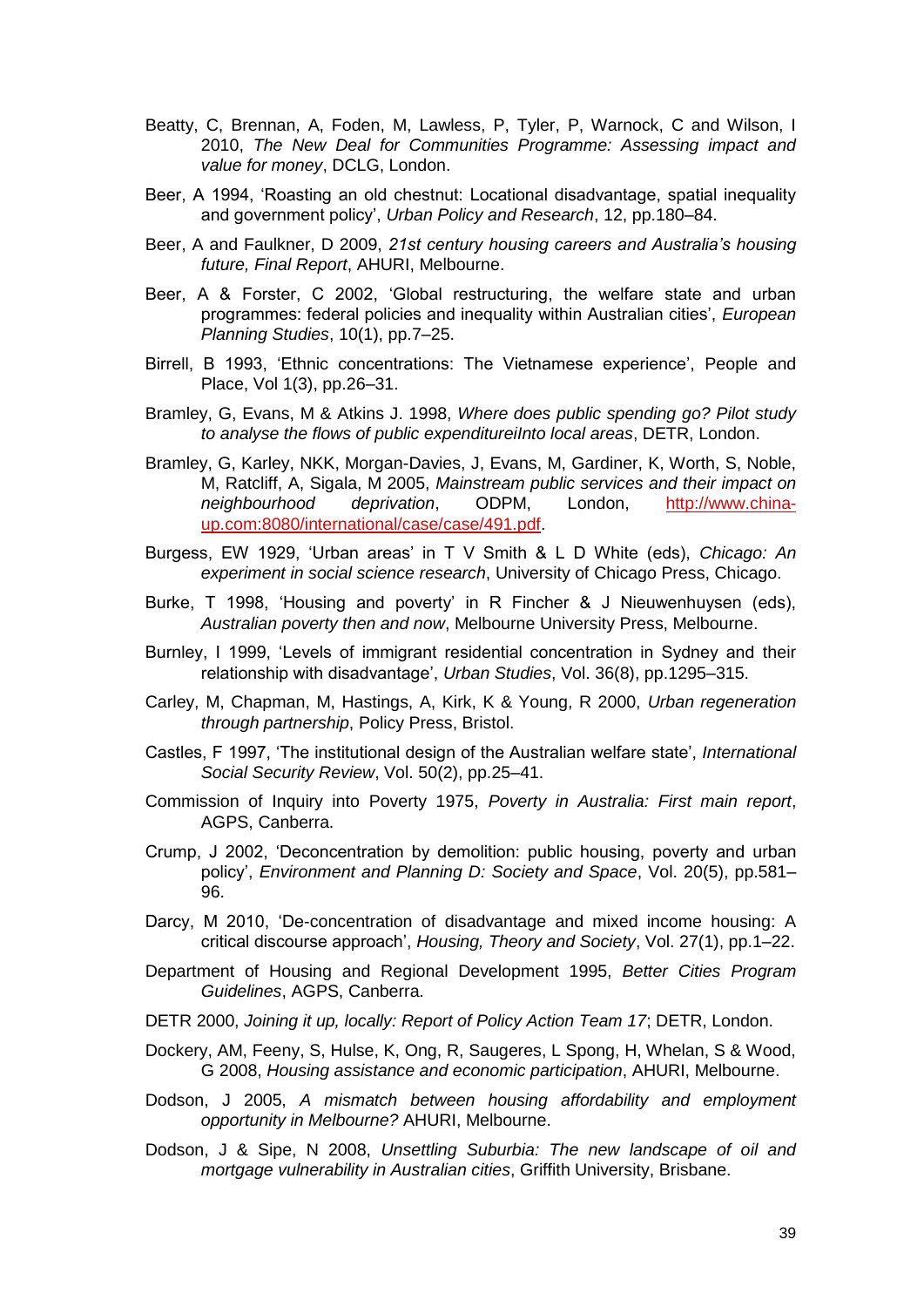- Dorling, D & Rees, P 2003, 'A nation still dividing: the British census and social polarisation 1971–2001', *Environment and Planning A*; Vol. 35, pp.1287–1313.
- Fincher, R 1991, 'Locational disadvantage: An appropriate policy response to urban inequity?' *Australian Geographer*, Vol. 32(1), pp.132–135.
- Fincher, R & Iveson, K 2008, *Planning and diversity in the city: Redistribution, recognition and encounter*, Palgrave McMillan, Hampshire.
- Fincher, R & Wulff, M 1998, 'The locations of poverty and disadvantage' in R Fincher & J Nieuwenhuysen (eds), *Australian poverty Then and now*, Melbourne University Press, Melbourne.
- Fordham, G 2002, *Regeneration that lasts*, ODPM, London.
- Galster, G 2009, *Neighbourhood social mix: Theory, evidence and implications for policy and planning*, Paper presented at International Workshop at Technion University 'Planning For/with People', Haifa, Israel, June 2009.
- —— 2011, *U.S. assisted housing programs and poverty deconcentration: A critical geographic review*, Paper presented at ESRC-sponsored conference on neighbourhood-based policies, Glasgow University, Scotland, 7–8 April 2011.
- ——2012a, 'The mechanism(s) of neighbourhood effects: Theory, evidence, and policy implications, in M van Ham, D Manley, N Bailey, L Simpson & D Maclennan (eds), *Neighbourhood effects research: Newperspectives*, Springer, Dordrecht, NL, pp.23–56.
- ——2012b, Personal communication.
- Gleeson, B & Randolph, B 2002, 'Social disadvantage and planning in the Sydney context', *Urban Policy and Research*, Vol. 20(1), pp.101–107.
- Glynn, S 2012, 'Regeneration' in interesting times: A story of privatisation and gentrification in a peripheral Scottish City' in G Bridge, T Butler, & L Lees (eds.), *Mixed Communities: Gentrification by Stealth?* Policy Press, Bristol.
- Gregory, R G & Hunter, B 1995, *The macro economy and the growth of ghettos and urban poverty in Australia,* Discussion Paper No. 325, Australian National University, Canberra.
- Gregory, R G & Hunter, B 1996, An Exploration of the relationship between changing inequality of individual, household and regional inequality in Australian cities, *Urban Policy and Research*, Vol. 14(3), pp.171-182.
- Hackworth, J & Smith, N 2001, 'The changing state of gentrification', *Tijdschrift Voor Economische en Sociale Geografie*, Vol. 92(4), pp.464–477.
- Hall, J & Berry, M 2004, Operating deficits and public housing: Policy options for reversing the trend, Final report. AHURI, Melbourne.
- —— 2007, *Operating deficits and public housing: Policy options for reversing the trend*, 2005/06 update, Final report, AHURI, Melbourne.
- Hamnett, C & Randolph, B 1988, *Cities, housing and profits: Flat breakup and the decline of private renting*, Century Hutchinson, London.
- Harvey, D 1973, *Social justice and the city*, Johns Hopkins University Press, Baltimore.
- Hastings, A & Dean, J 2003, 'Challenging images: tackling stigma through estate regeneration', *Policy and Politics*, Vol. 31 (2), pp.171-184.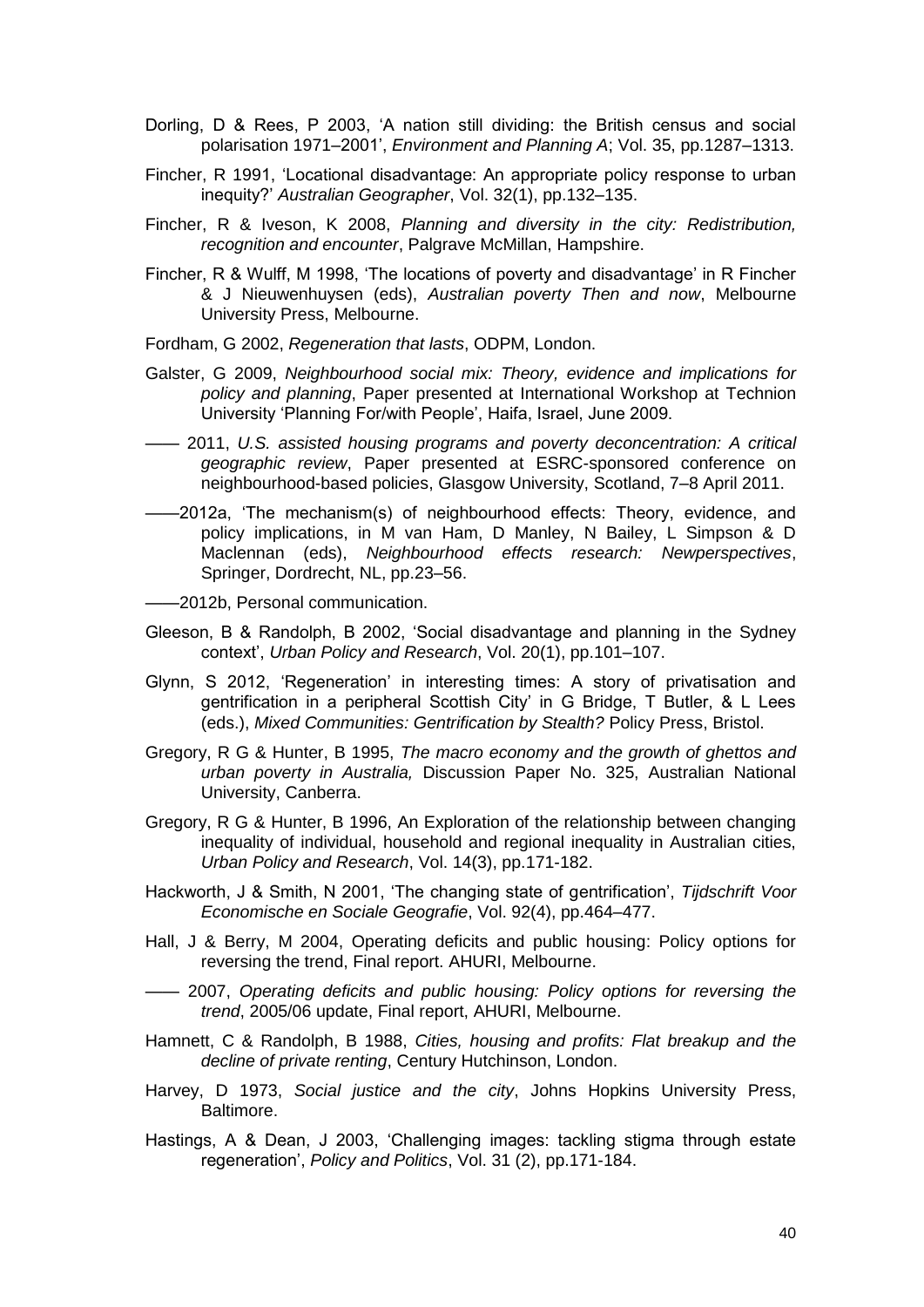- Hastings, A, Bailey, N, Bramley, G, Croudace, R & Watkins, D 2009, *Street cleanliness in deprived and better-off neighbourhoods*, Joseph Rowntree Foundation, York.
- HM Treasury and Communities and Local Government Department 2010, *Total place: A whole area approach to public services*, HMT and CLG, London, [http://hm](http://hm-treasury.gov.uk/d/total_place_report.pdf)[treasury.gov.uk/d/total\\_place\\_report.pdf.](http://hm-treasury.gov.uk/d/total_place_report.pdf)
- Horn, M, Scutella, R, Wilkins, R 2011, *Social Exclusion Monitor Bulletin*, Brotherhood of St Laurence, Melbourne, September 2011.
- Houston, D & Sissons, P 2011, 'The changing geography of privately rented housing in England and Wales', *Urban Studies*, published online 23 May 2011, [http://usj.sagepub.com/content/early/2011/05/20/0042098011405689.abstract.](http://usj.sagepub.com/content/early/2011/05/20/0042098011405689.abstract)
- Hulchanski, D 2010, *The three cities within Toronto: Income polarization among Toronto's neighbourhoods, 1970–2005*, University of Toronto, Toronto, [http://www.urbancentre.utoronto.ca/pdfs/curp/tnrn/Three-Cities-Within-](http://www.urbancentre.utoronto.ca/pdfs/curp/tnrn/Three-Cities-Within-Toronto-2010-Final.pdf)[Toronto-2010-Final.pdf.](http://www.urbancentre.utoronto.ca/pdfs/curp/tnrn/Three-Cities-Within-Toronto-2010-Final.pdf)
- Hulse, K, Herbert, T & Down, K 2004, *Kensington estate redevelopment social impact study*, research for the Department of Human Services, Swinburne University, Melbourne.
- Hulse, K, Burke, T, Ralston, L & Stone, W 2010, *The benefits and risks of home ownership for low-moderate income households*, Final Report, AHURI, Melbourne.
- Hulse, K, Jacobs, K, Arthurson, K and Spinney, A 2011, *At home and in place? The role of housing in social inclusion*, AHURI, Melbourne.
- Hunter, B 2003, 'Trends in neighbourhood inequality of Australian, Canadian and the United States of America cities since the 1970s', *Australian Economic History Review*, 43(1), pp.22–44.
- Hunter, B & Gregory, R 1996, 'An exploration of the relationship between changing inequality of individual, household and regional inequality in Australian cities', *Urban Policy and Research*, Vol. 14(3), pp.171–82.
- Jacobs, K, Arthurson, K, Cica, N, Greenwood, A & Hastings, A 2011, *The stigmatisation of social housing: Findings from a panel investigation*, AHURI, Melbourne.
- Jones, MA 1972, *Housing and poverty in Australia*, Melbourne University Press, Melbourne.
- Judd, B & Coates, B 2008, *Building community capacity in housing and urban design in a regenerating suburb: The Bonnyrigg experience*, Paper to European Network for Housing Research Conference, 6–9 July, Dublin, Ireland.
- Jupp, J 1990, *Metropolitan ghettoes and ethnic concentrations*, University of Wollongong, Centre for Multicultural Studies, Wollongong.
- —— 1993, 'Ethnic concentrations: a reply to B. Birrell', *People and Place*, Vol. 1(3), pp.51–52.
- Katz, B 2009, 'The origins of HOPE VI' in H G Cisneros & L Engdahl (eds), *From despair to hope: Hope VI and the new promise of public housing in America's cities*, Brookings Institute, Washington.
- Kendig, J 1979, *New life for old suburbs*, Allen & Unwin, Sydney.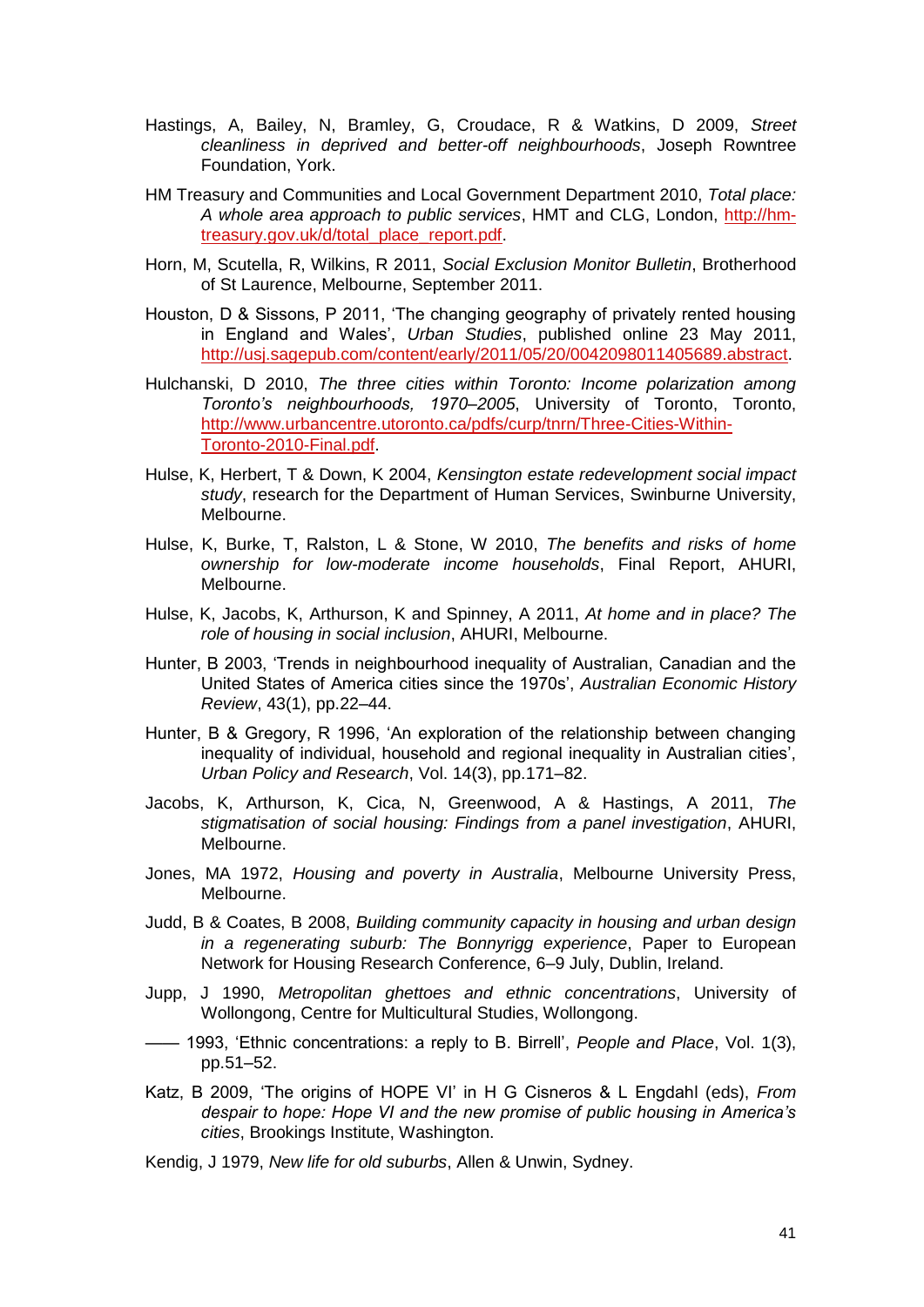- Kintrea, K 2007. 'Policies and programmes for disadvantaged neighbourhoods: Recent English experience', *Housing Studies*, Vol. 22, pp.261–82.
- Klein, H 2004, 'Health inequality, social exclusion and neighbourhood renewal: Can place-based renewal improve the health of disadvantaged communities?', *Australian Journal of Primary Health*,. Vol. 10(3), pp.110–19.
- Lawless, P, Foden, M, Wilson, I & Beatty, C 2010, 'Understanding area-based regeneration: The New Deal for Communities Programme in England', *Urban Studies*, Vol. 47 (2), pp.257–275.
- Lees, L Butler, T & Bridge, G 2012, 'Introduction: gentrification, social mix/ing and mixed communities' in G Bridge, T Butler & L Lees (eds), *Mixed communities: Gentrification by stealth?* Policy Press, Bristol.
- Lowe, S 2011, *The housing debate*, Policy Press, Bristol.
- Lupton, R 2011, *Poverty and inequality in London: Anticipating the effects of tax and*  **benefit** reforms, Briefing, LSE, London, [http://www2.lse.ac.uk/geographyAndEnvironment/research/london/events/HEI](http://www2.lse.ac.uk/geographyAndEnvironment/research/london/events/HEIF/HEIF4b_10-11%20-newlondonenv/briefs/lupton.pdf) [F/HEIF4b\\_10-11%20-newlondonenv/briefs/lupton.pdf.](http://www2.lse.ac.uk/geographyAndEnvironment/research/london/events/HEIF/HEIF4b_10-11%20-newlondonenv/briefs/lupton.pdf)
- Maher, C, Whitelaw, J, McAllister, A, Francis, R with Palmer, J, Chee, E & Taylor, P 1992, *Mobility and locational disadvantage within Australian cities: Social justice implications of household relocation.*
- Maher, C 1994, 'Residential mobility, locational disadvantage and spatial inequality in Australian cities', *Urban Policy and Research*, Vol. 12(3), pp.185–191.
- Manning, I 1976, 'The geographic distribution of poverty in Australia', *Australian Geographical Studies*, Vol. 14, pp.133–147.
- McKee, K & Cooper, V 2008, 'The paradox of tenant empowerment: Regulatory and liberatory possibilities', *Housing, Theory and Society*, Vol. 25(2), pp.132–146.
- Mendelsohn, R 1979, *The condition of the people: Social welfare in Australia 1900– 1975*, George Allen & Unwin, Sydney.
- Murray, C 1990, *The emerging British underclass*, Institute of Economic Affairs, London.
- Newman, P & Thornley, A 1995, 'Euralille: Boosterism at the centre of Europe', *European Urban and Regional Studies*, Vol. 2, (3), pp.237–46.
- NRU 2008, *Neighbourhood renewal: Evaluation report 2008*, Neighbourhood Renewal Unit, Department of Human Services, Melbourne.
- Oatley, N 2000, 'New Labour's approach to age-old problems: Renewing and revitalising poor neighbourhoods—the national strategy for neighbourhood renewal', *Local Economy*, Vol. 15(2), pp.86–97.
- Park, RE, Burgess, EW & McKenzie, RD 1925, *The City*, University of Chicago Press, Chicago.
- Pawson, H & Mullins, D 2010, *After council housing: Britain's new social landlords*, Palgrave, Basingstoke.
- Peel, M 2003, *The lowest rung: Voices of Australian poverty*, Cambridge University Press, Cambridge.
- Pinnegar, S 2009, 'The question of scale in housing-led regeneration: Tied to the neighbourhood?', *Environment and Planning A*, Vol. 41(12), pp.2911–28.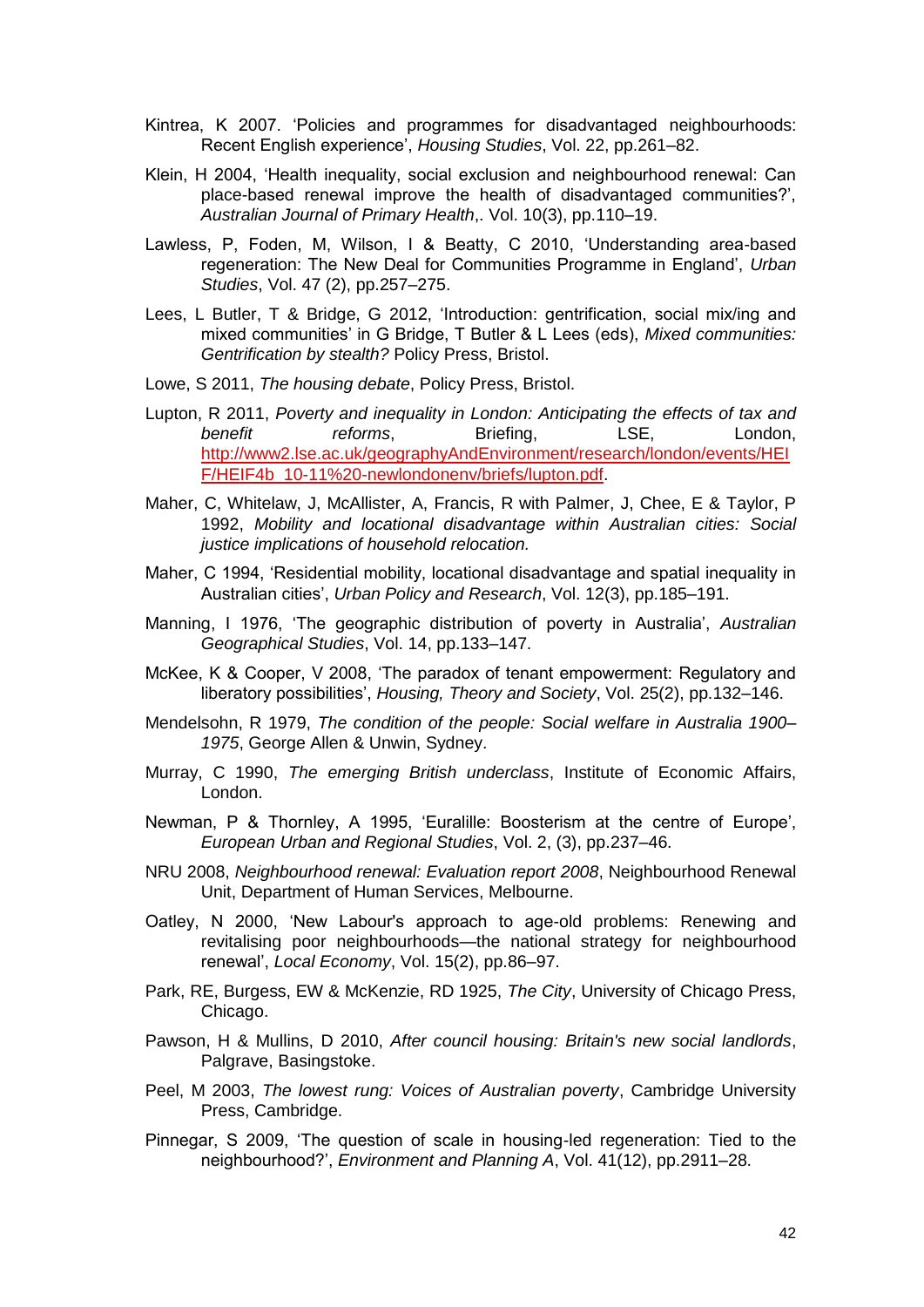- Popkin, S, Levy, D & Buron, L 2009, 'Has HOPE VI transformed residents' lives? New evidence from the HOPE VI Panel Study', *Housing Studies*, Vol. 24(4), pp.477–502.
- Powell, D 1993, *Out West: Perceptions of Sydney's western suburbs*, Allen & Unwin, Sydney.
- Power, A & Mumford, K 1999, *The slow death of great cities: Urban abandonment or urban renaissance?*, Joseph Rowntree Foundation, York, [http://www.jrf.org.uk/system/files/1859353223.pdf.](http://www.jrf.org.uk/system/files/1859353223.pdf)
- Randolph, B 2004, 'Social inclusion and place-focused initiatives in Western Sydney: A review of current practice', *Australian Journal of Social Issues*, Vol. 39(1), pp.63–78.
- Randolph, B & Holloway, D 2005a, 'Social disadvantage, tenure and location: An analysis of Sydney and Melbourne', *Urban Policy and Research*, Vol. 23(2), pp.173–201.
- —— 2005b, 'The suburbanisation of disadvantage in Sydney: New problems, new policies', *Opolis*, Vol. 1(1), pp.49–65.
- —— 2007, *Rent assistance and the spatial concentration of low income households in metropolitan Australia*, Final Report, AHURI, Melbourne, [http://www.ahuri.edu.au/publications/projects/p70217.](http://www.ahuri.edu.au/publications/projects/p70217)
- Randolph, B & Judd, B 2000, 'Community renewal and large public housing estates', *Urban Policy and Research*, Vol.18(1), pp.91–104.
- Randolph, B, Ruming, K.J & Murray, D 2010, 'Unpacking social exclusion in western Sydney: Exploring the role of place and tenure', *Geographical Research*, Vol. 48(2), pp.197–214.
- Raskall, P 1995, *Who gets what, where?: Spatial inequality between and within Australian cities*, Paper prepared for seminar on spatial inequality, Commonwealth Department of Housing and Regional Development, Canberra.
- Reynolds, M & Wulff, M 2005, 'Suburban social-spatial polarisation and house price change in Melbourne: 1986–1996', *Applied GIS*, Vol. 1 (1), pp.1–26.
- Rhodes, RAW 1988, *Beyond Westminster and Whitehall: The sub-central governments of Britain*, Unwin Hyman, London.
- Robson, B. with Lymperpoulou, K. & Rae, A.2009, *A typology of the functional roles of deprived neighbourhoods*, Stationary Office, London.
- Rogers, D (forthcoming 2012), 'Citizenship, concentrations of disadvantage and the manipulated mobility of low-income citizens: The role of urban policy in NSW', *Urban Policy and Research*
- Saunders, P, Naidoo, Y & Griffiths, M 2007, *Towards new indicators of disadvantage, deprivation and social exclusion in Australia*, Social Policy Research Centre, UNSW, Sydney, [http://www.sprc.unsw.edu.au/media/File/](http://www.sprc.unsw.edu.au/media/File/%20Report12_07_Deprivation_and_exclusion_in_Australia.pdf)  [Report12\\_07\\_Deprivation\\_and\\_exclusion\\_in\\_Australia.pdf.](http://www.sprc.unsw.edu.au/media/File/%20Report12_07_Deprivation_and_exclusion_in_Australia.pdf)
- Schwartz, A 2010, *Housing policy in the United States*, 2nd edn, Routledge, New York.
- Shaw, K 2012, 'Beware the Trojan horse: Social mix conceptions in Melbourne' in G Bridge, T Butler & L Lees (eds), *Mixed communities: Gentrification by stealth?*, Policy Press, Bristol.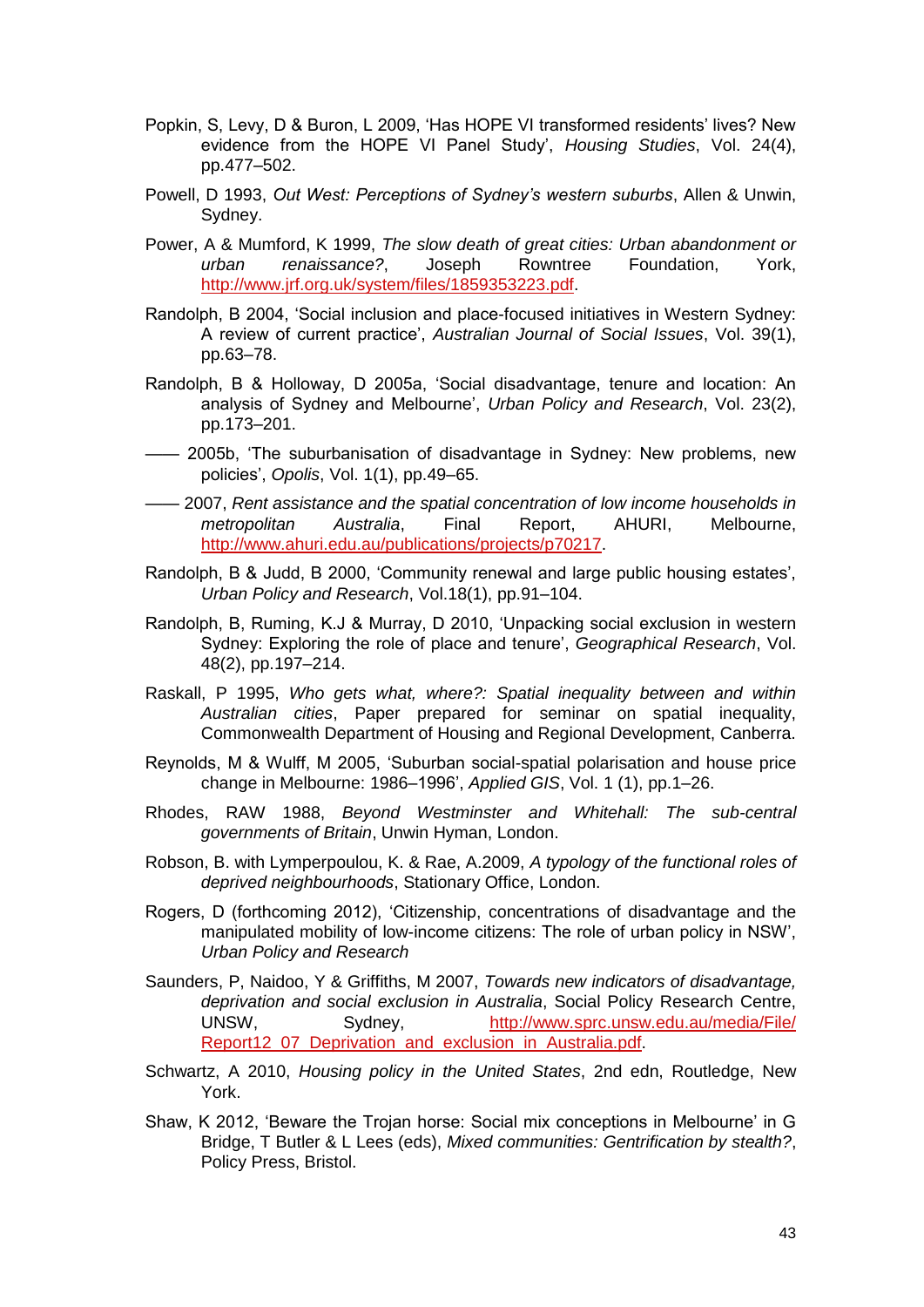- Social Exclusion Unit 2001, *A new commitment to neighbourhood renewal: National strategy action plan*, Cabinet Office, London.
- Stevens, C 1995, 'Public housing redevelopment as social policy', *Urban Policy and Research*, Vol. 13(2), pp.81–87.
- Stewart, M 2001, *Area-based initiatives and urban policy,* Paper presented at the Conference 'Area-based Initiatives in contemporary Urban Policy', Danish Building and Urban Research and European Urban Research association, Copenhagen, May 2001.
- Stimson, B 1982, *The Australian city: A welfare geography*, Longman Cheshire, Melbourne.
- Stimson, R 2001, 'Dividing societies: The socio-political spatial implications of restructuring in Australia', *Australian Geographical Studies*, Vol. 39(2), pp.198–216.
- Stubbs, J 2005, 'What a difference participation makes: Learnings from the Minto redevelopment', *Housing Works*, Vol. 3(2), pp.6–12.
- Stubbs, J and Minto Resident Action Group 2005, *Leaving Minto: A study of the social and economic impacts of public housing estate redevelopment*, [http://www.ncoss.org.au/bookshelf/conference/download/perspectives\\_on\\_pov](http://www.ncoss.org.au/bookshelf/conference/download/perspectives_on_poverty/Judy%20Stubbs%20Minto%20Report%20for%20website.pdf) [erty/Judy%20Stubbs%20Minto%20Report%20for%20website.pdf](http://www.ncoss.org.au/bookshelf/conference/download/perspectives_on_poverty/Judy%20Stubbs%20Minto%20Report%20for%20website.pdf)
- Taylor, M 1995, *Unleashing the potential: Bringing residents to the centre of estate regeneration*, Joseph Rowntree Foundation, York.
- Troy, P 1999, 'Urban institutions' in P. Troy (ed.), *Serving the city*, Pluto Press, Sydney.
- —— (2012) *Accommodating Australians*, The Federation Press, Sydney.
- Vinson, T 2007, *Dropping off the edge: The distribution of disadvantage in Australia*, Jesuit Social Services, Sydney.
- —— 2009a, *The origins, meaning, definition and economic implications of the concept of social inclusion/exclusion*, Department for Education, Employment and Workplace Relations, Canberra, http://www.socialinclusion.gov.au/sites/ [www.socialinclusion.gov.au/files/publications/pdf/economic-implications.pdf](http://www.socialinclusion.gov.au/sites/%20www.socialinclusion.gov.au/files/publications/pdf/economic-implications.pdf)
- —— (2009b), *Markedly disadvantaged localities in Australia: Their nature and possible remediation*, Department for Education, Employment and Workplace Relations, Canberra, [http://www.socialinclusion.gov.au/sites/](http://www.socialinclusion.gov.au/sites/%20www.socialinclusion.gov.au/files/publications/rtf/disadvantaged-localities.rtf)  [www.socialinclusion.gov.au/files/publications/rtf/disadvantaged-localities.rtf](http://www.socialinclusion.gov.au/sites/%20www.socialinclusion.gov.au/files/publications/rtf/disadvantaged-localities.rtf)
- Wallace, A 2010, 'New neighbourhoods, new citizens? Challenging 'community' as a framework for social and moral regeneration under New Labour in the UK', *International Journal of Urban and Regional Research*, Vol. 34 (4), pp.805–19.
- Wallace, M 2001. 'A new approach to neighbourhood renewal in England', *Urban Studies*, Vol. 38 (12), pp.2163–66.
- Ware, VA, Gronda, H, Vitis, L 2010, *Addressing locational disadvantage effectively: Research synthesis*, AHURI, Melbourne.
- Watt, P & Jacobs, K 2000, 'Discourses of social exclusion: An analysis of Bringing Britain Together: A national strategy for neighbourhood renewal, Housing, *Theory and Society*, Vol. 17 (1), pp.14–26.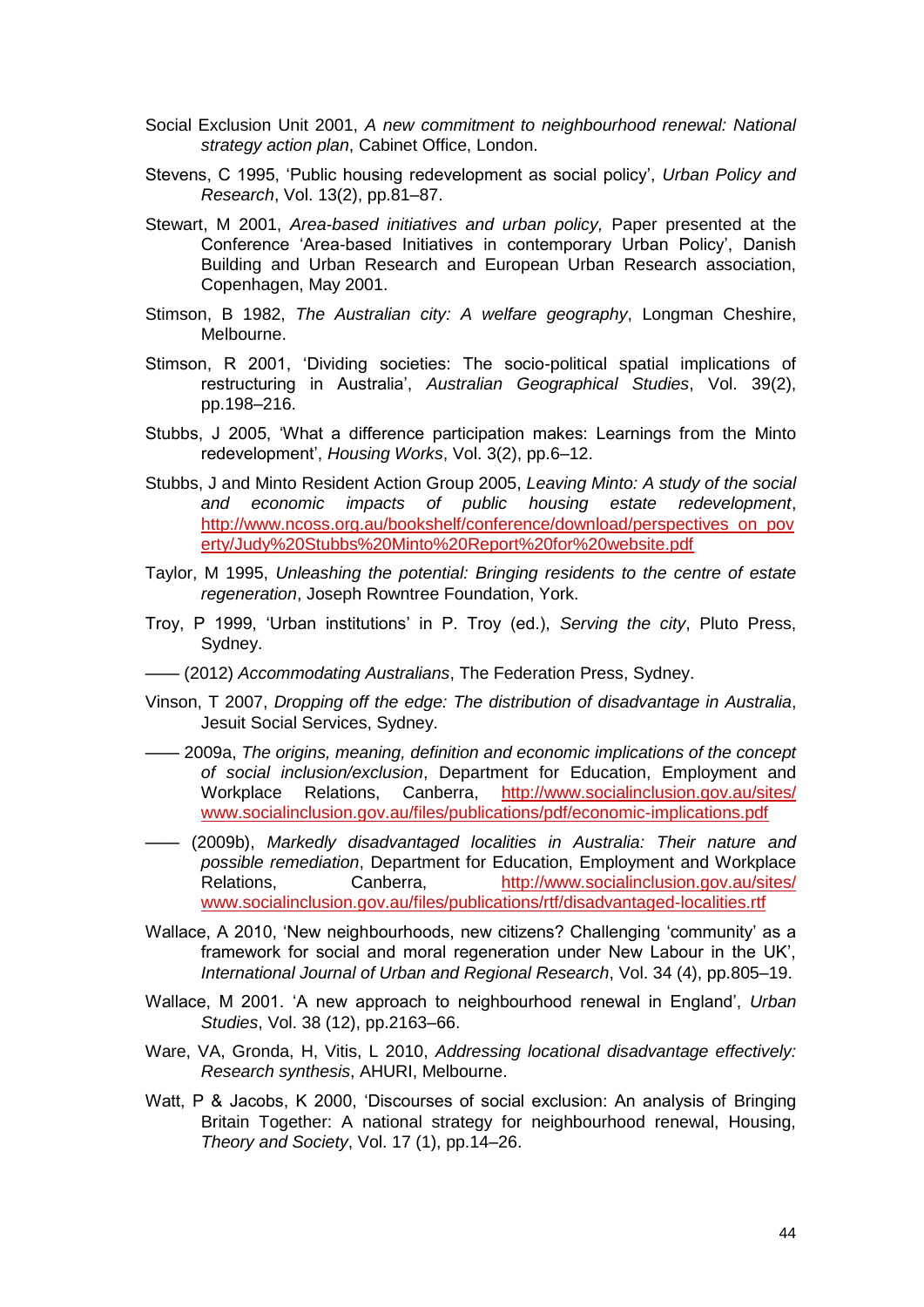- Wilson, W J 1987, *The truly disadvantaged: The inner city, the underclass, and public policy*, University of Chicago Press, Chicago.
- Wood, M 2002, *Resident participation in urban and community renewal*, AHURI, Melbourne.
- Wulff, MG, Flood, J & Newton, PW 1993, *Population movements and social justice: An exploration of issues,trends and implications, Social Justice Research Program into Locational Disadvantage*, AGPS, Canberra.
- Yates, J & Vipond J 1990, 'Housing and urban inequalities' in J O'Leary & R Sharp (eds), *Inequality in Australia*, William Heinemann Australia, Melbourne, pp.234–57.
- Yates, J & Bradbury, B 2010, 'Home ownership as a (crumbling) fourth pillar of social insurance in Australia', *Journal of Housing and the Built Environment*, Vol. 25, pp.193–211.